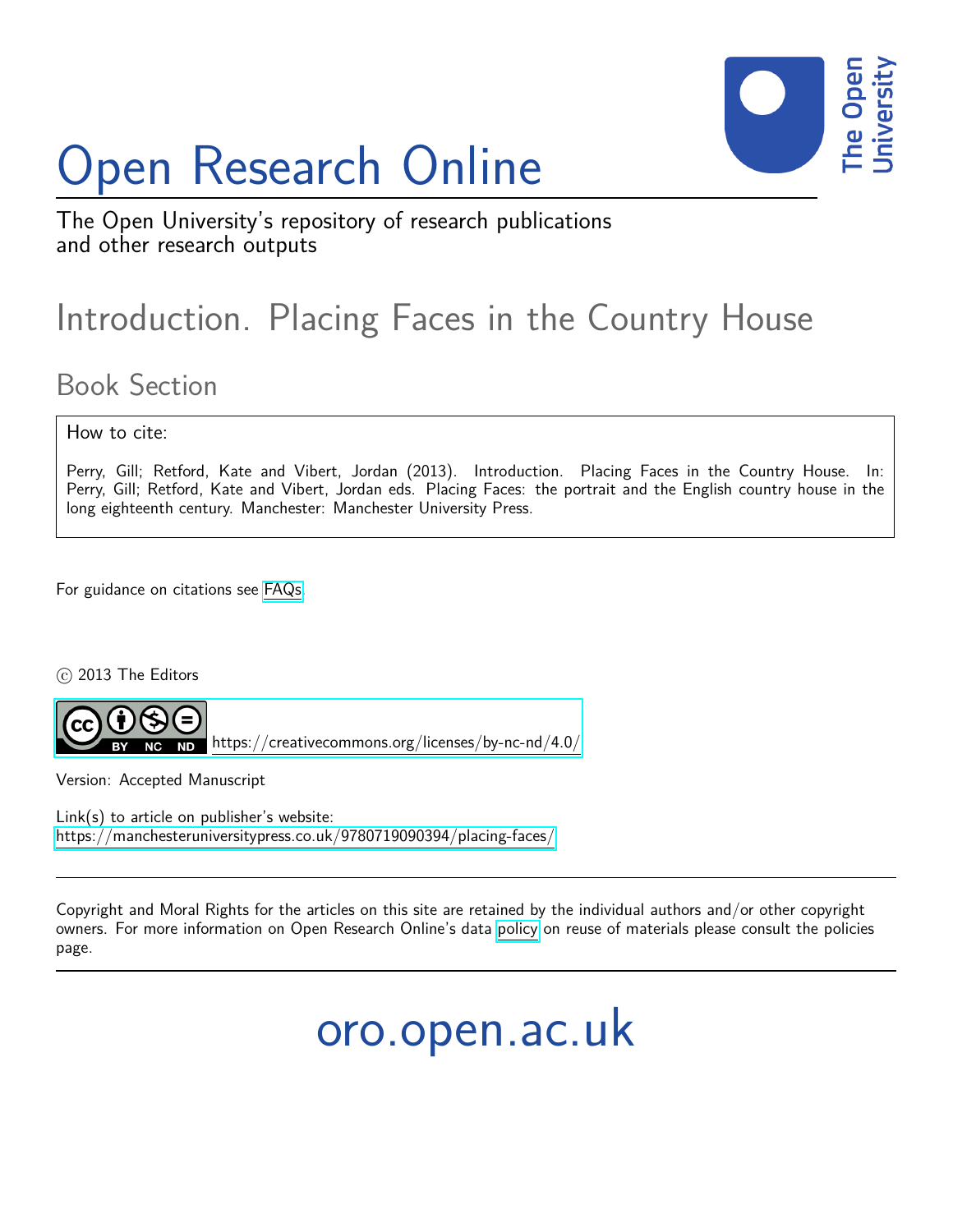#### **INTRODUCTION: PLACING FACES IN THE COUNTRY HOUSE**

#### **Kate Retford, Gill Perry and Jordan Vibert**

#### **Placing Faces**

On 24th September 1776, Samuel Curwen, once a Salem merchant but at this date a loyalist exile in England, arrived at the seat of Henry Hoare (1705-85, usually referred to as Henry II) at Stourhead in Wiltshire. After he and his two companions had refreshed themselves at the inn with 'a cold Collation' and 'a bottle of most excellent cyder', they set off to view the house:

one passes on a flight of noble steps to the center door letting into the hall, by appearance the common sitting room of the owner, when he makes this house his residence; in this hall hangs a full length picture of Mr. Hoare on horseback drawn in younger days, the face, the drapery and the Horse executed by different hands, as the Housekeeper told yet the lines of different pencils are not to be discerned.<sup>1</sup>

Hoare was, by this date, in his early 70s, but the portrait by Michael Dahl, horse by John Wootton, shows him as a young man just after his father had died (plate 01). At the time of its execution, the sitter had not only just inherited the lucrative family business, Hoare's Bank, but had also recently married Ann, the daughter of Lord Masham.<sup>2</sup> The picture was clearly intended to mark his newfound status. It is a strikingly assertive image, not least in its vast size as the canvas measures roughly three metres square. In his vibrant red waistcoat and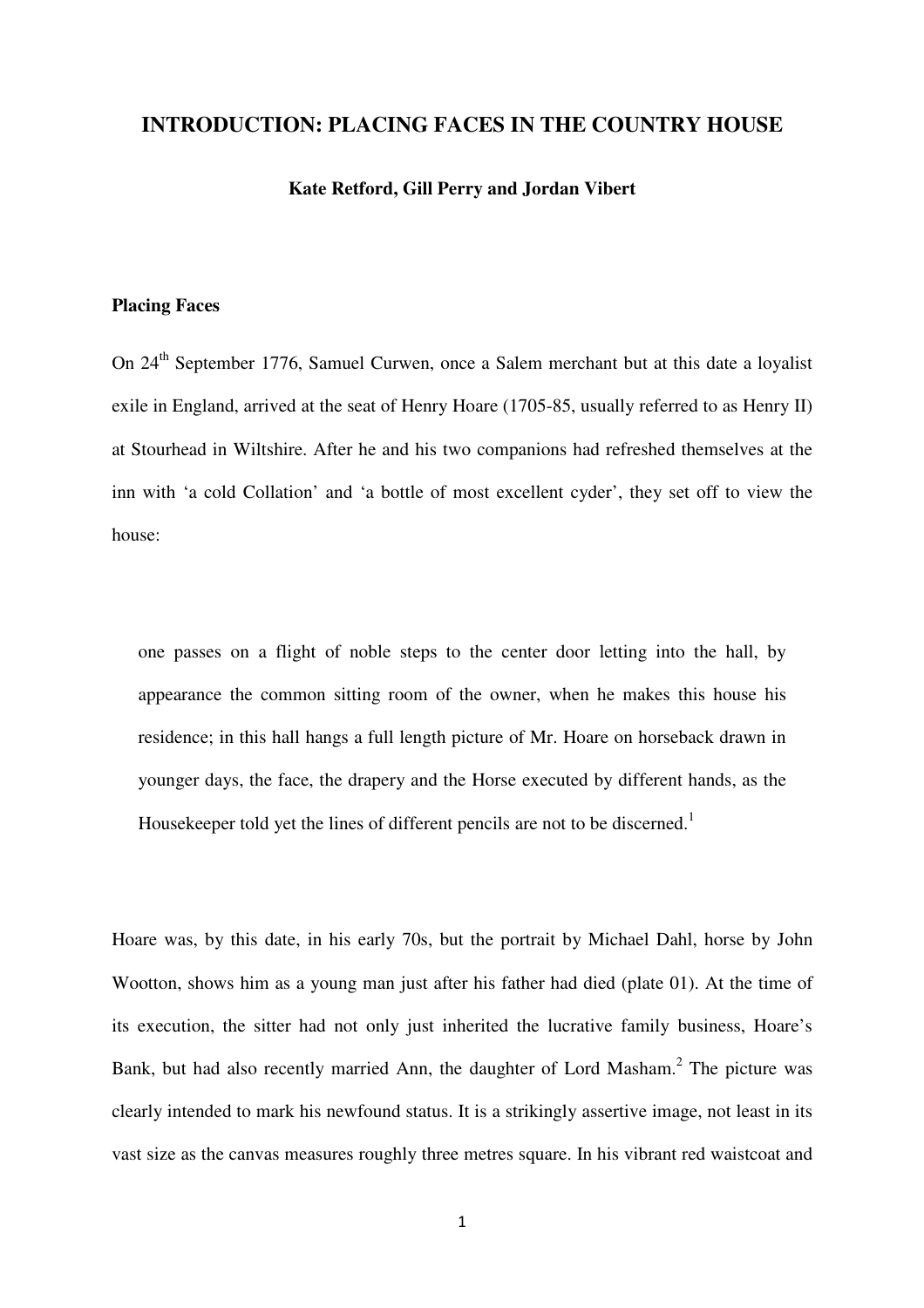blue coat, Hoare appears calm and in control (perhaps to a degree of boredom), even though his large grey-white stallion rears up onto its hind legs. An expanse of landscape illuminated by the glow of a sunset suggests an ample estate, whilst the column to the left conveys a typical hint of status and the country seat. It was quite an image to be greeted with immediately on walking into the house, and Horace Walpole the decade before had been similarly struck: '*In the Hall;* Mr Henry Hoare on a white horse; the horse by Wootton, large as life  $\&$  good.'<sup>3</sup>

 'Mr Henry Hoare' has to be seen 'In the Hall' at Stourhead: face and place are indelibly linked (figure 01). The messages conveyed by a portrait, indeed any image, are clearly affected by (and affect) the location in which it is displayed: by architecture and adjacent décor; by other pictures and surrounding objects. In recent years, a number of historians of eighteenth-century art have explored such issues of context, but predominantly in relation to the public exhibitions which began in London in the 1760s. The seminal show, *Art on the Line*, held at Somerset House in 2001-2, unpicked the viewing conditions experienced in spaces such as the Royal Academy Great Room, and the ways in which exhibits were presented, experienced and received. In the accompanying volume of essays, scholars such as David Solkin, Marcia Pointon and Gill Perry, amongst others, explored the ramifications of this environment for portraiture, viewers participating in a 'convivial activity of identification, recognition, self-recognition, emulation and self-projection': 'Visitors…would have viewed images of public and private figures interactively, matching existing knowledge and hearsay to what they saw on view, speculating about personal histories, and sharing anecdotes.<sup>4</sup> Portraitists with business sense tapped into this, painting the celebrities of the day. Joshua Reynolds, for example, was quick off the mark when Lawrence Sterne arrived in London in March 1760, flush with the resounding success of the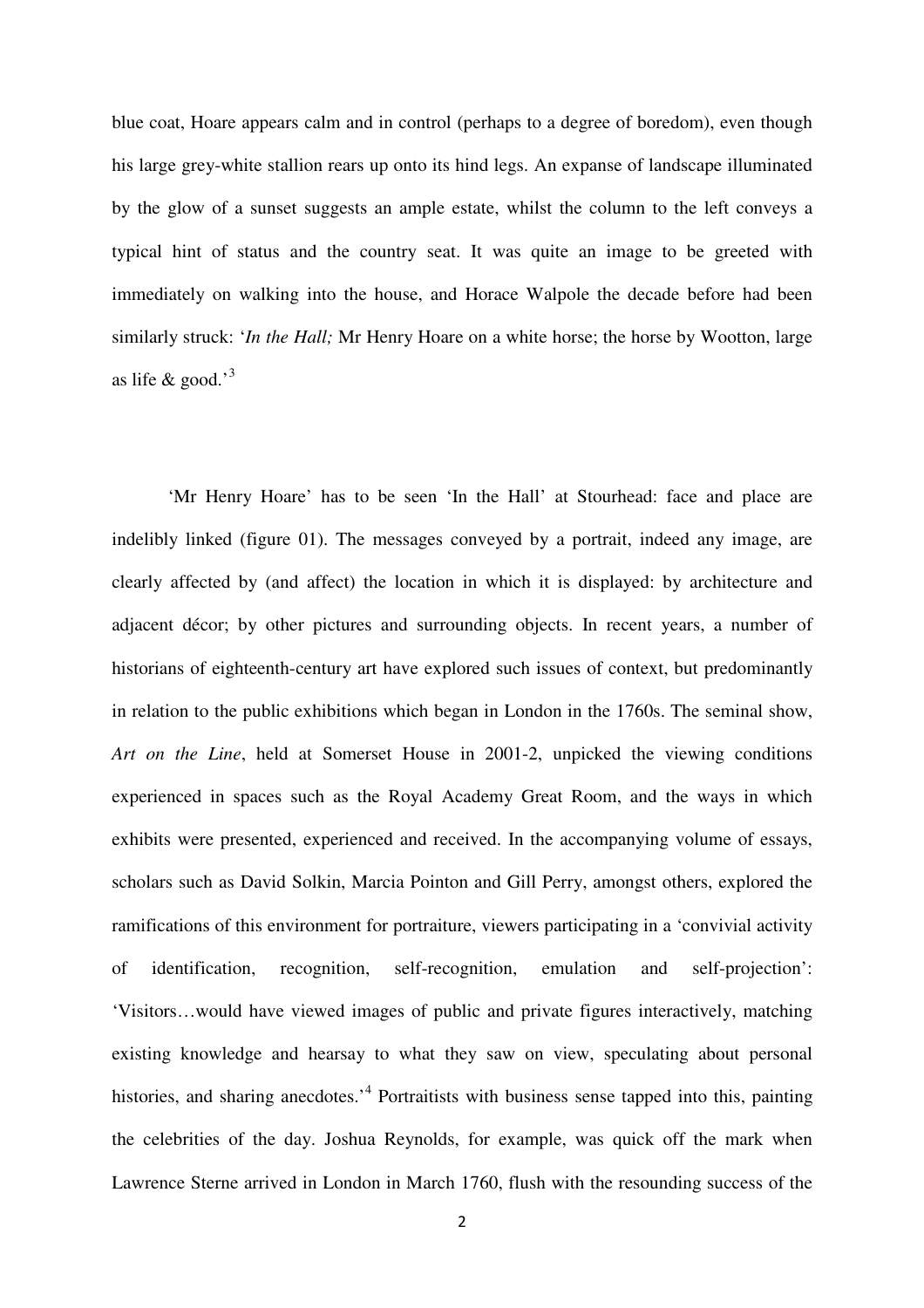first two volumes of *The Life and Opinions of Tristram Shandy*. Reynolds worked quickly enough not only to bring his portrait of the author in front of a curious public at the Society of Artists' exhibition the following year, but also to ensure that the mezzotint by Edward Fisher could be shown in the same display.<sup>5</sup>

 But exhibited portraits were then delivered or restored to their owners, packaged up and sent off to the residence which was to be their ultimate destination. <sup>6</sup> And, crucially, much eighteenth-century portraiture either antedated the advent of exhibitions, or was transferred straight from the studio to the house. In the case of family portraits painted for the gentry and aristocracy, this was almost always the country house. You may have displayed your finest old masters in London, but your ancestors were always in the country. As Giles Waterfield has noted: 'The galleries filled with family portraits which Walpole so frequently encountered during his visits to country seats were not found in the capital.<sup>7</sup> This was partly a matter of pragmatics. A family portrait collection did not have to get very large before it simply wouldn't fit in a town house. But, much more significantly, as is shown again and again in this collection of essays, it was the country house that lay at the heart of an elite family's identity. However much time they spent in London, they would always be 'the Spencers of Althorp' or 'the Herberts of Wilton'. Townhouses were often leased, whilst country houses were expressive of permanence, status and inheritance. They were associated with the founders of a family's fortune and status; they were linked to the land and estate which still underpinned economic and political power; and it was there that lineage and succession were most clearly expressed.<sup>8</sup> Arthur Devis's *Robert Gwillym of Atherton and his Family (c.1745-7), on the front cover of this book, shows an owner embedded at the heart of* his country estate. Gwillym's directive gesture may be restrained and polite, but it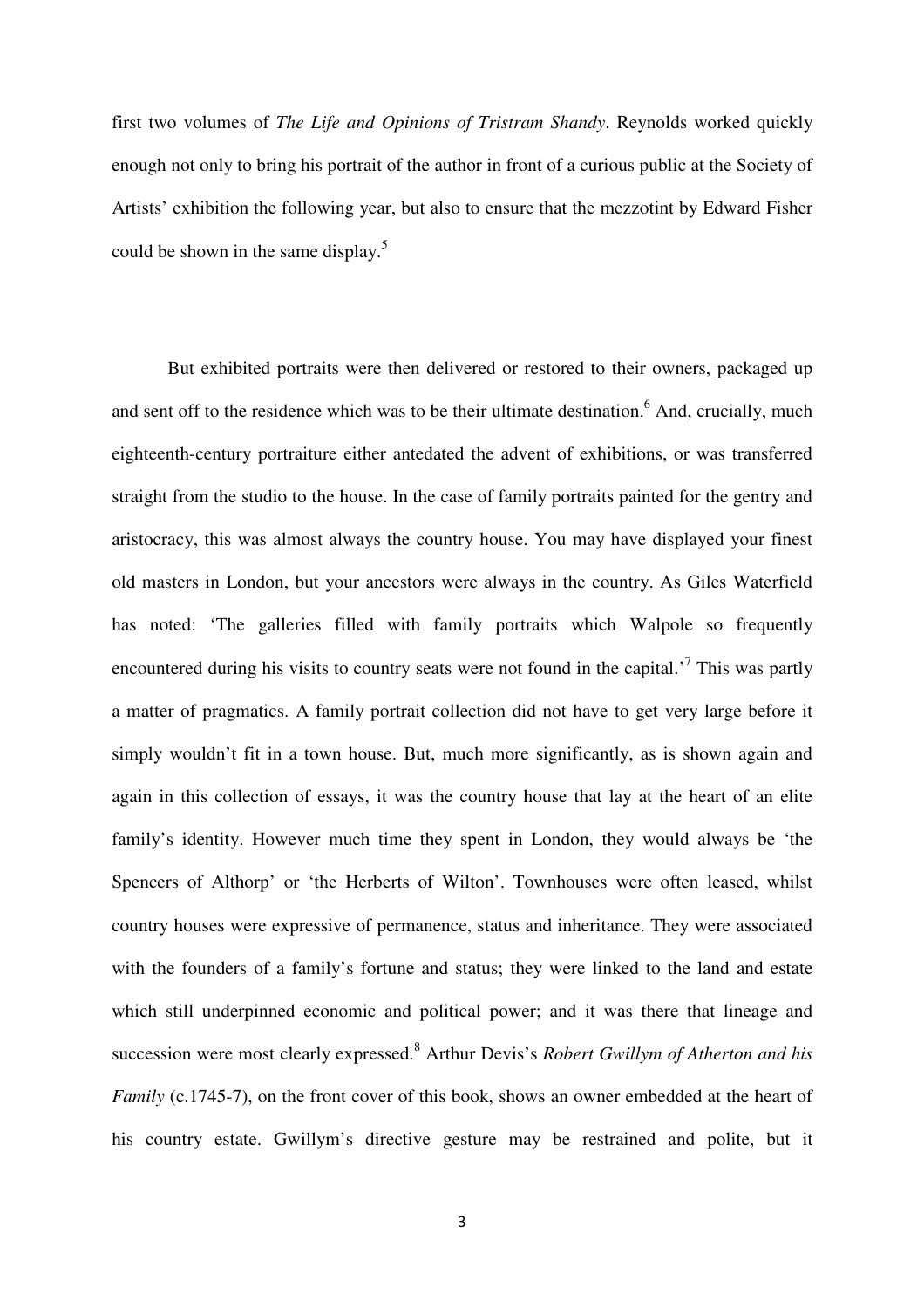proprietorially takes in his wife and children, his household family as represented by his steward, approaching across the lawn, and, crucially, Atherton Hall in the background.

 The country house was not quite a rural equivalent to the exhibitions of the Society of Artists or the Royal Academy, but it is important to note at the outset that, as many of the essays show, these were scarcely 'private' homes. In addition to the presence of extended family members, friends, acquaintances, tenants, business and political associates and the like, there was a fair amount of tourism. Samuel Curwen's perambulation in Wiltshire, trooping around the houses of the great and good, was a pretty characteristic activity for a member of the middling or upper classes at this date.<sup>9</sup> John Britton in 1801 was overdoing it when he claimed that '[p]eople of all ranks visited Stourhead', but such trips were certainly a staple of 'polite' leisure time.<sup>10</sup> Furthermore, whilst the eighteenth century by no means saw the scale of country house visiting to be seen in the Victorian era, there was clearly already an imperative felt by all parties concerned that owners should make their properties and their possessions accessible.<sup>11</sup> The ways and degree to which they did that varied greatly. Letters of introduction were sometimes required, sometimes not (Curwen considers it worth noting that, on reaching the house at Stourhead, his party 'gained an easy admittance').<sup>12</sup> The largest properties and most important collections had accompanying published catalogues, other houses had a certain amount of information available on site. Many (like Stourhead at the time of Curwen's visit) relied on the knowledge of the housekeeper or other servant who could escort the curious tourist around. Some owners were even considerate enough to ensure that accommodation was available in the vicinity. A nearby inn facilitated visitors to Kedleston Hall in Derbyshire, whilst the Golden Eagle at the entrance to Stourhead's gardens was, as Mrs Lybbe Powys observed; 'built by Mr. Hoare for the company that comes to see his place…<sup>13</sup>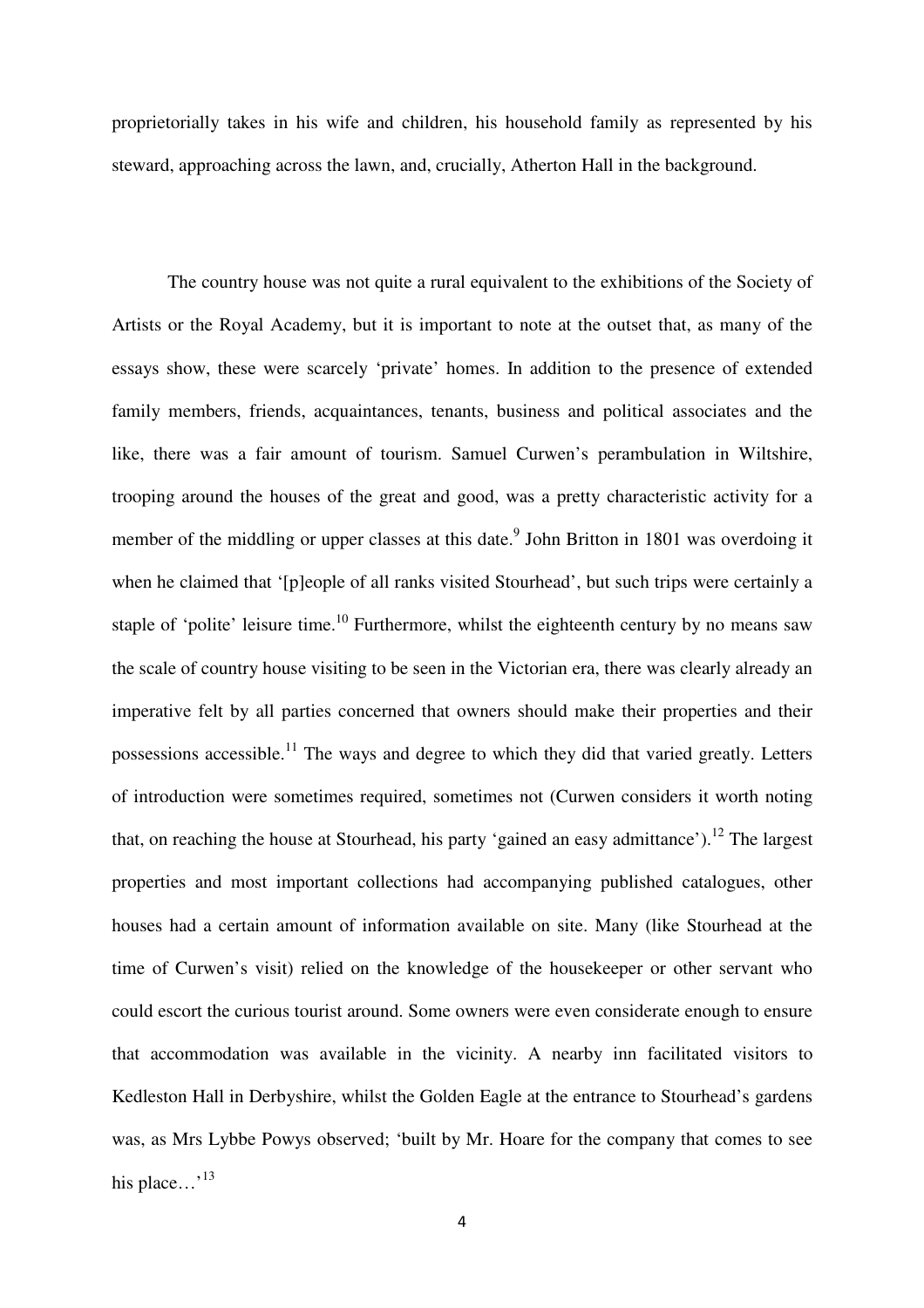This, then, is the environment to be explored by the essays in *Placing Faces*, concerned with how our understanding of a portrait such as that of Henry Hoare II deepens and changes when we study it within the country house for which it was intended, and in which it was displayed.<sup>14</sup> This volume examines how such an image could contribute to a carefully choreographed display of wealth, power, lineage and/or political affiliation; how it could function as part of a positioned performance on the part of the owners. We have to take into account the location in which such a portrait was displayed. The function of a room within the overall plan of the house, its relative importance, the degree to which it was accessible to visitors, its décor - all affects its signification. A portrait might be hung in a grand gallery, one component of a traditional sequence of household heads - or a commemorative eulogy to military heroes, as explored in Desmond Shawe-Taylor's essay 'The Waterloo Chamber before the Battle of Waterloo'. It might take its place in a row above a series of bookcases, as in the library at Narford, the subject of Susie West's chapter, 'Life in the Library', absorbing and feeding into that room's associations with history, scholarship and shared learning. It is highly significant that Hoare's portrait was hung in the entrance hall of his country property, at the very threshold, rather than encountered later on in the house. It was shown in a room intended for the purpose of reception, and was immediately visible to every person who entered. There, it made a bold statement of the family's recently acquired wealth, status and power. The Hoares, significantly, were 'nouveau riche'.<sup>15</sup> Henry's grandfather, Richard, had been the son of a horse-dealer and a goldsmith's apprentice, but he had secured the Hoares' subsequent name and fortune when he had founded the family business in 1672. Henry's father, Henry I, had used some of their newly acquired wealth to purchase the manor of Stourton, pulling down the extant house and constructing one of the first country villas in the new Palladian style, designed by Colen Campbell. This was just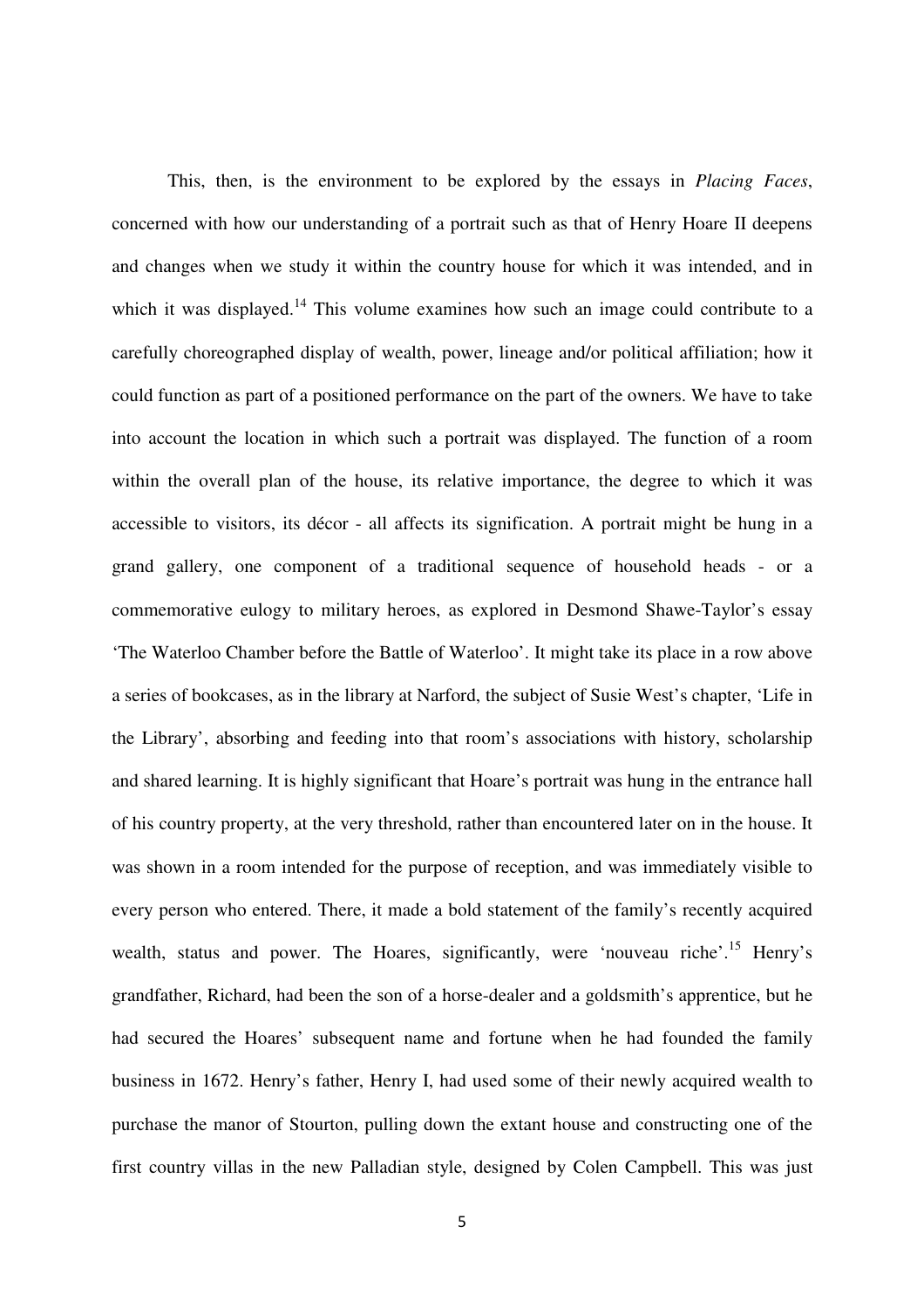finished by the time of his death, but Henry himself didn't move in until after the death of his mother in 1741. By the time Walpole and Curwen came to peruse the family home, he had added to what was previously a fairly paltry collection to create an impressive display of works of art and, most significantly, had created the famous landscape gardens which still draw thousands of visitors today.

 Shearer West has proposed that the country house acts as a frame for the portraits within it, and we also have to consider a portrait alongside the other portraits which accompany it.<sup>16</sup> As is shown so clearly in Susie West's chapter and Alison Yarrington's essay, 'Marble, Memory and Theatre', likenesses were engaged in 'conversations', their various meanings and significance amplified by and even dependent upon their mutual relationships. Today, Hoare's picture can be seen embedded in a vast display of family portraits which fills the entrance hall at Stourhead, so that one is rather overwhelmed by faces on arriving at the house. Dahl and Wootton's huge canvas dominates the south wall of the room, but it is part of a display hung, in many places, three pictures deep. On the west wall, a portrait by Jonathan Richardson of Richard Hoare as Lord Mayor (1712) begins the visual family tree. The 'founder' is effectively seated back to back with his heir, Henry I, who grasps a paper showing the elevation of the house (Michael Dahl; c.1722). The two wives of Henry II are also present: Susanna Colt, painted by Hans Hysing, at one end of the south wall (1733); Ann Masham by Dahl at the other (c.1726). *Henry Hoare II* needs to be seen in the context of the sitter's linear and nuclear families. In many cases, that is also true of the sitter's extended family. The web of connections visually evident in such a display often extends outwards, as the constant process of intermarriage and complex arrangements of inheritance continually bound families together. A visitor to Blenheim Palace, for example, can see the same Reynolds portrait of George,  $4<sup>th</sup>$  Duke of Marlborough (1764) as can be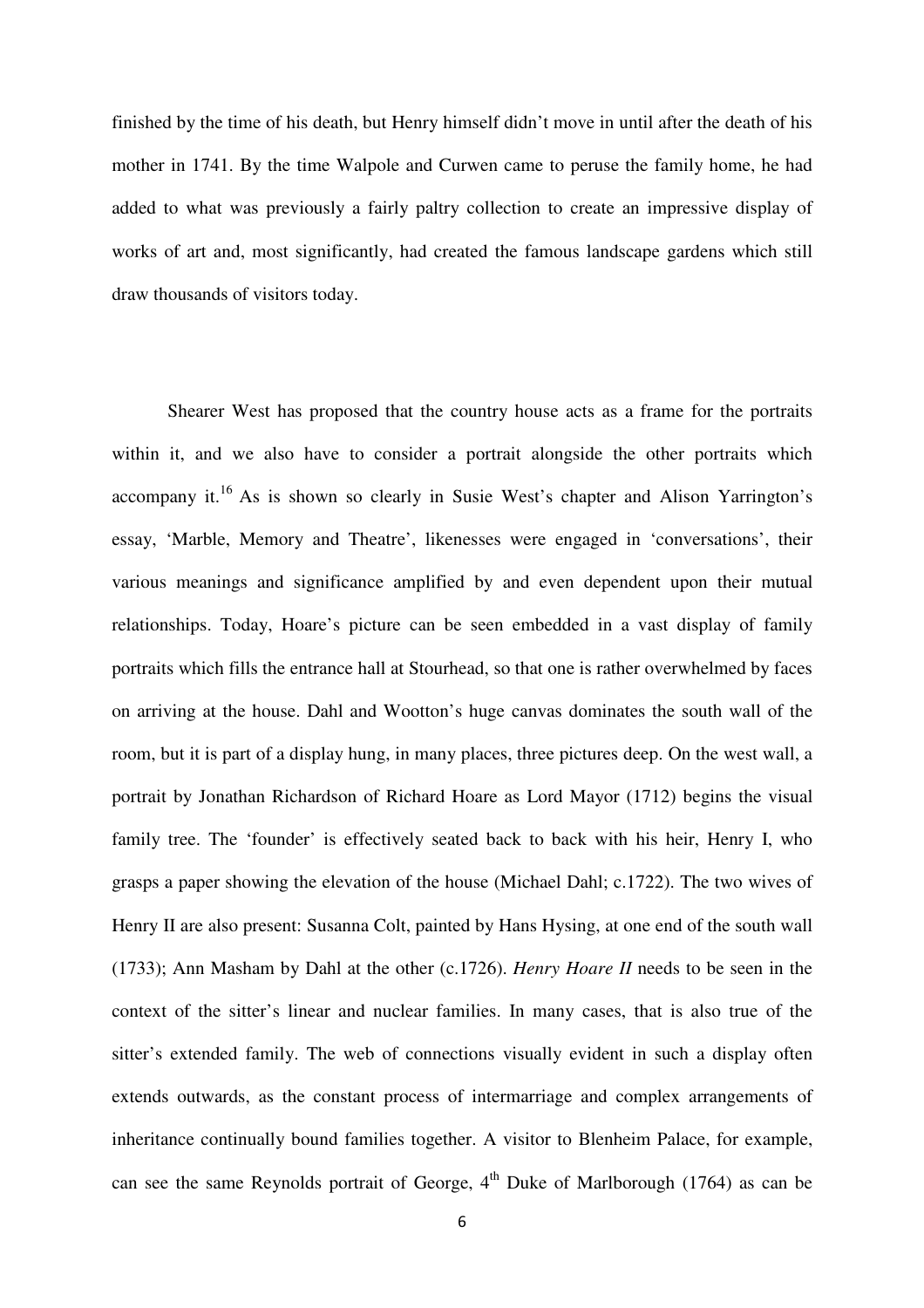viewed in the colonnade room at Wilton, the doubling of the painted likeness expressive of the link between the two families and houses formed by the crucial marriage of the Duke's sister to the  $10<sup>th</sup>$  Earl of Pembroke. Portrait, house, estate and family work together as a potent entity, and in the case of great houses such as Blenheim and Wilton, as will be discussed in more detail below, their cumulative meaning further extends outside the history of the families concerned to that of the nation. A visitor faced with the likeness of a great military or naval figure would be encouraged to reflect on battles won and lost, whilst the family portraits in the house of a major political dynasty prompted reflection on the sitters' various actions and allegiances.

 However, seeing the portrait collection as a complex entity, emphasising the place of Hoare's portrait in that entrance hall display at Stourhead, immediately raises practical issues which have challenged the contributors to this volume. Henry's equestrian portrait may have already functioned as an elaborate nameplate to the house by the time Walpole and Curwen entered the front door, but it was not surrounded by all the family portraits we see today. Inevitably, country house tourists such as these rarely give us complete accounts of what they saw, but the first published catalogue to the house of 1800 tells us that it was, at that date, mostly surrounded by classical landscapes. The only portrait to have joined it was another large canvas depicting Henry's successor and grandson, Sir Richard Colt Hoare, with his own prospective heir.<sup>17</sup> It was Colt Hoare who soon afterwards made the decision to cluster the Hoares' portraits around these two large paintings, which effectively structure the display. He had certainly undertaken his remarkably systematic reorganisation of the pictures in the house by the date of the next edition of the catalogue, 1818, and he explained his rationale in his *History of Modern Wiltshire* of 1822: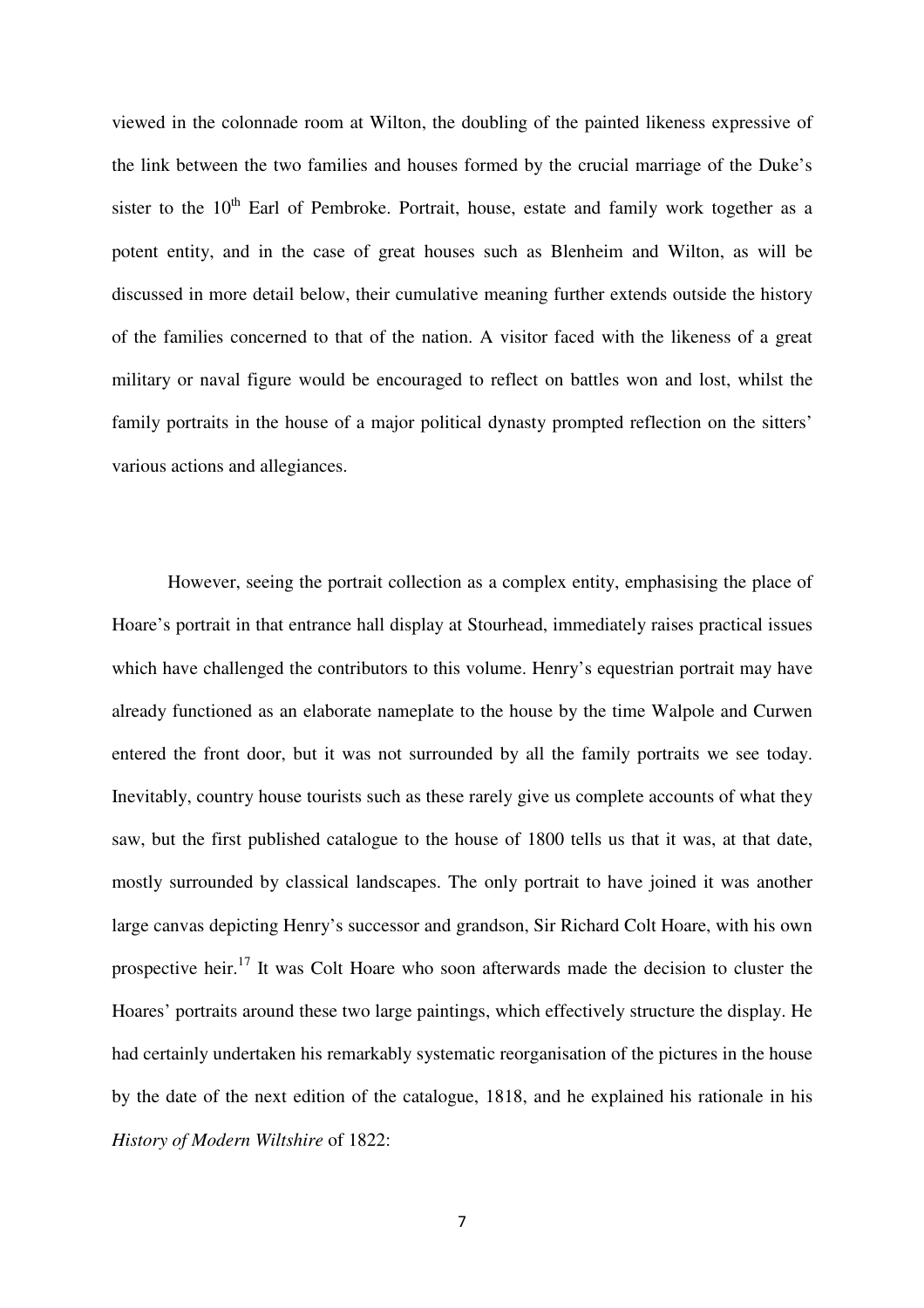family portraits [are] a very appropriate decoration for the first entrance into a house, as well as for the pannels of a dining-room. They remind us of the genealogy of our families, and recall to our minds the hospitality, & c. of its former inhabits, and on the first entrance of the friend, or stranger, seem to greet them with a SALVE, or welcome.<sup>18</sup>

Colt Hoare makes, here, a number of crucial points. The family portrait collection is a visual family tree, and, indeed, in some houses the visitor would actually be presented with a diagrammatic version in order that each individual likeness might be mentally positioned in his or her correct place in the line. In his account, he regrets that the various sizes of the pictures mean they 'cannot be conveniently placed in chronological order', but rectifies that in his text by structuring the discussion around a clear progression through the generations. He begins with the portrait of Richard Hoare as the 'personage…to whom the present family owes its chief opulence', and then moves onto Henry I and Henry II, noting the presence of the portraits of the latters' wives.<sup>19</sup> Colt Hoare also clearly builds on the external orientation of Henry's grand equestrian portrait, but tempers its rather strident and bombastic message. Multiplying the likenesses, adding quantities of smaller portraits, he creates a sense of sociability and offers a rather friendlier gesture of greeting to the newly arrived visitor.

 But Colt Hoare changes the original display. *Henry Hoare II* has to be seen in the context of the portrait collection, of the house and the estate, but, as is shown in many of these essays, those are constantly evolving and developing phenomena. In 'Dirty Dancing at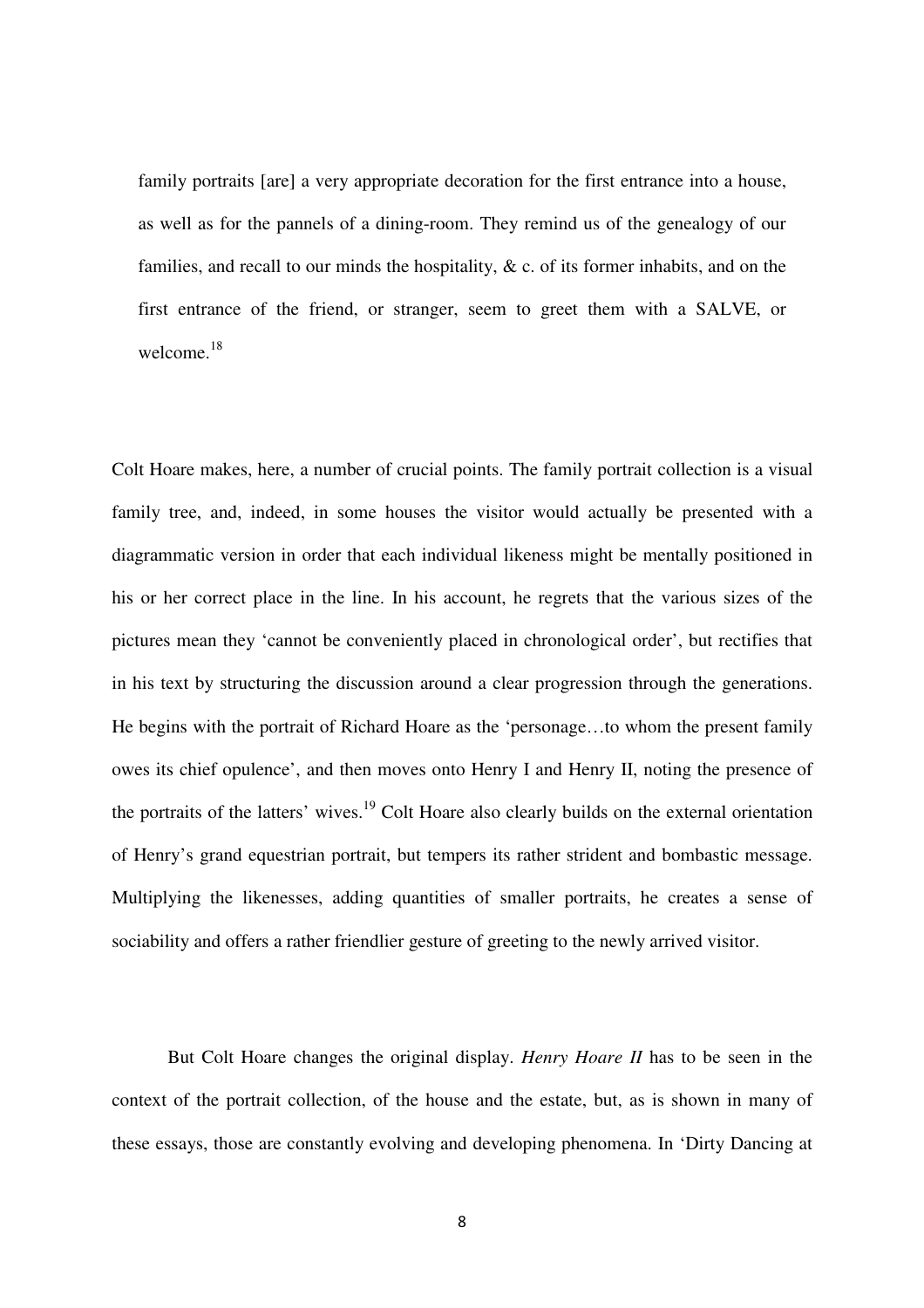Knole', Gill Perry notes how the new wife of the  $3<sup>rd</sup>$  Duke of Dorset (understandably) moved the nude statue of his former mistress, the dancer Giovanna Baccelli, by Locatelli out of its prime position at the foot of the Great Staircase at Knole House. Yarrington unpicks the  $6<sup>th</sup>$ Duke of Devonshire's many rearrangements of his sculpture gallery at Chatsworth, whilst Shawe-Taylor explores the ramifications of various and changing displays of military portraits in the Royal Collection in the early nineteenth century. A visitor to Stourhead today ascends one of two staircases to a freestanding portico constructed in 1838, and not the single large flight to the engaged frontispiece which Curwen would have encountered in the 1770s. A visitor to Stourhead today experiences the portrait in the context of a hang organised by the sitter's grandson, and not that conceived by the sitter himself. Portraits are always being acquired, reorganised within the house – and even reorganised between different houses belonging to a family. Sometimes, they are sold or given away – in the case of Wanstead, the subject of Kate Retford's essay, 'The Topography of the Conversation Piece', along with the entire collection prior to the house's destruction in 1823. It is only on occasion that a particular hang of interest survives intact, and something of its attendant spatial dynamics and visual effect are fully appreciable. Portraits set in overmantels, or shown in fixed schemes within plaster frames, have often been more resistant to the whims of subsequent owners. This is true of the family portraits by John Verelst at Beningborough Hall, set into overdoors; the plasterwork frames installed in the parlour at Rousham in the 1760s, to house new and reworked portraits; and the extraordinary series of historical portraits manufactured by Biagio Rebecca for Audley End, incorporated into arched frames within a new decorative scheme the following decade. In such cases, the portraits become part of the very fabric of the house, literally united with the building in conveying the family's history and identity.<sup>20</sup> In such cases, the desire for permanence was fulfilled. In so many other examples, however, extant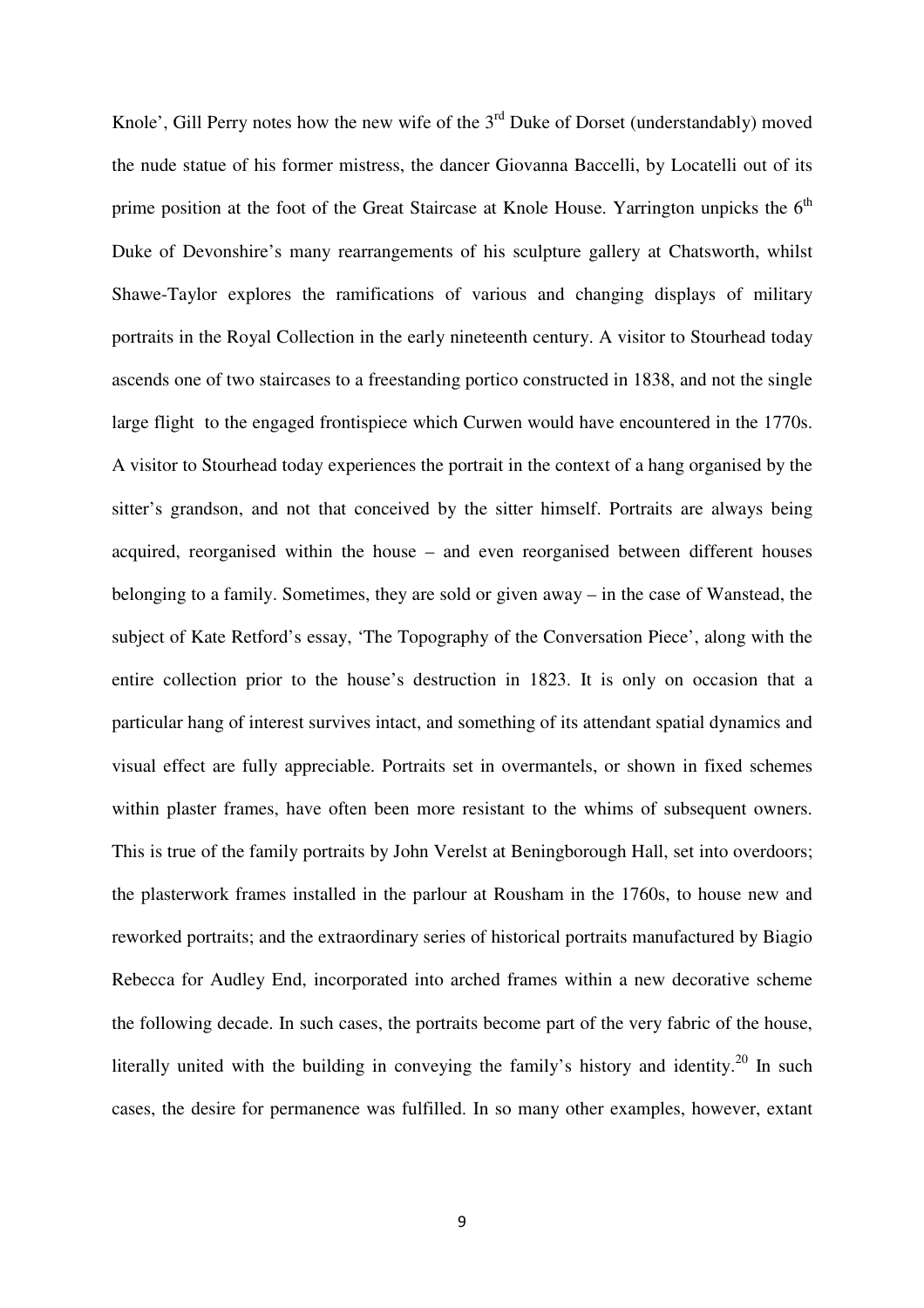hangs have to be put next to visitor accounts, catalogues, inventories, sketched records of displays and any other available scraps of material in order to recover any single scheme.

 Fixed displays may have been intended as a bulwark against the vagaries of history, and scholars may engage in re-creative research in order to circumnavigate sales, rehangs, fires and so on, but those processes can sit in tension with the country house's crucial nature as a palimpsest. Both the story of a family, and the story of a country house, inexorably evolve with the passage of time. That important sense of progress would be evident even in one lifetime, as the portrait of a young boy at the knee of his mother was joined by a Grand Tour portrait of that same sitter, now in his early 20s. Another likeness might be produced, linked to a further key life stage such inheritance, the building of a new family seat, or the substantial redecoration of an extant property. After all, a portrait has to have somewhere to hang, and the substantial building and rebuilding of houses in the English countryside in this period provides an important backdrop to the essays presented here.<sup>21</sup> A marriage portrait and/or a family group showing the next generation might be further additions.<sup>22</sup> Jonathan Richardson claimed in 1715 that 'In Picture[s] we never…grow older', but the picture *collection* always emphasised the successive life events and stages which rendered that process more than apparent.<sup>23</sup> Interestingly, Colt Hoare's reorganisation of his family portraits at Stourhead was not a solely backward-looking enterprise. He notes in his 1822 account that 'space [in the hall] is left for the *nati natorum*, and for the future possessors of this mansion', and, in the process of excusing the length of his narrative, he evokes his descendants who, he hopes, will benefit from the recorded information: 'We ought to consider ourselves as existing not solely for ourselves, and to bear in mind the *non sibi sed posteris…'<sup>24</sup>*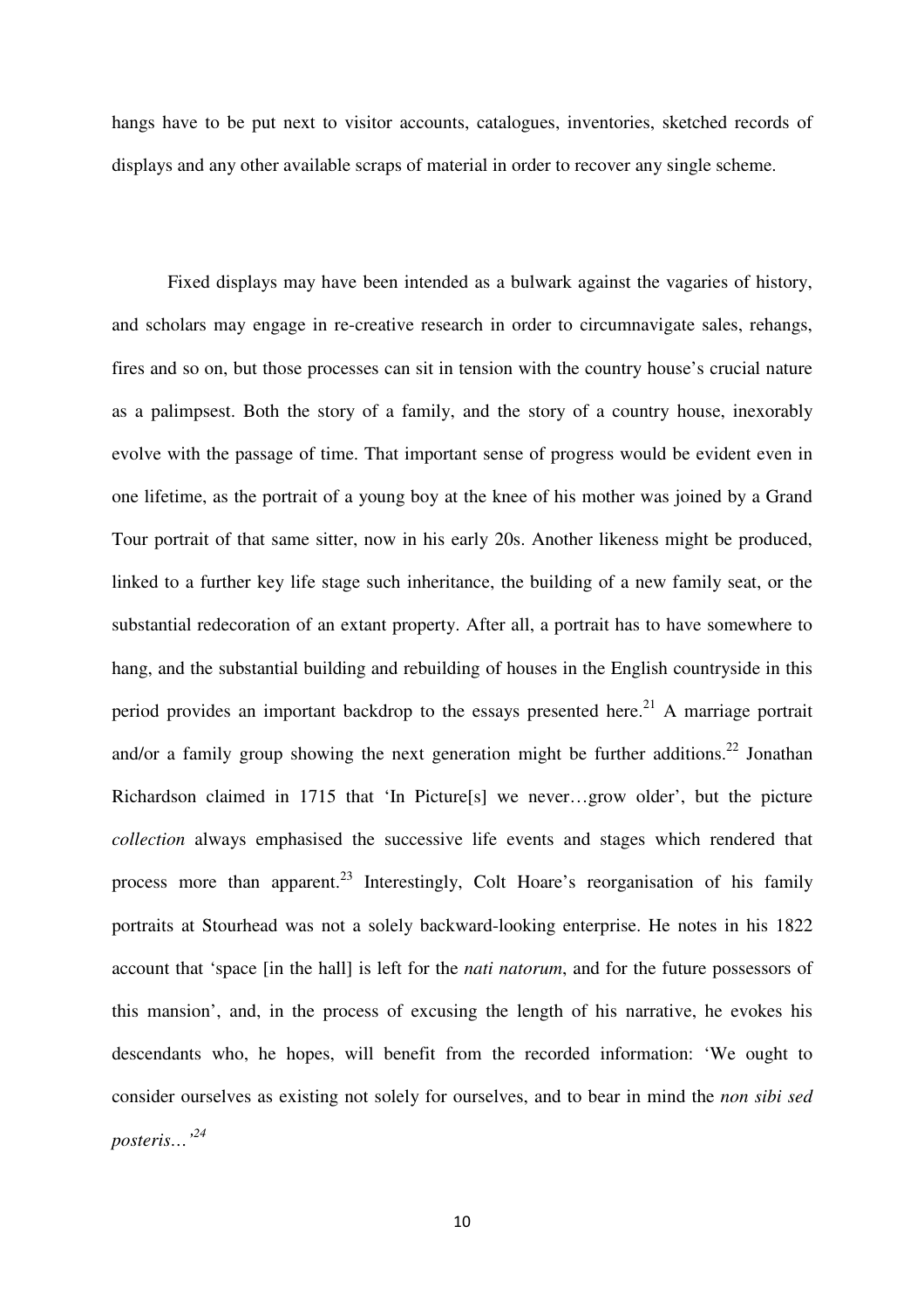Any descendant's new addition to a portrait collection would have to take into account that setting and its current occupants.<sup>25</sup> An artist might actually represent that environment within the picture, as in the case of Joseph Nollekens's portrait of the Tylney family at Wanstead (1740). As Retford explores, this shows the sitters within the Saloon at Richard Child's palace, and is relatively unusual within the genre of the conversation piece for a detailed accuracy of setting which enables a strong, significant relationship with the fabric and flow of the house and estate. Or, a portrait might have to be painted on a particular scale, as in the case of Reynolds's portrait of Theresa Parker at Saltram House, Devon (1770- 2), intended to hang as a pendant to a full length of one of her husband's ancestors. A compositional reference might be made to an earlier work, a motif might be adopted from an important extant portrait in the collection, or an heirloom might be included which had passed though and been pictured by various generations. The same artist might be used: Dahl significantly not only painted Henry Hoare II, but also his father and one of his wives. The sitter might be garbed in van Dyckian dress, as in the case of the  $11<sup>th</sup>$  and  $12<sup>th</sup>$  Dukes of Norfolk painted by Thomas Gainsborough (1783 and c.1788 respectively). The vogue for early seventeenth-century costume in portraiture at this date was to do with a fashionable nostalgia for the Caroline court and its modishness at masquerades, but it also suggested lineage – and here the passage of time between these Dukes of Norfolk and their predecessors at Arundel Castle, painted by the likes of van Dyck and Mytens, is ellipsed in a vision of continuity.<sup>26</sup> The classical drapery in which so many of Reynolds's female sitters are swathed was about lifting portraiture closer to the hallowed status of history painting, and bestowing an air of dignity and grandeur. But it was also about circumnavigating fashion and custom, again allowing some sense of permanence. Combined with other techniques, such as use of bitumen to give a warm old masterly glow, Reynolds hoped his portraits would have an effect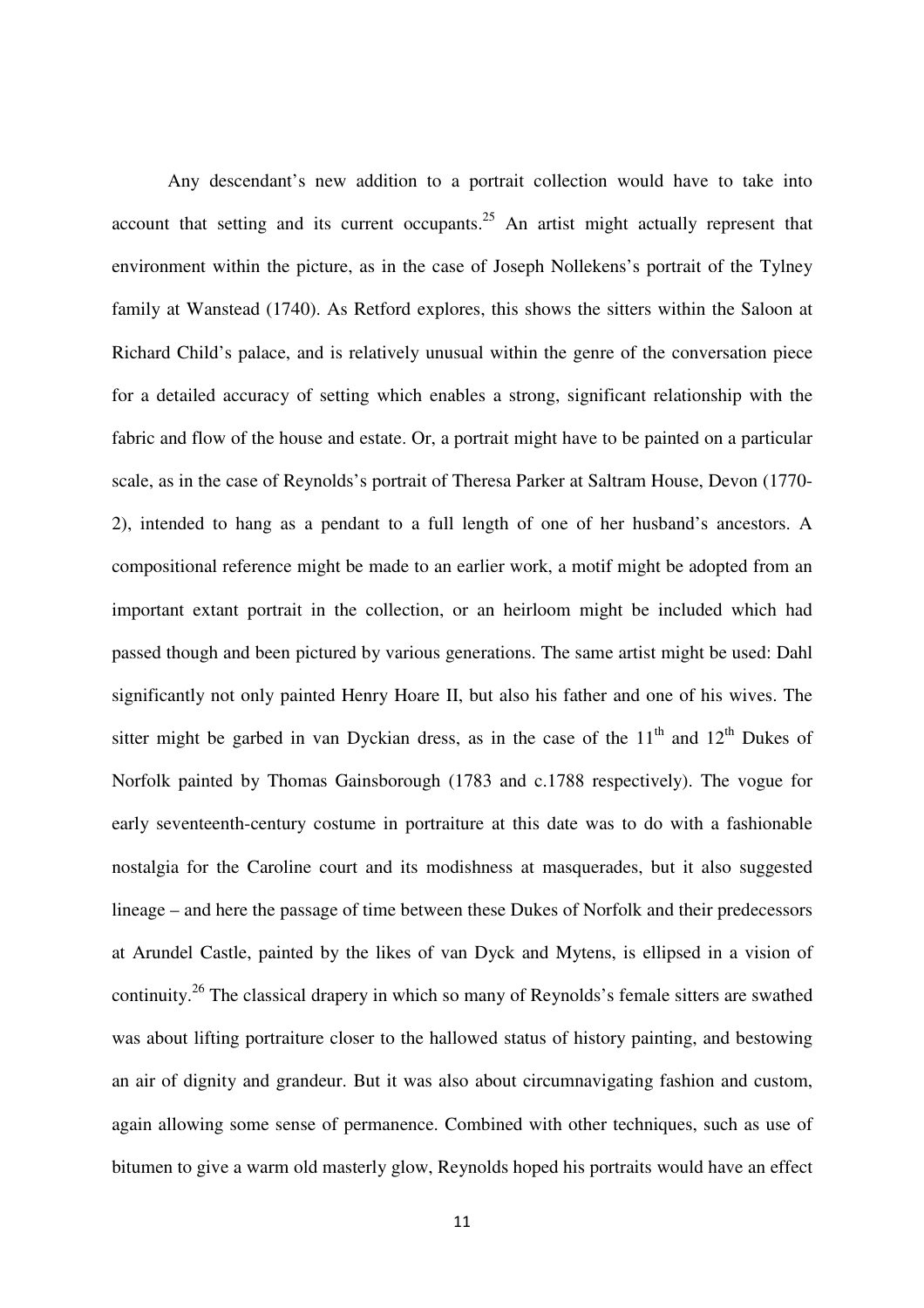praised by Fanny Burney at Knole; 'they are so bewitching, and finished in a style of taste, colouring, and expression, so like their companions, that it is not, at first view, easy to distinguish the new from the old.<sup>27</sup>

#### **Houses, Homes, and 'Mistresses'**

Through this combination of imposing architectural context and strategically positioned portraits, country houses could 'bewitch', inform and enthral the visitor, whether an eminent invited guest or an eighteenth-century 'tourist'. These decorated spaces offered up narratives of dynasty, family history and political endeavour that this collection seeks critically to examine. However, the extent to which such houses or so-called 'stately homes' were in fact 'homes' in the modern sense is a question that has informed this study, especially in relation to gender. Evolving definitions of the modern 'home', the idea of 'dwelling' and its relationship with the structure of the house have enriched recent debates within the spheres of cultural geography, architectural and design history, history, literature, anthropology, sociology and philosophy, among others.<sup>28</sup> As a fertile research area that straddles disciplines, the historical idea of the 'home' is of special interest to this collection, informing our understanding of the social significance of these imposing country houses and their contents. Influential cultural historians such as Philippe Ariès and Witold Rybczynski have both charted the evolving concept of the 'home' in Europe from the medieval period to the twentieth century, suggesting that the term was increasingly separated from the word 'house'.<sup>29</sup> While Ariès viewed the home as the setting for his ground-breaking (yet controversial) exploration of family life and an emerging concept of 'privacy' in the eighteenth century, Rybczynski charted the evolution of the idea of 'home' that is (as he argues) enmeshed with developing, and culturally specific, notions of 'comfort',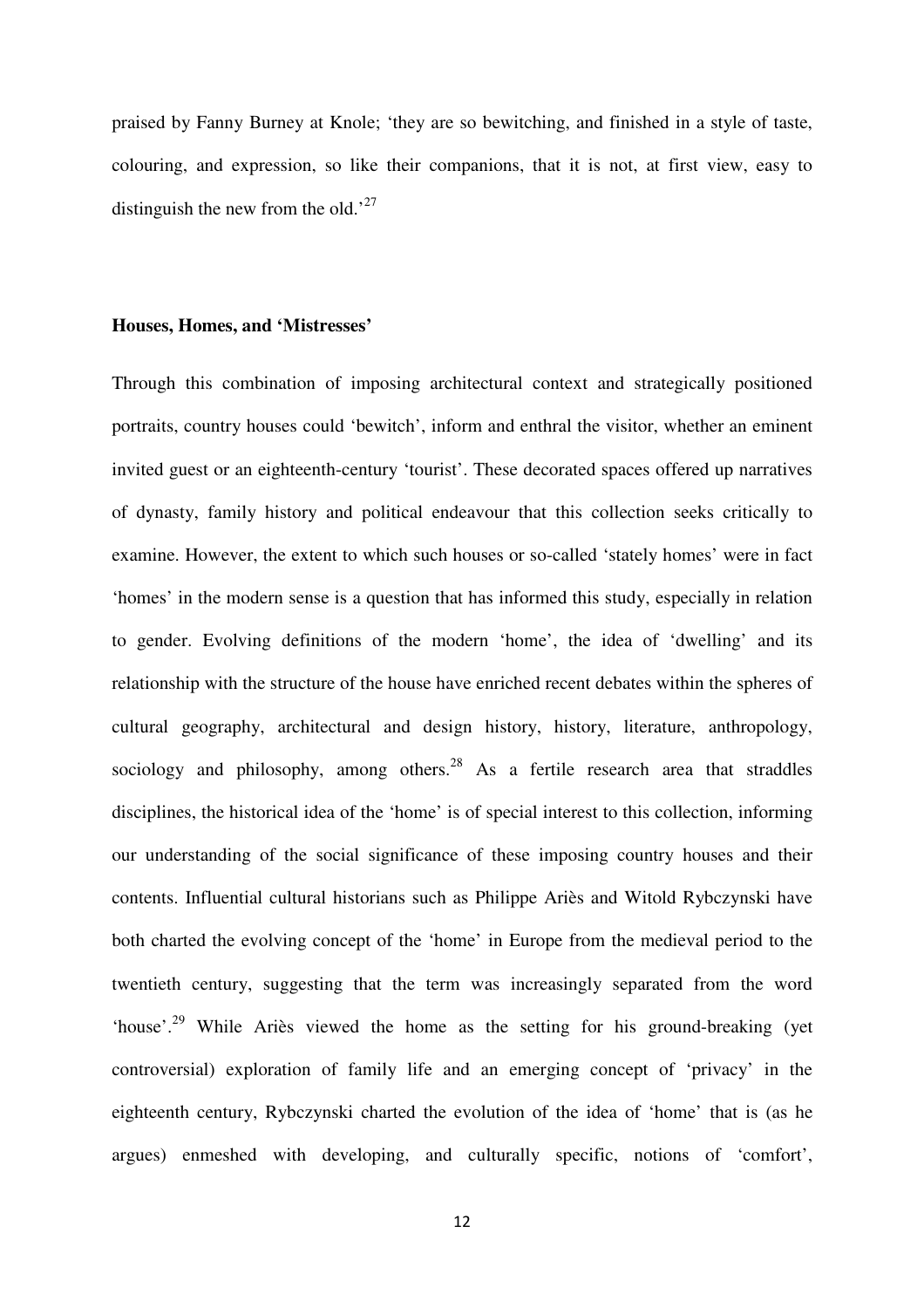'domesticity', 'intimacy' and family privacy.<sup>30</sup> He argues for the evolution of an idea of 'comfort' in the 'European consciousness,' that in eighteenth-century France revealed the 'extent of the influence of bourgeois values on court life.<sup>31</sup> But he also suggests that the preference for country houses within upper-class and bourgeois English society resulted in a style of living that was more relaxed than its French counterpart, and that 'eventually produced a different domestic ideal'.<sup>32</sup> These are bold generalisations, drawn from observations about the nature of the British court and aristocracy, and the proliferation of country seats, especially in Georgian England. He argues that, during this period, the English aristocracy were more powerful and more independent from a centralised court than their French counterparts:

They were landed gentry whose wealth, and whose pride, were their rural properties. There was, then, no equivalent in England to the French courtly style; instead the countryside was held in high regard, and it was not considered provincial to live there. Out of this state of affairs emerged a singular phenomenon, the English country house, which supplemented, if it did not replace, the city as the locus for social life. This prompted the American ambassador to remark: "Scarcely any persons who hold a leading place in the circles of their society live in London. They have *houses* in London in which they stay when Parliament sits, and occasionally visit at other seasons; but their *homes* are in the country."<sup>33</sup>

Such general observations need some critical unpacking, especially in relation to Rybczynski's ideas of increasing domestic intimacy, not to mention the on-going scholarship on the relative importance of 'town houses'.<sup>34</sup> For many scholars of the period, the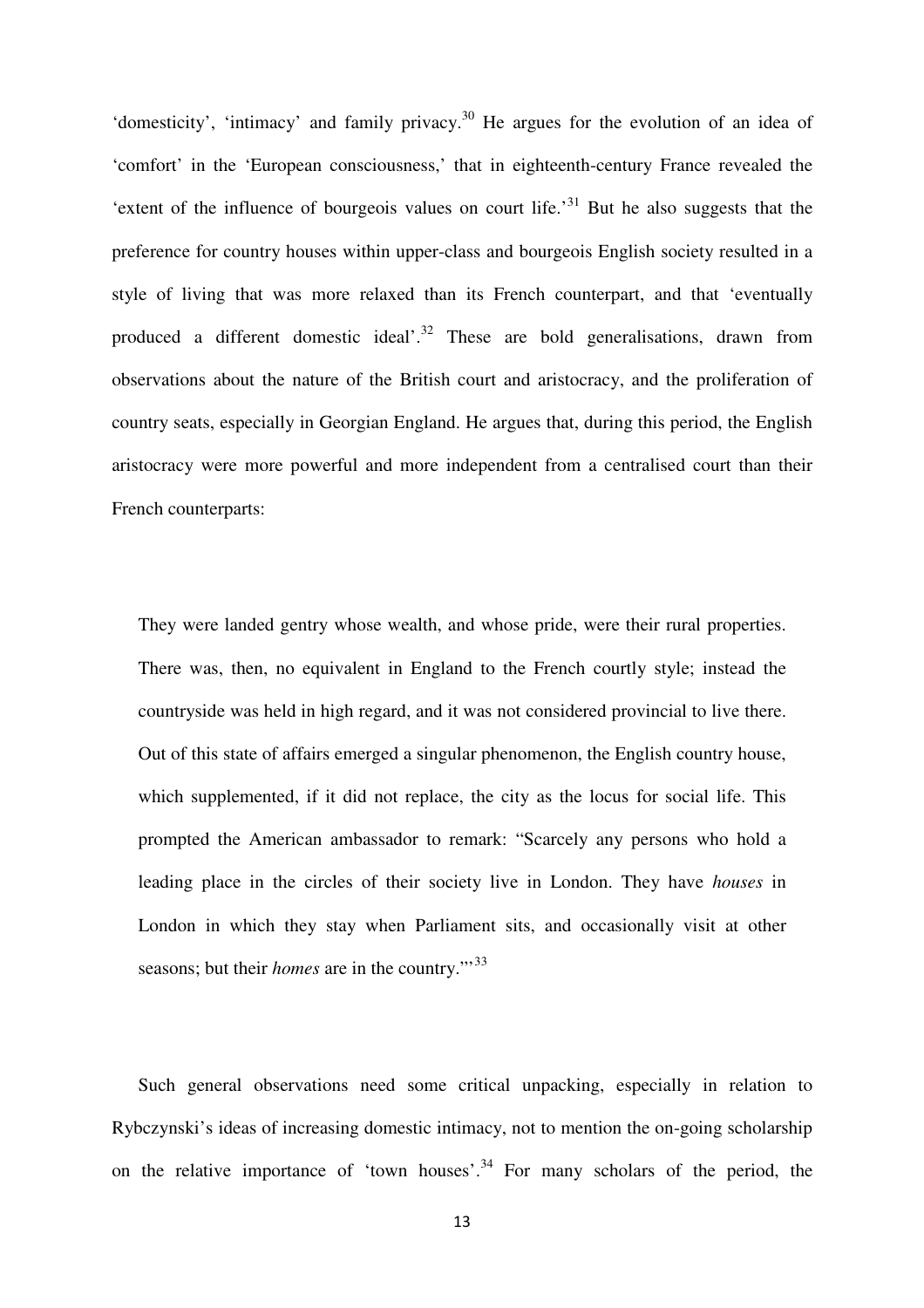development of the eighteenth-century 'home' is inseparable from an emerging notion of domesticity, especially within the middle classes.<sup>35</sup> That said, this collection is concerned with the various ways in which the nobility and the upper classes negotiated evolving ideas of domesticity in the organisation, management and decoration of their large country estates. In an attempt to explore and redefine an eighteenth-century concept of 'home' for the elite, some recent research has considered issues of *how*, *when*, and *for whom*, such grand houses might have constituted 'homes', and the picture that emerges is inevitably complex and variable. For example, Dana Arnold and Judith S. Lewis have considered the gendered implications of the idea of the 'home' in relation to these country estates and their relationship with the 'town house'.<sup>36</sup> They have both addressed the question of how aristocratic women might have experienced country houses that they first inhabited after marriage, and were often encouraged to leave after the accession of the eldest son. Some recent scholarship has also explored patterns of consumption among upper-class women, revealing a complex picture of women's relationships to the building, design and furnishing of some of these large country houses.<sup>37</sup>

The OED offers a definition of the home dating back to 1460 as 'a place of ones dwelling and nurturing'.<sup>38</sup> More modern notions, like those developed by Rybcznski, have emphasised notions of comfort, privacy and intimacy, that sometimes sit uneasily in relation to eighteenth-century houses in which divisions between public and private spaces are often difficult precisely to identify, not to mention the burgeoning academic discourse on the shifting relationship between the public/private spheres during the period.<sup>39</sup> Amanda Vickery has argued that despite the claims of writer such as Ariès, 'the elite hostess' of the landed gentry and nobility would have engaged in an 'open-handed hospitality [that] was crucial to maintenance of social credit and political power'. Such convivial liberality might be seen to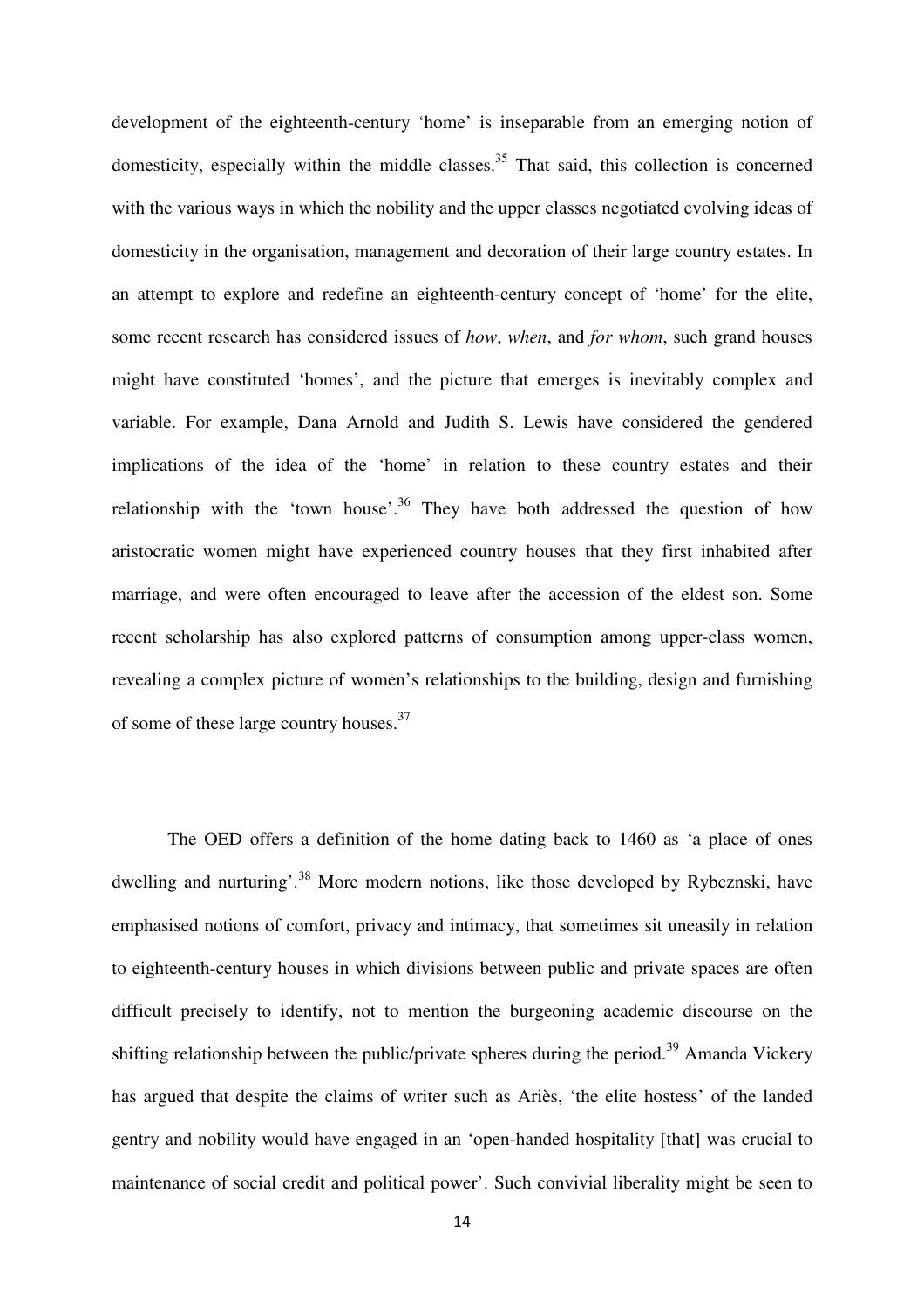be at odds with the theory that the country house became an increasingly inward-looking, private space. She writes, 'the idea that the home was a refuge insulated from the social world is one that would have perplexed the rural gentry of this period'.<sup>40</sup>

The eighteenth-century country house then offers us a rather more complex notion of 'home' or the supposedly 'private' inhabited domain than does the modern middle-class house with its well-established associations with feminine domesticity. Moreover, as we have seen, the 'homes' encompassed within these grand buildings were culturally and politically enmeshed with their family histories. They were conceived of primarily as 'family homes', as spaces that nurtured dynasties, handed down over generations. Hence, the metonymic concept of the 'family seat'. Chapters in this book reveal how the strategic display of family portraits helped to narrate such dynastic histories. And, as noted above, family portraits were most often displayed in the country home, rather than the town house.<sup>41</sup> In fact one of the definitions of 'home' offered by the OED, dating from 1595 embraces a nationalistic sense of family history: 'One's own country, one's native land: the place where one's ancestors dwelt.<sup>42</sup> The eighteenth-century notion of 'family' could carry several associations for an aristocrat. As Naomi Tadmor has shown, it could involve both historical and national lineage, and (more modern) kinship.<sup>43</sup> This collection explores the diverse ways in which ideas of lineage, kinship, power and gender relations might be represented through the content and positioning of portraits in the country house.

But lineage was determined, of course, by the male line. Women only rarely inherited the houses in which they were born, and after marriage would usually move to their husband's house or estate. Moreover, the problem of primogeniture and the patriarchal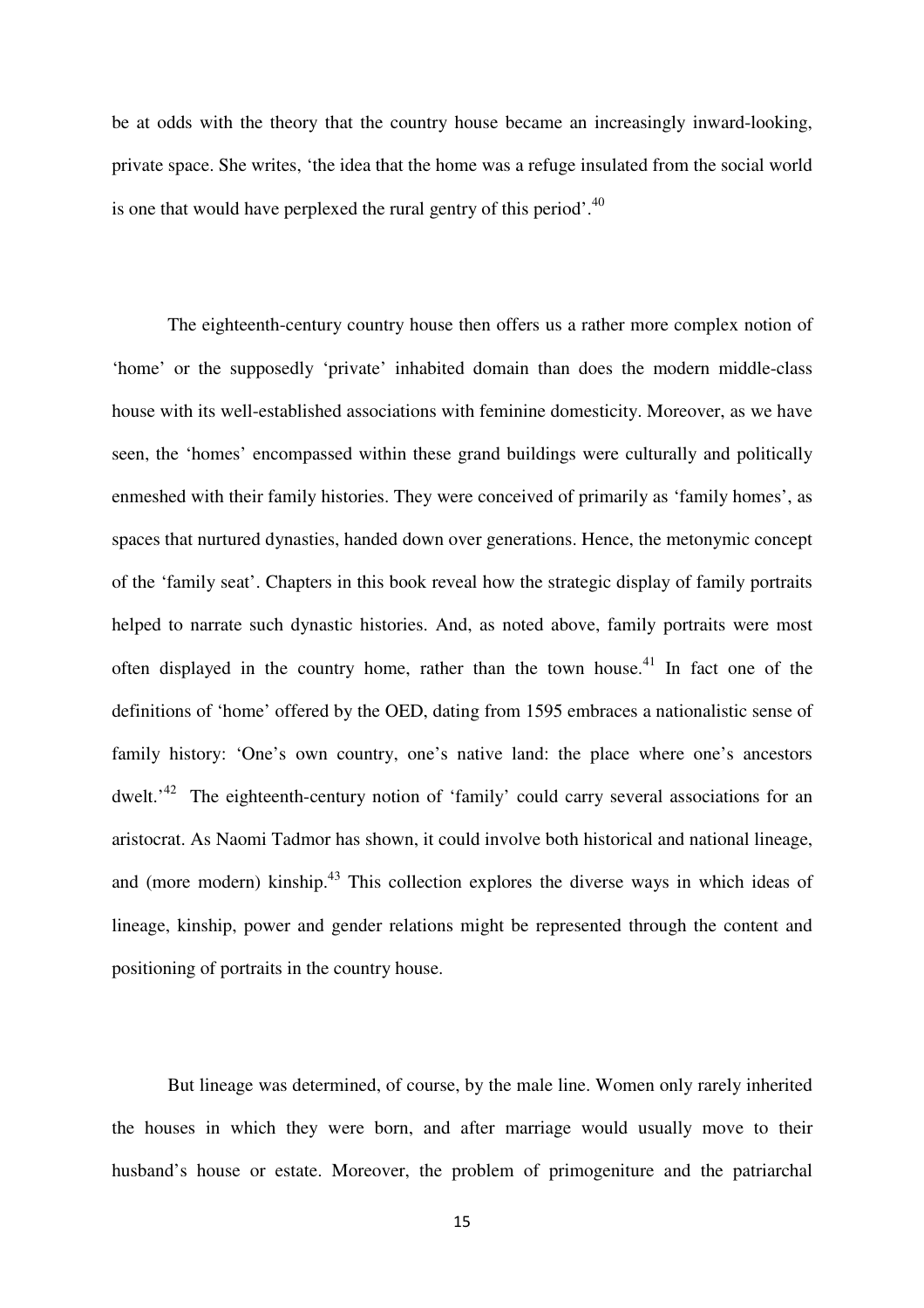system of inheritance concerned several eighteenth-century writers, among them Fanny Burney. Her novel *Cecilia, or Memoirs of an Heiress*, first published in 1782, presents her eponymous heroine as a kind of pseudo-male; after the deaths of her parents the will according to which she inherits the family estate stipulates that her husband must take her name on marriage.<sup>44</sup> If she, or her husband, refuses these conditions, then she loses her estate. As ancestral achievements and status were associated with the male lineage and title, she is compelled to keep the masculine part of her name. As a woman who inherits - or an heiress, 'she is not seen as an independent person but as a conduit for conveying money from one man's family to another'.<sup>45</sup> Elizabeth Atherton, the wife and mother in Devis's *Robert Gwillym of Atherton and his Family*, was just such a conduit. The clear narrative of patrilineal descent and heritage embedded in the composition of the painting, indicating that Atherton Hall is to pass to the small boy to the right of the image, belies the fact that it was she, a wealthy heiress, who had brought the house and estate into the Gwillym family. Such broken lines and indirect descent did not tend to feature in advertised stories of elite dynasties and their country houses.<sup>46</sup>

Notwithstanding such intractable social conventions and constraints, there is increasing evidence that many upper-class women valued and helped to develop and decorate their country houses, and even formed emotional attachments to them. Enabled by an education in drawing and mathematics, some elite women became involved in the design of their houses.<sup>47</sup> And women's roles as 'mistress' of house and home, and both patron and subject of family portraits, have increasingly intrigued studies of the period.<sup>48</sup> The decorating, planning and collecting skills of elite women such as Louise de Keroualle, Duchess of Norfolk, Caroline Lennox, Baroness Holland or Theresa Parker are now well documented.<sup>49</sup> Parker, for example, took a leading role in extending the art collection at Saltram; she and her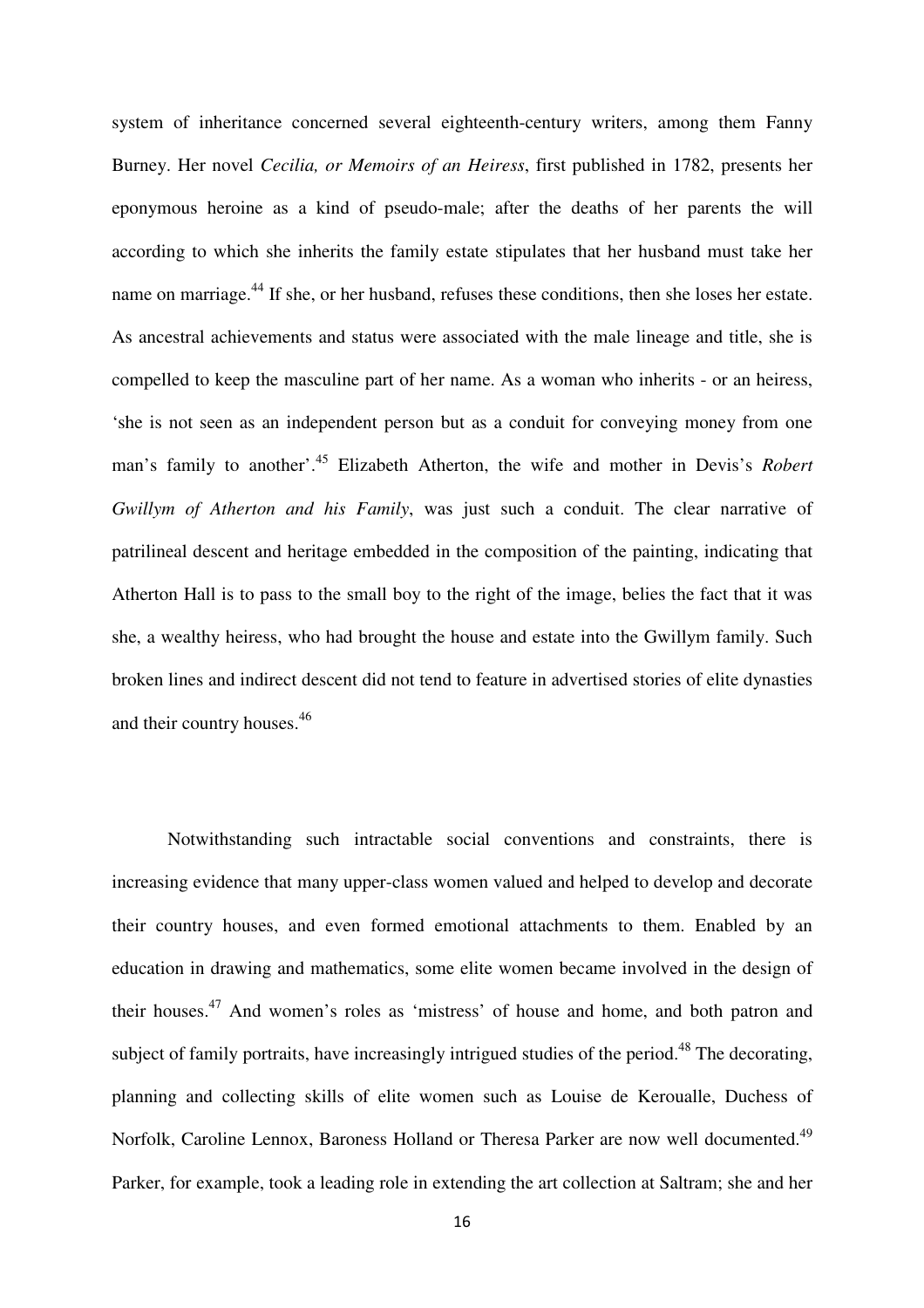husband John commissioned several family portraits by Reynolds, intended for display in the house.<sup>50</sup> Theresa also bought four works on classical themes by Angelica Kauffman that now hang on the main staircase, but may have originally been intended for the Great Room at Saltram, a relatively 'public' position in the house that would have helped to convey the educated, classical credentials of the family collection. That same acquisition of cultural capital was affirmed through the display of art works collected on the Grand Tour.<sup>51</sup> In 1771 Theresa appealed to her brother Lord Grantham to: 'remember if you meet with anything abroad, of pictures bronzes etc. that is valuable in itself, beautiful and proper for any part of Saltram we depend so much upon your taste and judgement that you must not lose an opportunity of procuring it for us.'<sup>52</sup> Theresa Parker then was both the subject of - and an active agent in - the development of the collection at Saltram. The visibility and tastes of such 'mistresses of the house' offer rich and varied material for further research, as is demonstrated in essays in this collection by Emma Barker, Ruth Kenny, Gill Perry and Jordan Vibert.

While Vickery has questioned the eighteenth-century notion of 'home' as an increasingly private and inward-looking space, Judith S. Lewis has posited the possibility of a nuanced definition of 'home' for aristocratic women in her study of the domestic lives of Sarah Duchess of Marlborough at Blenheim, Frances Viscountess Irwin at Temple Newsam, and Frances, Viscountess Boringdon at Saltram House. Although each of these women formed different relationships with the spaces of their country estates during different historical periods (across the eighteenth century), Lewis argues that there is evidence in each case of 'a spirit of domesticity' and attempts to incorporate into these buildings *both* grand display and sites of family intimacy.<sup>53</sup> The history of Sarah Duchess of Marlborough is, perhaps, among the best documented of these aristocratic lives, especially after she married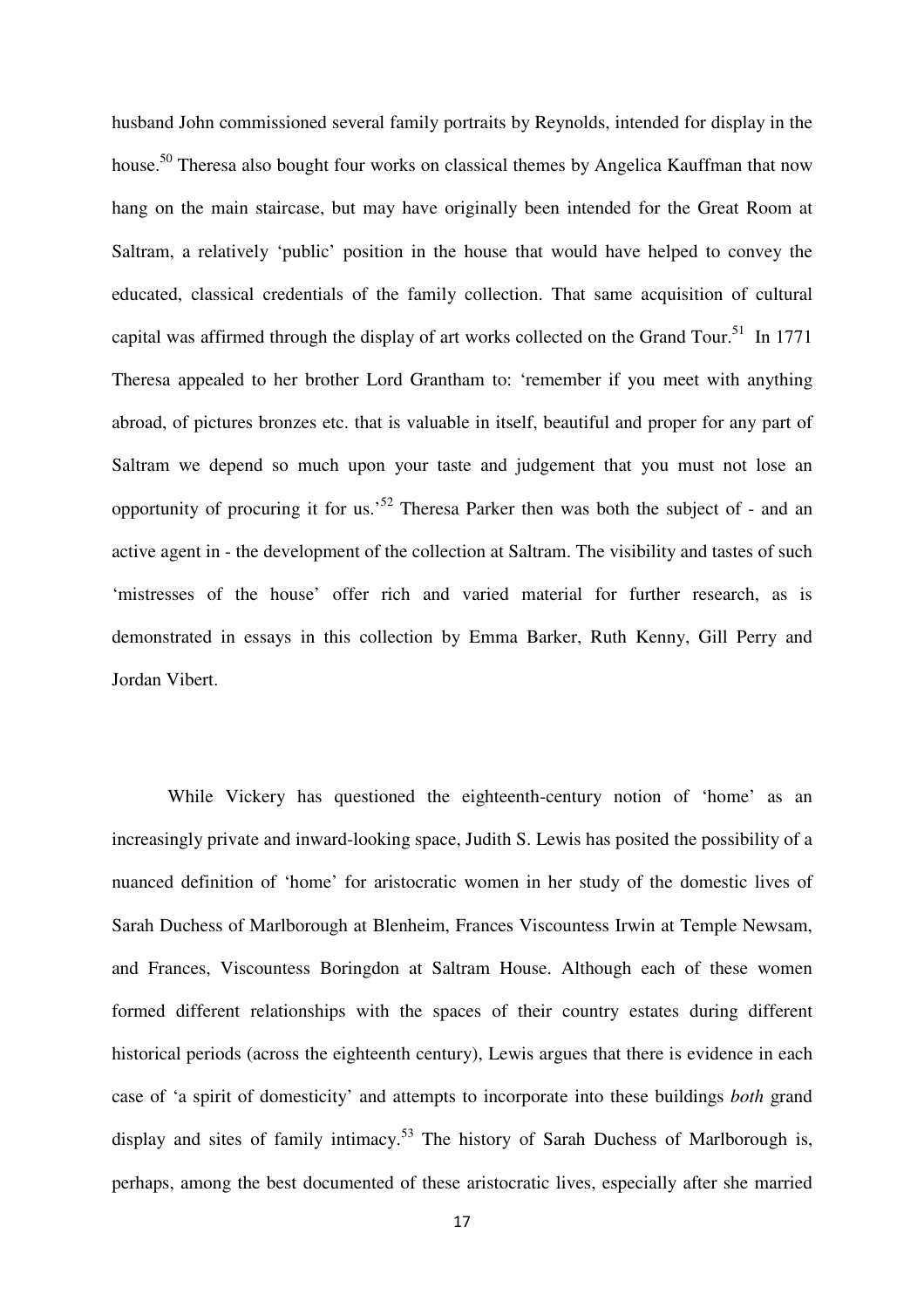John Churchill in 1678, and helped to oversee (and often to challenge) Sir John Vanburgh's plans for a grandiose, baroque monument to the Duke of Marlborough, largely bank-rolled by Queen Anne.<sup>54</sup> Blenheim Palace was begun in 1705 and completion continued after the Duke's death in 1722, under Sarah's management (figure. 02). In fact after the Duke had suffered a stroke in 1716, she had already taken control of the project, fallen out with Vanburgh and fired him. According to reports, she was in constant dispute with the architect, as 'where he wanted to create a national monument, she wanted a grand but comfortable home.<sup>55</sup> The Duchess of Marlborough was famously ambivalent about Blenheim, and although she played a key role in the decoration, furnishing and selection of art works for the palace, she also directed the building of two other, less grandiose homes for the Marlborough family. Firstly, she managed the building of Marlborough House in Pall Mall, commenced in 1709, and her home when she died in 1744. In 1732-3 she also directed the building of her own country villa at Wimbledon, designed by Robert Morris and Henry Herbert, 9<sup>th</sup> Earl of Pembroke. Here she commissioned a simple, neo-classical design that according to Frances Harris was 'plain and clean' and easily accessible on one floor.<sup>56</sup> For Sarah Duchess of Marlborough, then, different houses suggested different definitions of 'home'. While the stately Blenheim Palace was the ancestral home that spoke of lineage, power and military achievements, Wimbledon represented her own preferences and housed many of her own possessions, suggesting a more modern, personalised notion of home that evoked comfort and her own identity.<sup>57</sup>

However, there were many other eighteenth-century elite women who managed to integrate a more modern notion of home into the imposing ancestral spaces that they took on after marriage. Lewis has cited the example of Frances, Viscountess Irwin who moved into her marital home, Temple Newsam in Yorkshire in 1758 (figure. 03). Known as the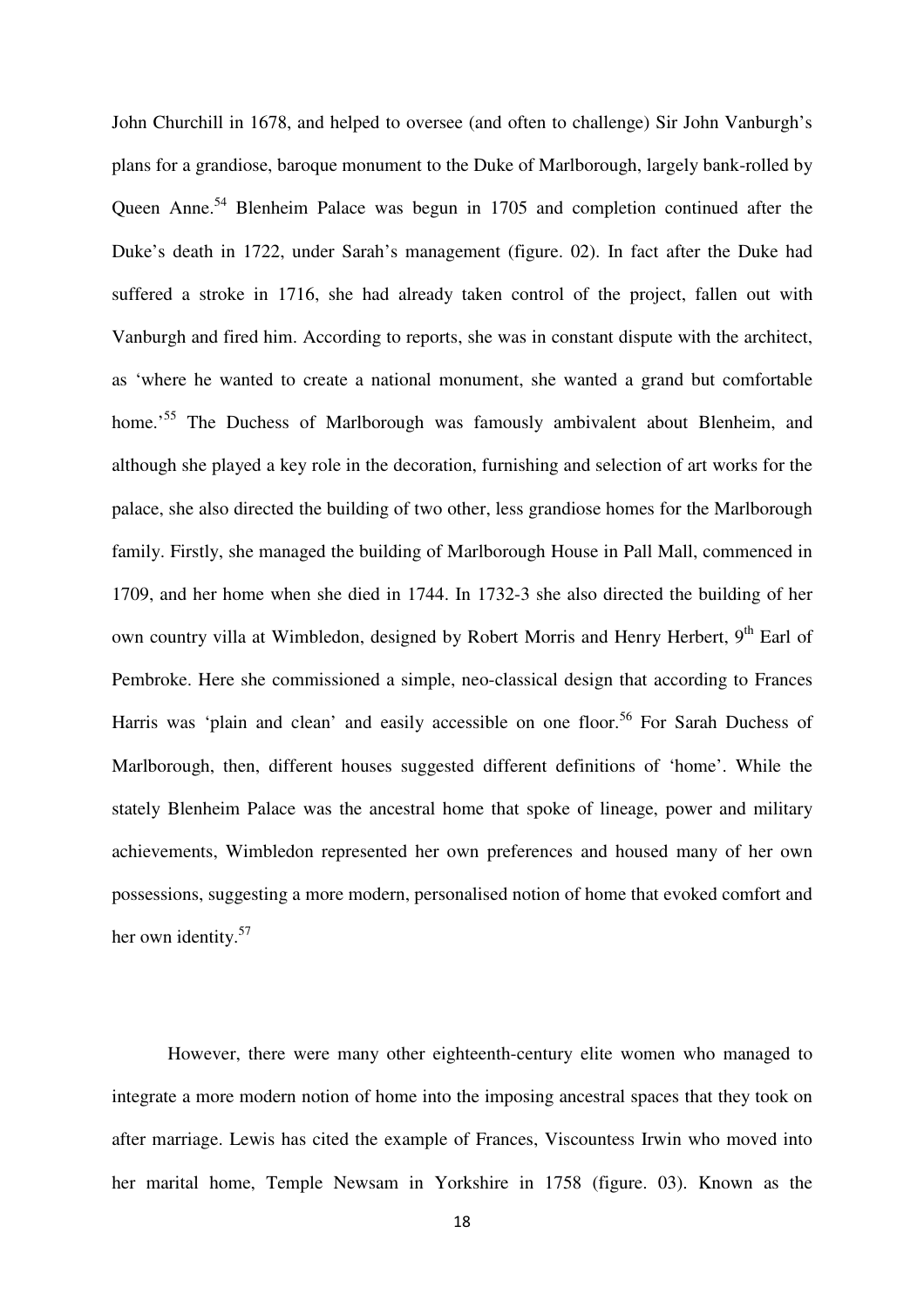'Hampton Court of the North', Temple Newsam was distinguished by its Tudor and Jacobean history and was renovated rather than rebuilt in the eighteenth century, a plan of works that included landscaping by Capability Brown. Significantly in the context of this book, the house's enormous Jacobean Gallery was transformed into a Picture Gallery and Library, affirming the important role of such public spaces for the display of family portraits and art acquisitions. Lady Irwin's letters are full of expressions of pleasure in her country house, and demonstrate a consistent association of the house with her immediate family and the intimate activities of kinship. They reveal Lady Irwin's association of country life with domesticity and sincerity; according to Lewis, she chose 'to cultivate a rural, domestic self.<sup>58</sup> Temple Newsam was very much her 'home', in all the senses of that term explored thus far.

These multivalent notions of 'home' within the long eighteenth century are, of course, closely related to other social, cultural and architectural shifts. Following the two revolutions between 1650 and 1714, a republic and a change of dynasty, the landowning class became increasingly powerful, and property and land became a vital measure of status. As Mark Girouard has described it: 'the polite world saw themselves as an elite, whose claim to run the country was based on having a stake as property owners, and was reinforced by the culture, education and *savoir faire* of which its country houses were an advertisement…The members of the property owning elite moved among themselves with relative equality. They no longer found the rigid hierarchies of a formal house a sympathetic setting.<sup>59</sup> Girouard posits the notion of 'a social house' that enabled more mobility between - and more social mixing within - the houses of the nobility and the gentry. In formal houses of the sixteenth and seventeenth centuries the state apartments were usually found in a line following the main axis of the house, often between a large hall and saloon. These were replaced in some early eighteenth-century houses by long enfilade suites of rooms that could be used for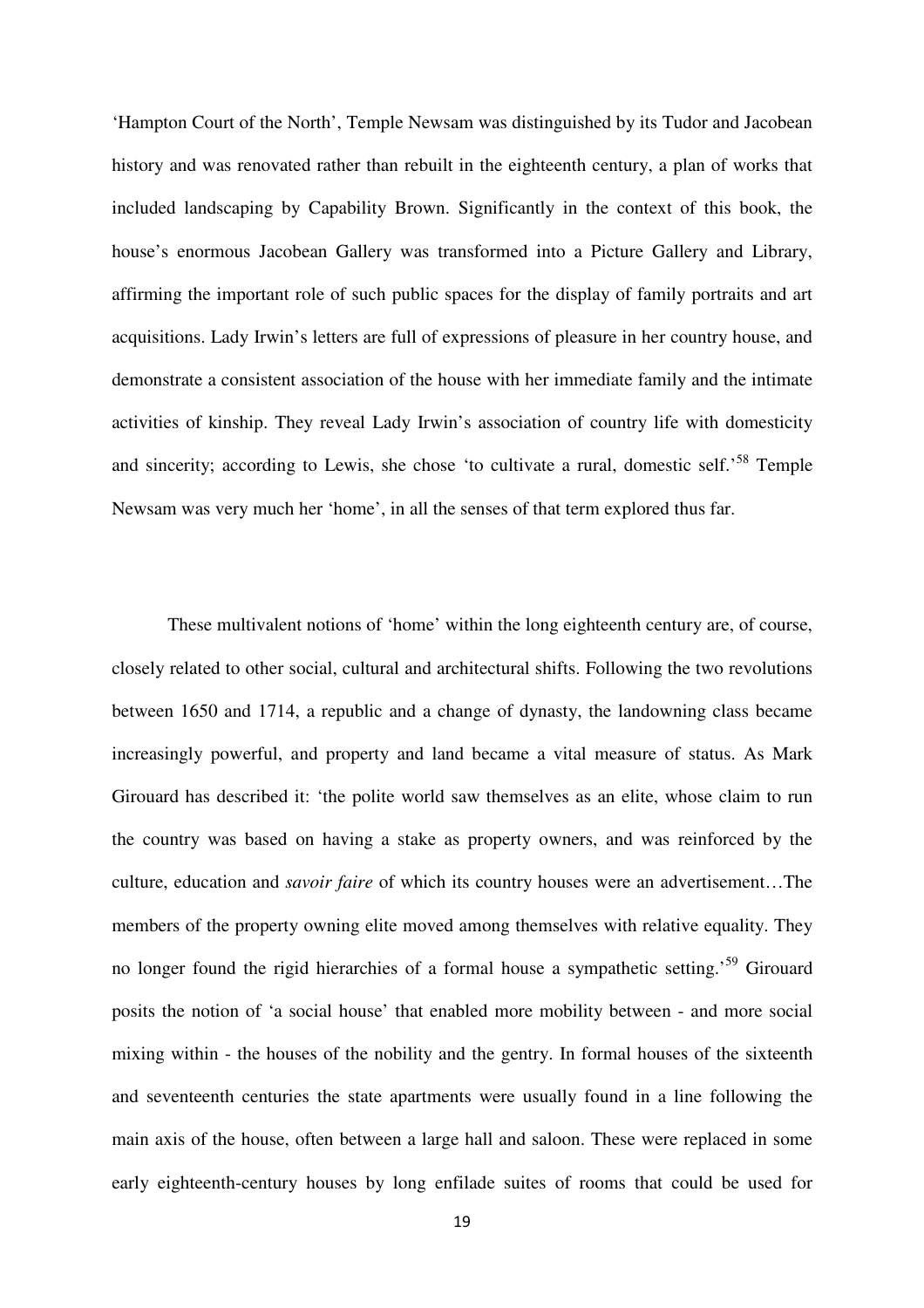communal activities and that followed a social hierarchy, leading to the private apartments, as, for example, at Blenheim. These shifts both enabled the development of the 'social house' but also allowed more privacy in the separate apartments. As we have seen and as contributors to this collection amply reveal, the positioning of portraits within different spaces of this social hierarchy of rooms could affect the meanings that the works conveyed to a contemporary audience. These portraits and their positioning played crucial roles in fashioning the reputations of their sitters. They could also help to define and redefine spaces, contributing to a complex interplay between gendered boundaries of 'public' and 'private'. A portrait that was displayed in a private bed chamber, dressing room or closet would have been viewed by fewer people than one displayed in a grand hall, gallery, or on the main staircase, and might be seen to signify a more intimate or personal relationship with the main viewer. For example, Kenny's essay, 'Apartments that are not too large', explores the functions of pastel portraits in women's dressing rooms, arguing that such spaces acted as a locus for a wide range of feminine domestic activities - a kind of 'stage set' for the acting out of femininity. In contrast, Perry suggests that the strategic positioning of that life-size sculpture by Locatelli of Baccelli by the main stair case at Knole House encouraged a more public and male-dominated discourse on her (unmarried) social status, her sexuality and mythological precedents. If the portrait subject was a woman, her status as legally married wife - or mistress - could be implicated in her positioning. If the latter, her sexuality would frequently be the object of concerned debate, and any claims to make the country house her 'home' would inevitably be fraught with cultural, moral and even political problems.

#### **Portraits of Power**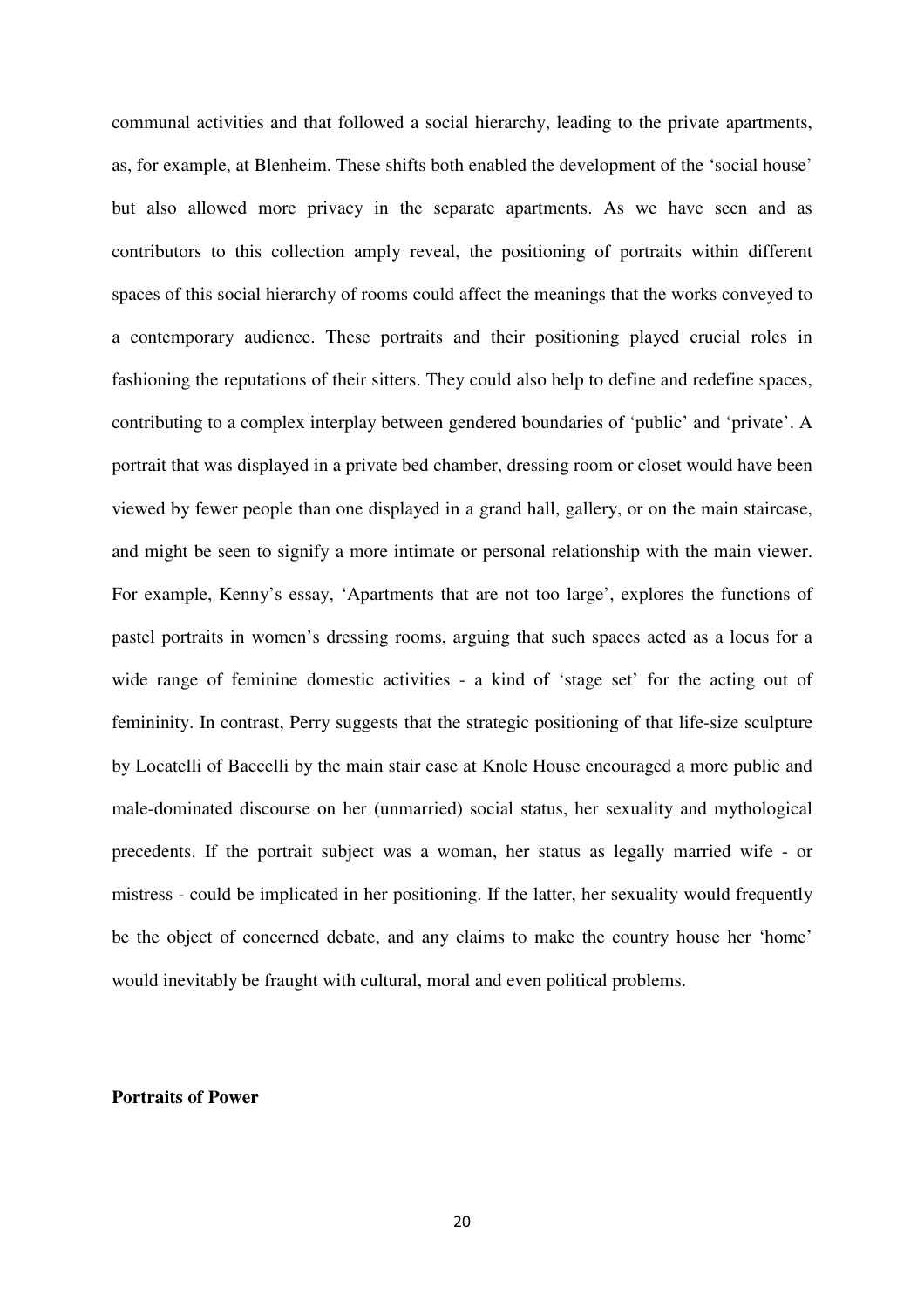We have seen how Lady Irwin sought 'a rural, domestic self' at Temple Newsam, and, from the early eighteenth century, retirement to the country was frequently conjured in the popular imagination of the cultured elite as a retreat from the concerns of public life. Influenced by classical conceptions of the pastoral handed down in Virgil's *Eclogues* and Horace's *Epodes,* the country was imagined as an idealised space set apart from the vice and folly of the city and removed from the worlds of political ambition at home and bloody warfare abroad.<sup>60</sup> In the course of the eighteenth century, this mode became increasingly gendered as feminine, and came to dominate in women's poetry.<sup>61</sup> Portraits of the period, and particularly portraits of women, contributed to this fantasy of rural retirement in relation to the country house in several ways. The kind of portraits created by Reynolds and others in the 1760s and 1770s, depicting women seemingly at leisure in country estates, offered viewers precisely this idealised fantasy of pastoral life, as Jordan Vibert discusses in her essay, 'Framing Sir Francis'. While many of these portraits were exhibited in London and circulated as prints, such as those sold as a series of engravings under the general title of *The Beauties of the Present Age,* they were more often than not ultimately destined to hang in those very country houses where the leisured retirement they depicted was supposedly taking place.<sup>62</sup> Reynolds's portrait of Georgiana Cavendish, Duchess of Devonshire, painted in 1776 and engraved as one of the *Beauties* in 1780 (figure. 04), for instance, hung in her mother's bedroom at Althorp in Northamptonshire, and was probably originally intended for more public display within the house as a companion piece to a contema retirement.<sup>63</sup> As much as the country house provided a frame for such a portrait, serving to anchor its vision of pastoral retirement to a specific place, such portraits also provided a frame for the house, helping to link it to idealised notions of country retirement set apart from public concerns. As Mark Hallett has suggested, *The Beauties of the Present Age,* painted during the American War, may be read as pictorial versions of the kind of poetry of the period which 'promoted the fictions of the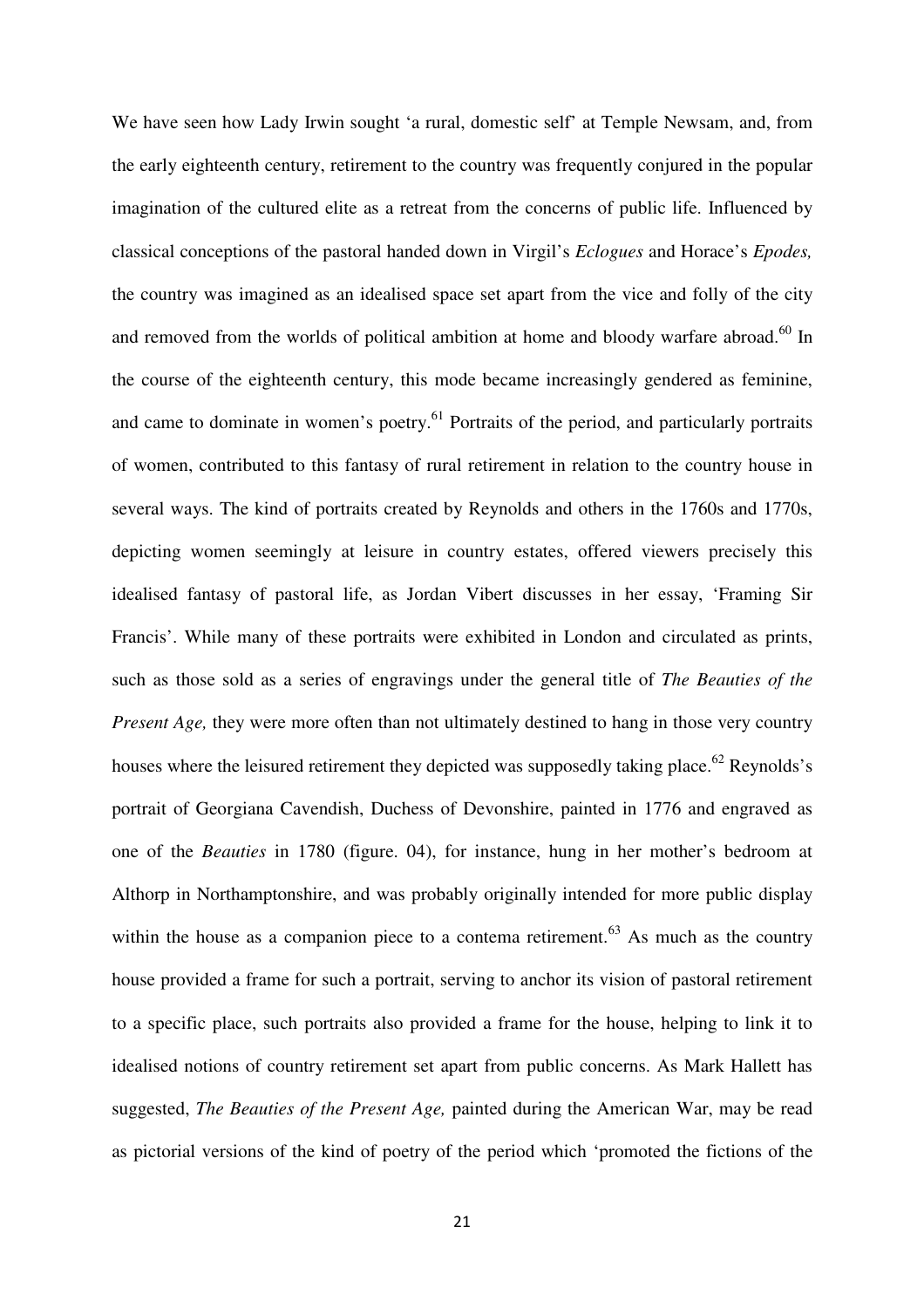pastoral and the environs of the country estate as representational alternatives to the narratives and imagery of a troubled military conflict'. They could thus serve to establish the estates in which they hung as offering retreats from the more public, masculine concerns of nation and empire, played out in the bloody battlefields of North America and the fraught political arena of London.<sup>64</sup>

 This would have been particularly apparent, as Vibert reveals, in paired portraits of men and women, either consciously painted as companion pieces, or brought together in their display within the country house so as to engender comparisons or parallels between them. Desmond Shawe-Taylor suggests, for instance, that Reynolds's portrait of Jane Fleming, later Countess of Harrington (1778), standing in a windswept rural landscape, was displayed as a pair, probably at the family's country seat of Elvaston Castle in Derbyshire, with a slightly later military portrait of the sitter's husband, a famed military hero of the American War. Her gesture left thus served to direct the viewer's attention towards her spouse.<sup>65</sup> Through this hang, war – and the American War, in particular – is set against a contrasting scene of pastoral peace and feminine retirement. Reynolds's portrait of Ann, Viscountess Townshend (1779-80), issued as an engraving in 1780 as one of the *Beauties of the Present Age,* worked in a similar way.<sup>66</sup> This was painted as a companion piece to Reynolds's portrait of Lady Ann's husband, Viscount George Townshend (1778-79), dressed in full armo ur, contrasting her apparently peaceful rural retirement at Raynham Hall, the Townshend family's ancestral home, with his engagement in the work of war as Master-General of the Ordnance.<sup>67</sup> Significantly, Lord Townshend was himself engaging in fantasies of idyllic retirement in his letters to Lady Ann at the time, positioning Raynham as a retreat from fashionable London life. 'Do me ye justice Ann to believe', Lord Townshend wrote to his wife in April 1773, shortly before their marriage, 'I had rather feed your horses at Rainham than be at ye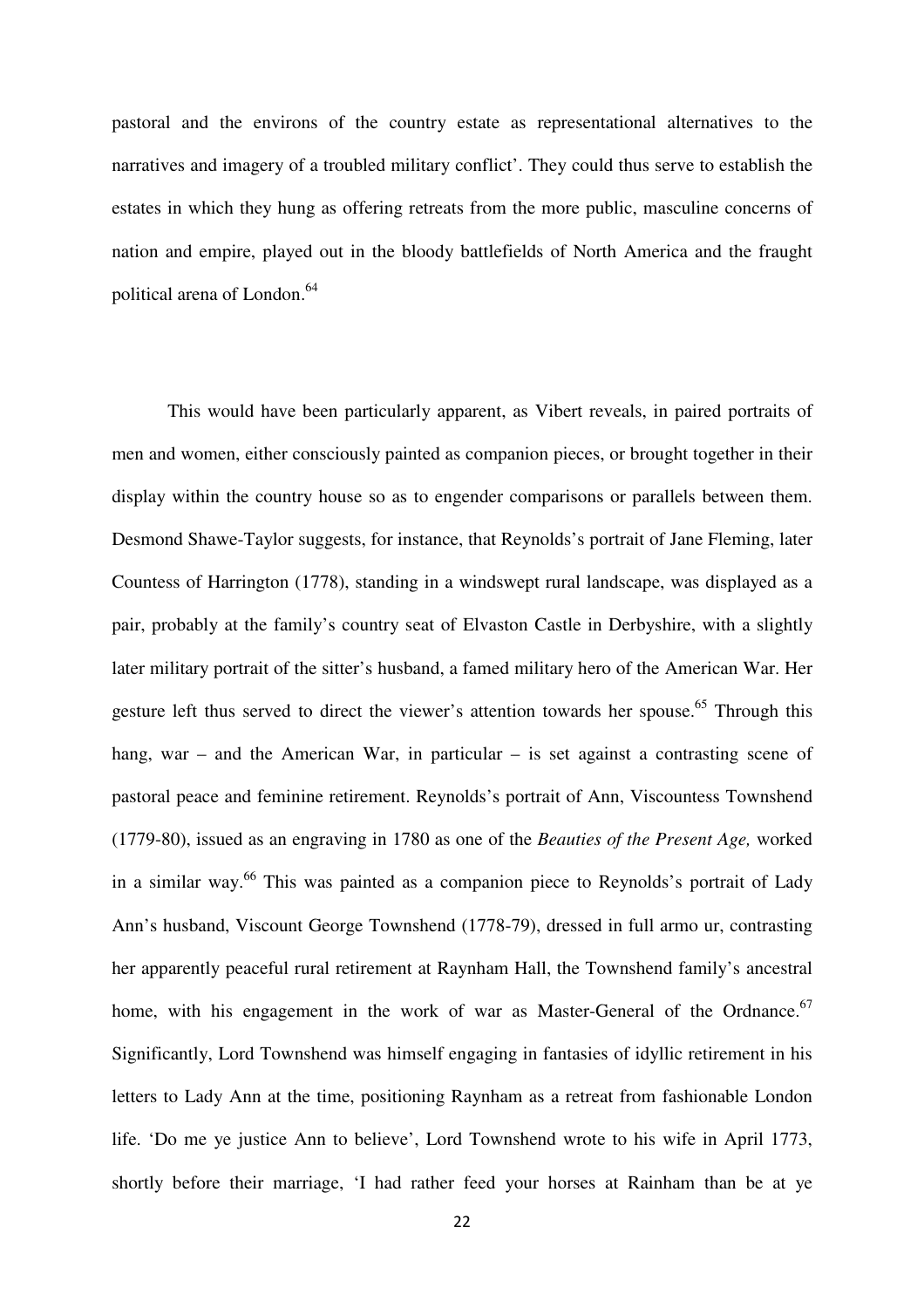Masquerade.<sup>68</sup> In other, later letters, Townshend's longing for the peaceable retirement of Raynham stands in stark contrast to his marked despair at the world of war and politics as the American War reached its bloody climax. 'Ye character of ye Country is lost and the national strength and abilities are crumbling into ruin', he lamented to Lady Ann in December 1778, placing the situation in an all too jarring contrast with 'our clemency and retirement' at Raynham.<sup>69</sup> While it's unclear where Reynolds's portraits of Lord and Lady Townshend were ultimately displayed – little evidence, in this case, survives of the final hang – their most obvious intended home would have been Raynham. Townshend's portrait, at least, was recorded in the state dressing room there in  $1811$ <sup>70</sup> Displayed together at Raynham Hall, the portraits would have acted as a cue for reading the house as the site of peaceable rural retirement, gendered as feminine, far removed from the more public masculine concerns of nation and empire.

 However much the country house was associated with retirement from the masculine world of war and politics in this period, though, it was undoubtedly the site and symbol of just such kinds of civic activity and power. The boom in house building in this period can be attributed to the crucial role country houses played in establishing the wealth, power and status of their owners. Around one hundred and fifty houses were built in Britain in the first half of the eighteenth century alone, often at great expense. Blenheim Palace, for example, cost £260,000 in 1716, the equivalent over thirty million pounds today. At the end of the century, Fonthill Abbey in Wiltshire cost William Beckford no less than £400,000, a cool twenty-five million in today's money.<sup>71</sup> Houses could also change hands for vast sums. A few years after his ascension to the peerage of Ireland in 1762, for example, Lord Robert Clive – Clive of India – bought Claremont Hall in Derbyshire for £30,000 from the recently widowed Duchess of Newcastle.<sup>72</sup> Whether inherited, built or bought with 'new' money amassed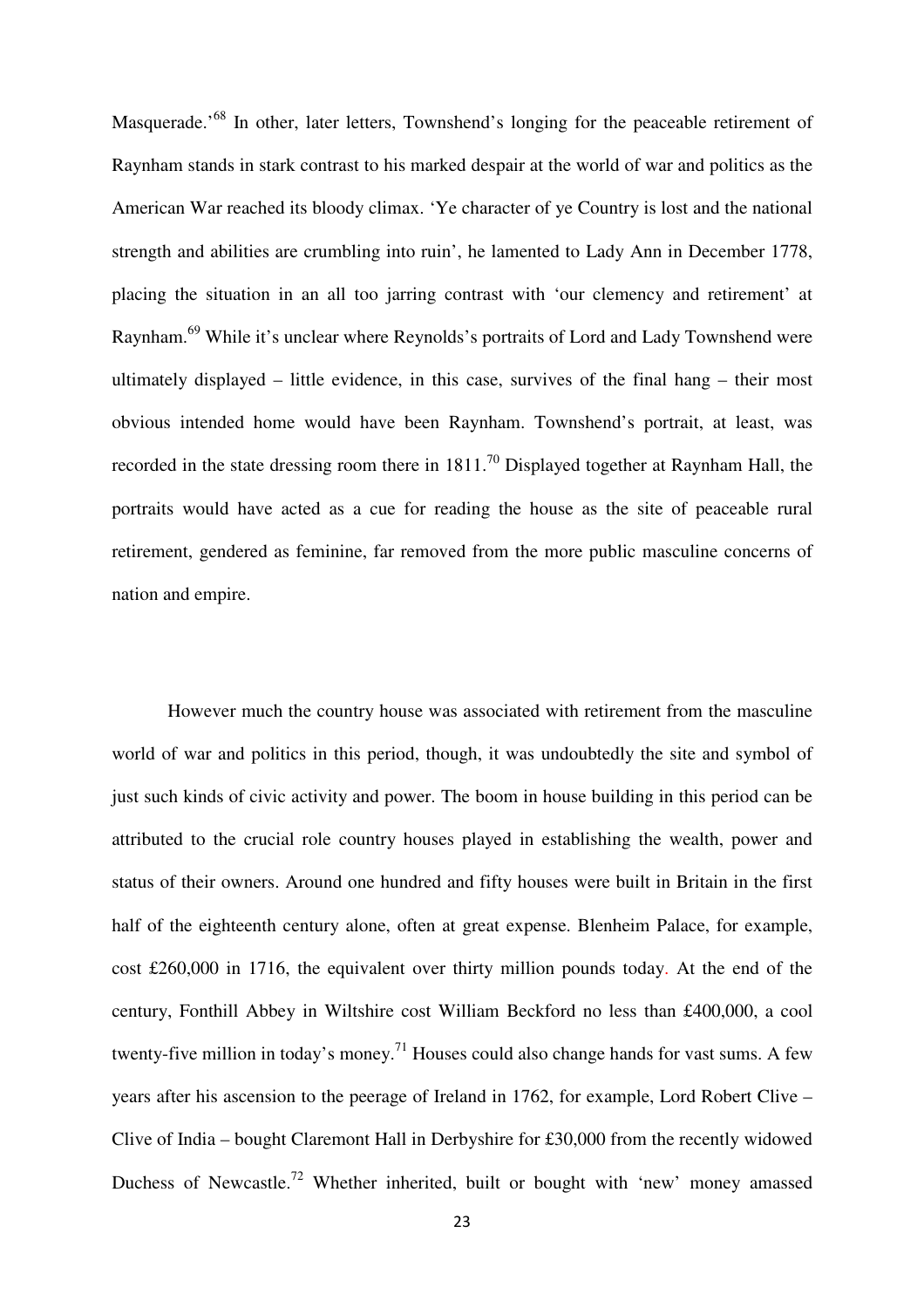through commerce or industry, the country house and its estate was, as Dana Arnold writes, 'a symbol of the power and wealth of the landowner and more broadly the social, political and cultural hegemony of the ruling classes', functioning as 'a place of business, whether political or estate', a cultural repository of artistic productions and a space in which the 'social rituals' of the elite took place. $73$ 

For those with 'new' money, such as the Hoares or the Childs, building or buying a house could enhance their social status. The country house and estate also crucially legitimised its male owner in the political sphere, with such property securing his right to vote and to sit in parliament.<sup>74</sup> If in possession of an aristocratic title along with this land, he was further guaranteed a seat in the House of Lords.<sup>75</sup> For Whig grandees of the period, brought up on classical republican ideals of landed virtue, inherited property developed more particular political associations, signifying the financial independence and freedom from Crown influence that guaranteed political independence.<sup>76</sup> And country houses could act, of course, as symbols of military power. Blenheim Palace was a great and lasting monument to Marlborough's status as a feted military hero, decorated with carved stone symbols of his heroic deeds which cost over £4,000.<sup>77</sup> A hundred years later, in 1817, the Duke of Wellington was gifted Stratsfield Estate in Hampshire by the nation, and plans were made to replace the old house with a new one, to be named Waterloo Palace in commemoration of his great triumph.<sup>78</sup> Though never realised, the planned house clearly suggests the capacity of the country house to communicate strong military as well as political narratives.

 Portraits could play a significant part in defining and making visible these narratives of political and military power which clustered round the country house. As this collection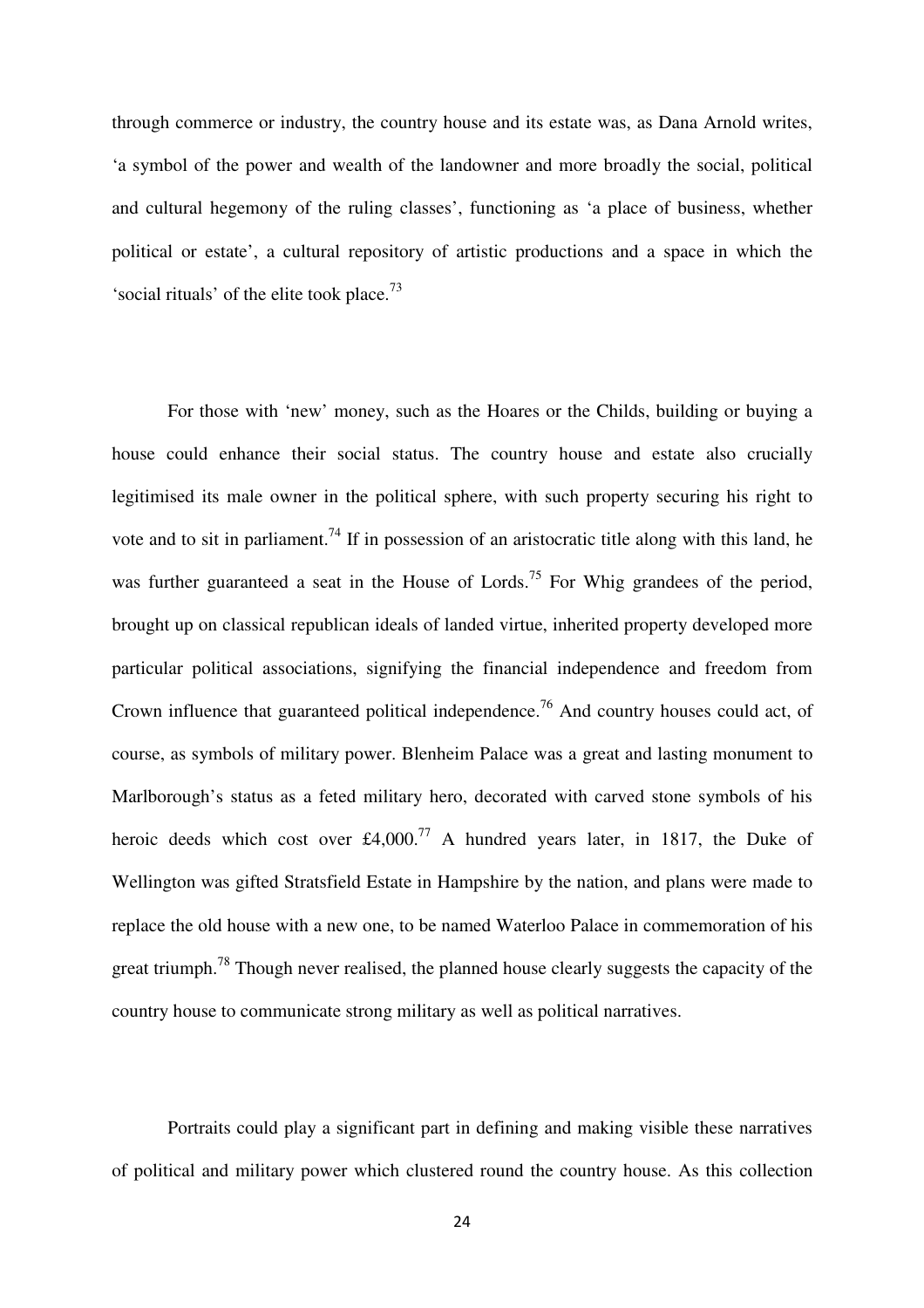shows, the use of the family portrait as a visual marker of ancestry and lineage served to underscore the owner's political, as well as social legitimacy, vested in the estate and the title so often handed down with it. Images of ancestors and other prominent political figures could communicate specific political messages. At Kedleston Hall in Derbyshire, the ancestral home of the Tory Curzon family, for example, portraits deliberately bought for and displayed in the State apartments over the course of the eighteenth century – including a portrait of Mary Curzon, Countess of Dorset, who was governess of Charles I's children – strongly suggested the family's Jacobite sympathies.<sup>79</sup> In the mausoleum at Wentworth Woodhouse in Yorkshire, commissioned in 1783 and completed in 1788 (figure. 05), on the other hand, a series of portrait busts of prominent Whigs such as Edmund Burke, surrounding a statue of Whig prime-minister Charles Watson-Wentworth, 2nd Marquess of Rockingham in the stance of a Roman orator, was an overt display of the family's involvement in Whig politics and of their adherence to the classical republican ideals that underlay it. $80$  These political meanings were also enhanced by structures in the wider landscape. On the neighbouring estate of prominent Rockingham Whig, Thomas Howard,  $3<sup>rd</sup>$  Earl of Effingham, a hunting lodge built for and named in memory of the Boston Tea Party in 1774 faced and overlooked the Wentworth estates, drawing the shared landscape into a complex metaphor of Whig affiliation, landed virtue and the associated defence of liberty locally and in relation to North America.<sup>81</sup> Set in this wider landscape, the Rockingham Mausoleum and the portraits it contained would have also accrued associations with and memories of the family's leading involvement in the defence of liberty during the American War.

 The portraits of family which lined the walls of so many rooms in the country house could also communicate aggrandizing narratives of military power by representing men in military attire, often alluding to specific battles. Such portraits were highly conventional and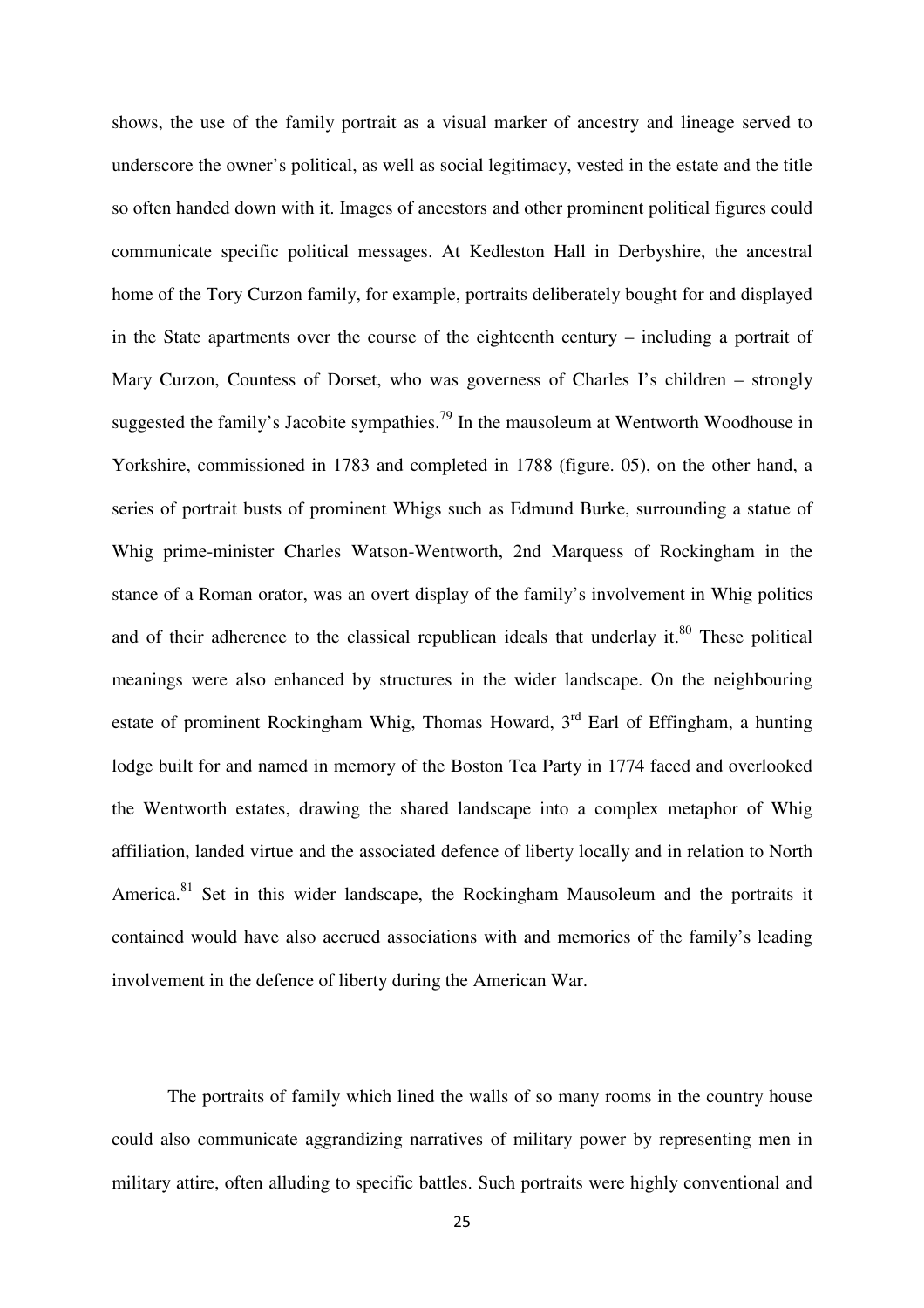came to define, as Shawe-Taylor illustrates in his essay, a particular kind of heroic ideal. Within the country house, these portraits could provide models for the men of the family to imitate. As Richardson commented, in his influential *Essay on the Theory of Painting,* looking at the kind of portrait that offered 'an Abstract of one's life', a male viewer might be 'excited to imitate the Good Actions, and persuaded to shun the Vices of those whose examples are thus set before them.<sup>82</sup> The replication of poses or gestures across portraits could serve to suggest just this process of imitation across the generations, indicating a continuing ancestral narrative of military endeavour spanning the centuries. Reynolds's portrait of Lord Townshend in full armour, posed with one hand on a table and the other on his hip, would have resonated with a series of seventeenth-century portraits installed in the saloon at Raynham Hall in the 1620s, depicting a band of volunteers raised by the sitter's ancestor, Horace Vere, Baron Vere of Tilbury, to defend the Palatinate of Frederick V, the propagator of the House of Hanover, against the Spanish.<sup>83</sup> According to surviving descriptions of the portraits, dating from the time of their removal and sale, many of the men stand in the same pose that Lord Townshend adopts in Reynolds' portrait.<sup>84</sup> Working in dialogue with these older portraits at Raynham, the portrait of Lord Townshend would have positioned him as following the example of this great ancestor, suggesting a continuing ancestral legacy of martial activity in defence of the nation, and specifically in defence of the Protestant succession (particularly since both Lord and Townshend and Horace Vere held the role of Master General of the Ordnance).

Apart from their political and military messages, portraits could also draw attention to and make explicit broader narratives of imperial expansion and dominion which underlay the English country house. Since Raymond Williams so succinctly exposed the economic relationship between the country estate and slavery, it has been impossible to ignore the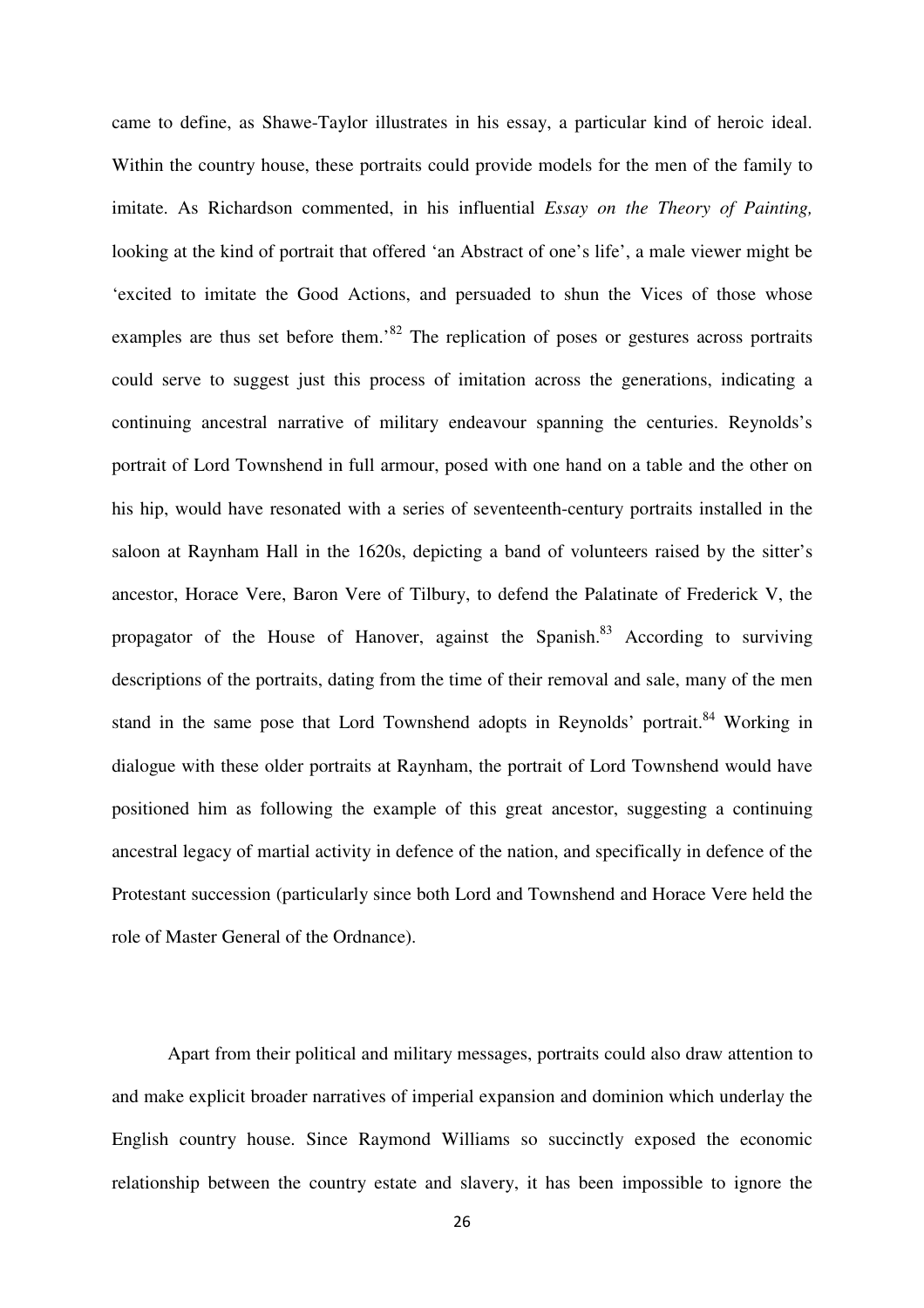extent to which the country house was embedded in Britain's imperial project.<sup>85</sup> A huge number of the nation's country houses were built, bought or improved from fortunes made in Britain's colonial possessions: Beckford's Fonthill was funded by a family fortune made from slave plantations in the West Indies, while Lord Clive's purchase and improvement of Claremont was funded through the vast personal fortune he had amassed expanding the British empire through his involvement with the East India Company.<sup>86</sup> The many black servants who appeared in portraits of the period draw sharp attention to the origins of the money by which the country estate was bankrolled. $87$  In the collections of Seaton Delaval Hall, for instance, a portrait of Sir John Hussey Delaval's eldest son, John Delaval, painted by William Bell in 1770, depicts him with bow in hand, alongside a black servant carrying a set of arrows. John and this servant are positioned in a landscape which recalls that around Ford Castle in Northumberland, a house and estate in the family's possession which John's father had spent considerable sums rebuilding and improving in the 1760s. That newly rebuilt property can be seen in the background of a companion portrait of John's mother, Susannah Hussey Delaval, painted by Bell the same year.<sup>88</sup> Bell's portrait of John is evidently a showy display of landownership, with the young Delaval's status as heir to the estate before him encoded in his right to hunt within it. The inclusion of a black servant alongside John also draws attention to the colonial landownership and slavery by which these estates and improvements were funded. The Delavals had financial interests in North Carolina and, in the later 1760s, John's father had sought advice from a Liverpool slave trader on how to run a plantation in East Florida.<sup>89</sup>

Portraits could also work with the interiors of houses to establish bombastic narratives of imperial conquest and containment. As Hermione De Almeida and George H. Gilpin note, a portrait of Lord Clive of India commissioned from Benjamin West, which shows him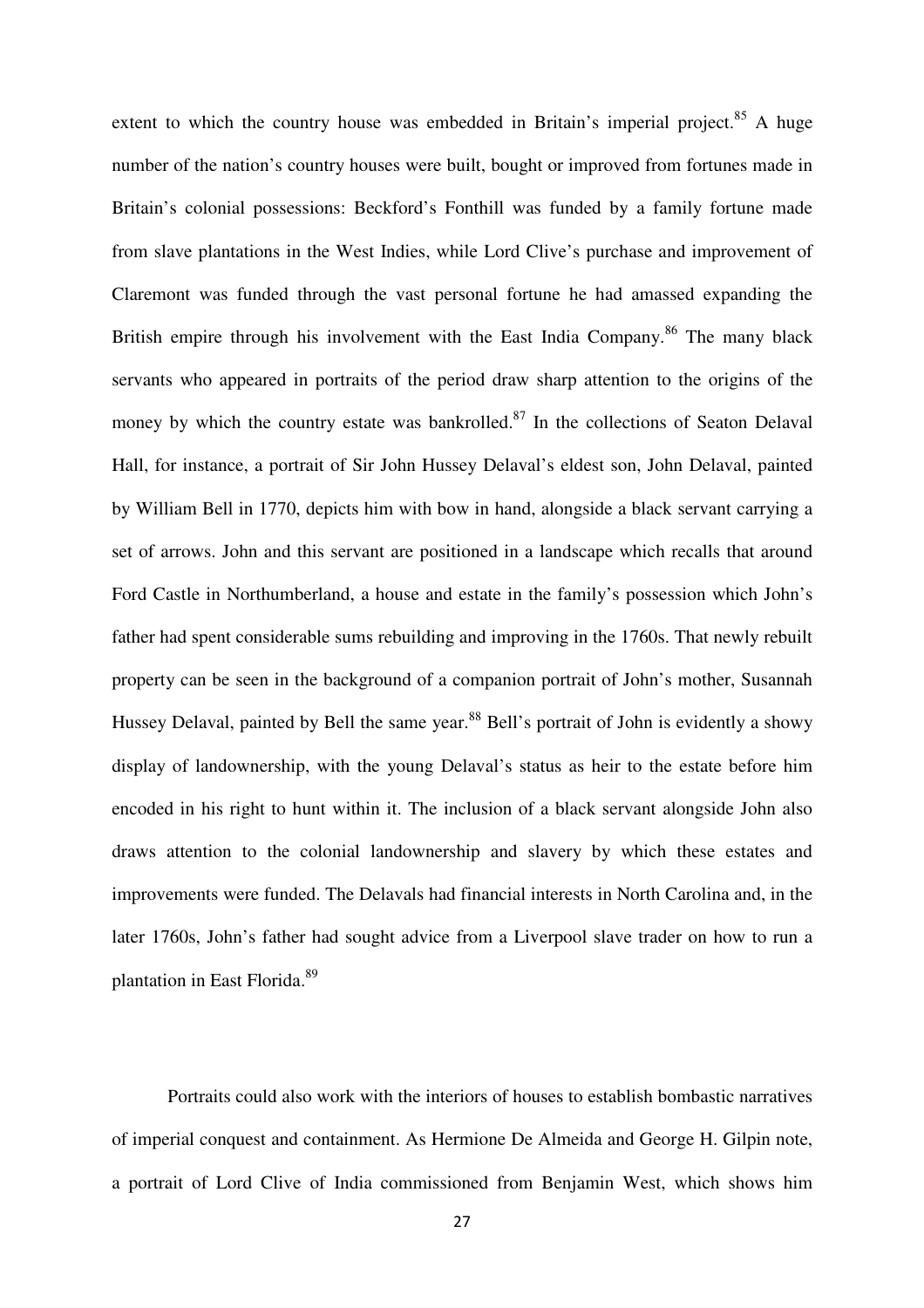receiving revenues from the Moghul of Bengal, was displayed in his dining room at Claremont amongst 'plaster reliefs of elephants, camels and other exotic motifs' symbolic of India.<sup>90</sup> Here, the use of exotic animals speaks directly to the kind of colonial improvement and containment in which Clive was involved through his work for the East India Company. As De Almedia and Gilpin suggest, 'elephants were a distinct symbol of British possessions in India', not least because they were thought to be 'easily tamed.'<sup>91</sup> These symbolically 'tamed' elephants are contained and improved through their representation within the architectural and decorative modes of the English country house, and would have worked in dialogue with portraits depicting Clive's involvement in Britain's imperial expansion into India, creating a grand narrative of imperial conquest. In this room, Clive and his guests would have been faced with a constant reminder that they were dining – perhaps quite literally – off the fruits of Britain's Indian empire.

However, the ways in which portraits created or contributed to more public masculine narratives within the country house, were not always easily readable, as many essays in this collection reveal. Portraits could often interact with their surroundings to create more complex and sometimes unstable narratives about the very people and events they purported to celebrate. For example, while the mausoleum at Wentworth Woodhouse seems to celebrate Whig allegiance, the positioning of those sculptural portraits in a space that is fundamentally about loss and mourning engenders a curious coincidence. Associated with loss, these portraits may inadvertently resonate with wider narratives about the splits amongst the Whigs that had followed Rockingham's death and the creation of the Fox-North Coalition followed by the opposing Foxite and Pittite parties.<sup>92</sup> No longer was there a united Whig party or Whig interest as in Rockingham's day: the Earl of Effingham, for example, whose neighbouring hunting lodge stood as a visible symbol of such political strength and unity, had seceded at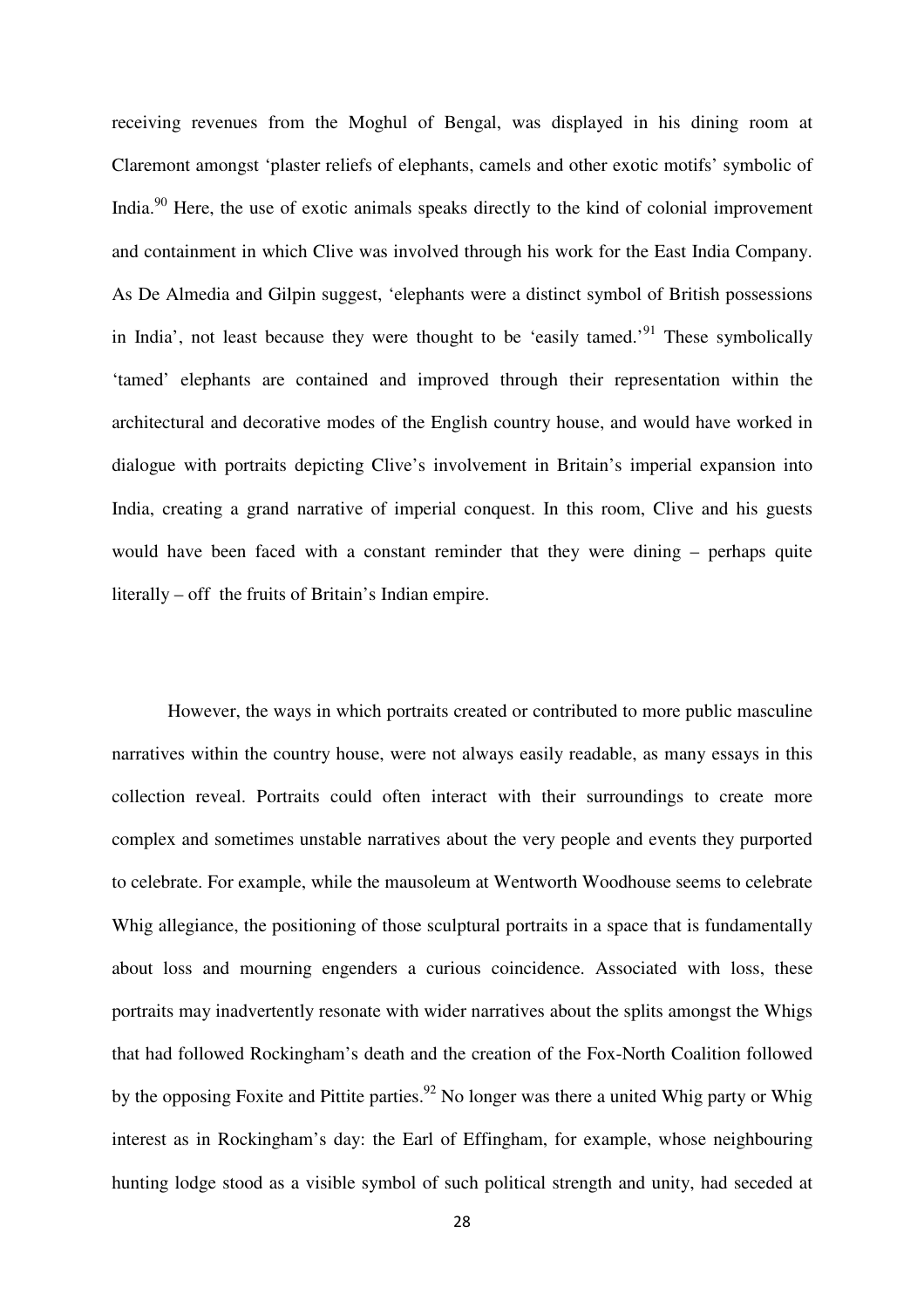the point of the Fox-North coalition and became a firm follower of Pitt. $93$  Is the Rockingham mausoleum to be read as a confident celebration of continuing Whig affiliation - or as a more troubled and melancholy memorial to a political golden age now past? How do individuals who lurk on the outside of the mausoleum, such as the Earl of Effingham, but who are not represented within it, shape or contribute to its meanings? Uncertainties and hesitations over the meanings of memorials also cluster around monuments to Captain James Cook, as Harriet Guest reveals in her essay, 'Commemorating Captain Cook in the Country Estate'*.*  Comparatively small and modest monuments to Cook at Stowe House and The Vache in Buckinghamshire, Guest argues, may reflect the unease and uncertainties surrounding Cook's involvement in imperial expansion against the backdrop of the fraught American War. Here, mourning Cook may also become a way of mourning a particular vision or ideal of empire which has been lost. More broadly, the memorials to the dead heroes at Stowe, who had been so central to the bloody fight for empire, also bring notions of imperial landownership to the estate; the local landscape becomes an imperial landscape, a space in which the tensions and uncertainties of imperial power abroad might be articulated and negotiated. Alison Yarrington identifies a similarly complex topographical conflation in her essay*,* revealing how a portrait of Napoleon in a barren landscape suggestive of his political exile, and two portrait busts suggestive of Russian imperial rule, come to be associated with the gardens at Chatsworth through reflections caught in a looking glass, producing a melancholy and meditative narrative of empires won and lost grafted onto an English estate.

Portraits of women could also cause all sorts of problems or difficulties for bombastic and celebratory narratives of political activity and military conquest, even when those portraits seemed so fundamentally distanced from more masculine concerns of nation and empire. Perry illustrates, for instance, how images of the dancer Baccelli crossed and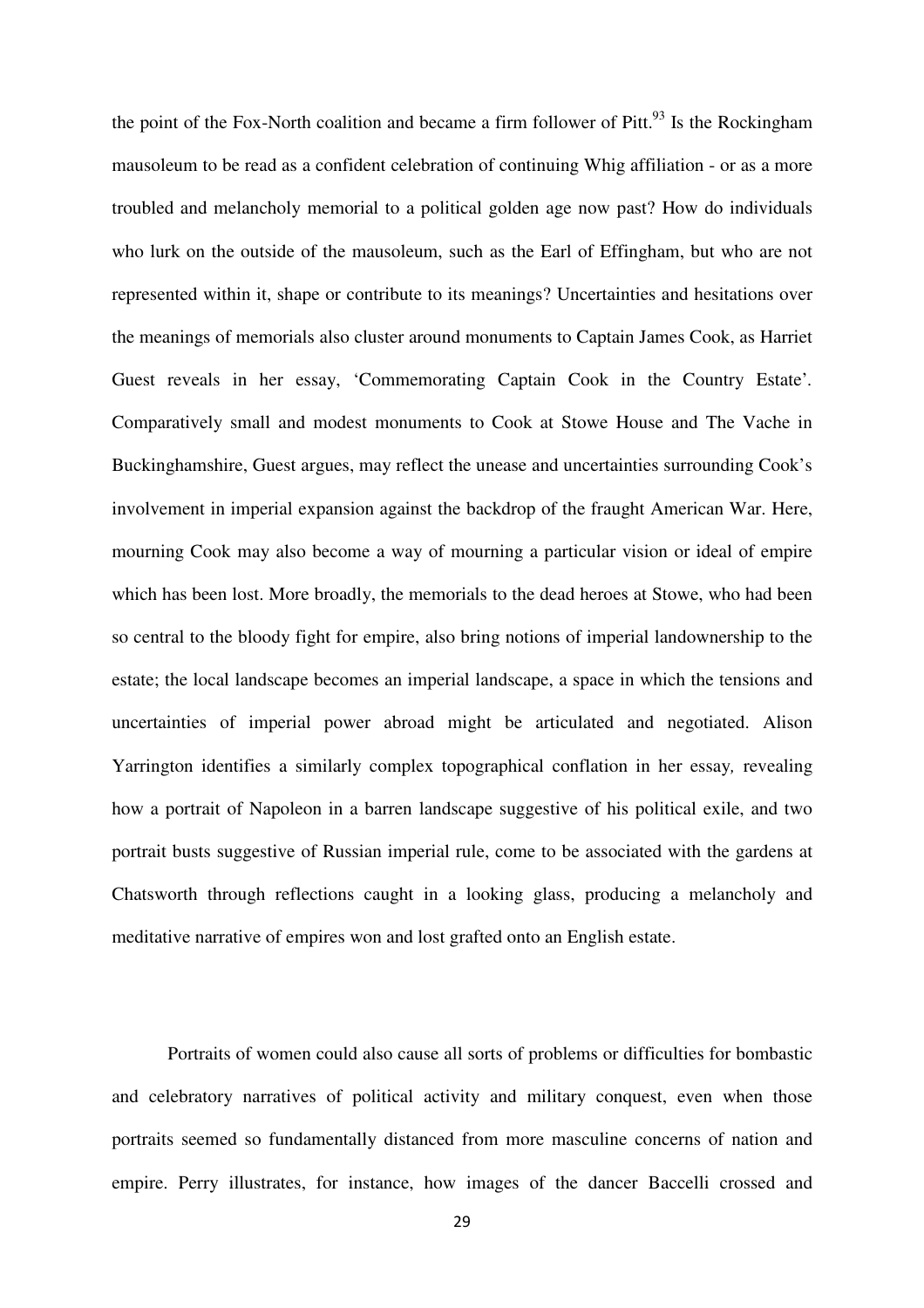complicated the boundaries between the public and private and domestic at Knole in relation to feminine identity and celebrity culture. She also underscores how such complications surface in terms of the political connotations and functions of Knole as representations of Baccelli became almost unavoidably embedded in the political history and identity of the house. Pairings of men and women of the kind Vibert explores also reveal how female portraits could come drastically to complicate and undermine apparently confident displays of martial heroism within the house. Acting as representational 'stand-ins' for men engaged in the work of war, women depicted in portraits could, rather than adding a complimentary gloss, suggest the kind of blurring of gendered boundaries and resulting effeminacy that characterised narratives of national impotency and emasculation from the Seven Years' War through the American War.<sup>94</sup> Reynolds's companion pieces of Lady Mary Worsley and Sir Richard Worsley (c.1776), at leisure in rural settings probably intended to indicate their family estate, provide a good example. Lady Worsley is garbed in a riding habit fashioned from the regimental uniform of the South Hampshire Militia, worn by her husband.<sup>95</sup> On the one hand, *Lady Worsley* becomes an apt analogy for her husband's anticipated participation in the defence of the nation. On the other, her cross-dressing could come to undermine her husband by making him appear less masculine. Such a reading could have resonated with uncertainties or anxieties about Worsley's involvement in the war as a military man seemingly content to stay within the English militia, where he would have avoided seeing any direct action, rather than volunteering for action in North America, for example.<sup>96</sup> Even portraits of women that seem far removed from the more masculine, public concerns of nation and empire may, it seems, when framed in certain ways within the country house, turn tail and present a far more troubling vision of political power and military heroism than may have been intended by those who hung them on their walls.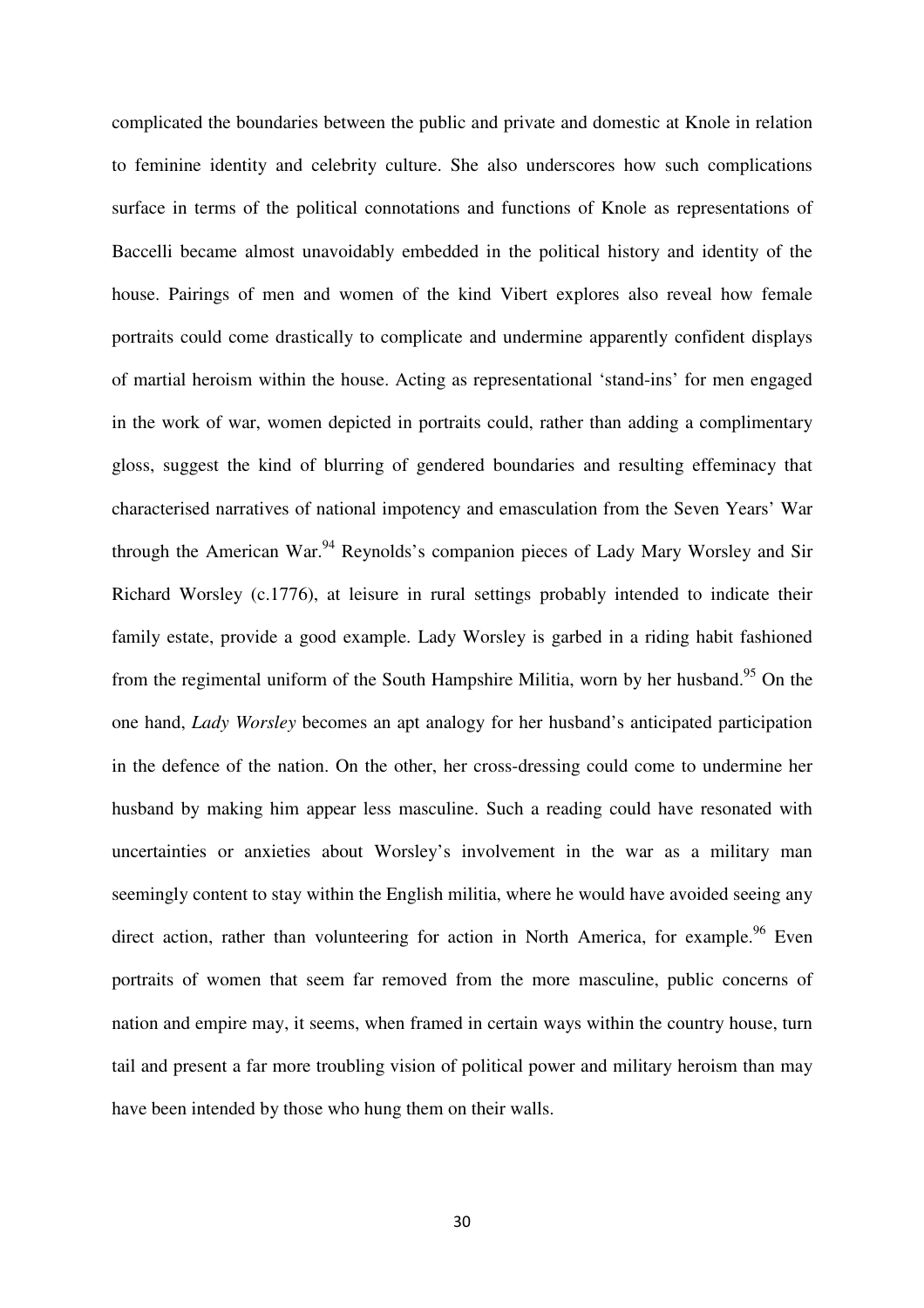This introduction has explored some of the multivalent ways in which portraits engaged with their country house settings. When we view Wootton and Dahl's portrait of Henry Hoare II in the entrance hall at Stourhead, we can understand its declaration of the family's newfound wealth, power and privilege. When we consider the particularities of Blenheim Palace, a vast, expensive monument to the Duke of Marlborough's military triumphs; of Saltram House, with its careful evocation of the Parker family's classical, educated credentials; of Raynham Hall, representing a peaceful rural retreat for its owners – then we can start to understand the various meanings of the portraits displayed within those spaces. The individual likeness provides us with characterisation, dress, attributes, composition, and so on, with which to work. The likeness within the broader context of the portrait collection reveals much more: complex networks of linear, nuclear, extended and household family ties; male, female and heterosocial friendship circles; political affiliations of varying persuasions and types. Within a carefully coordinated display, within the country house and its estate, the portrait pulls in external narratives of war and empire, attempting to work those narratives to the owners' advantage, but sometimes instead creating something altogether more ambiguous or even negative.

 The essays in *Placing Faces* explore these themes in detail, and are arranged into three, overlapping sections. 'A Walk around the House' focuses on some discrete locations within the country house, and the ways in which portraits interacted with those spaces: the Saloon and the Ballroom at Wanstead; the Library at Narford; the Sculpture Gallery at Chatsworth. The processes and meanings of display are at the forefront of these essays by Kate Retford, Susie West and Alison Yarrington, together with the interactions between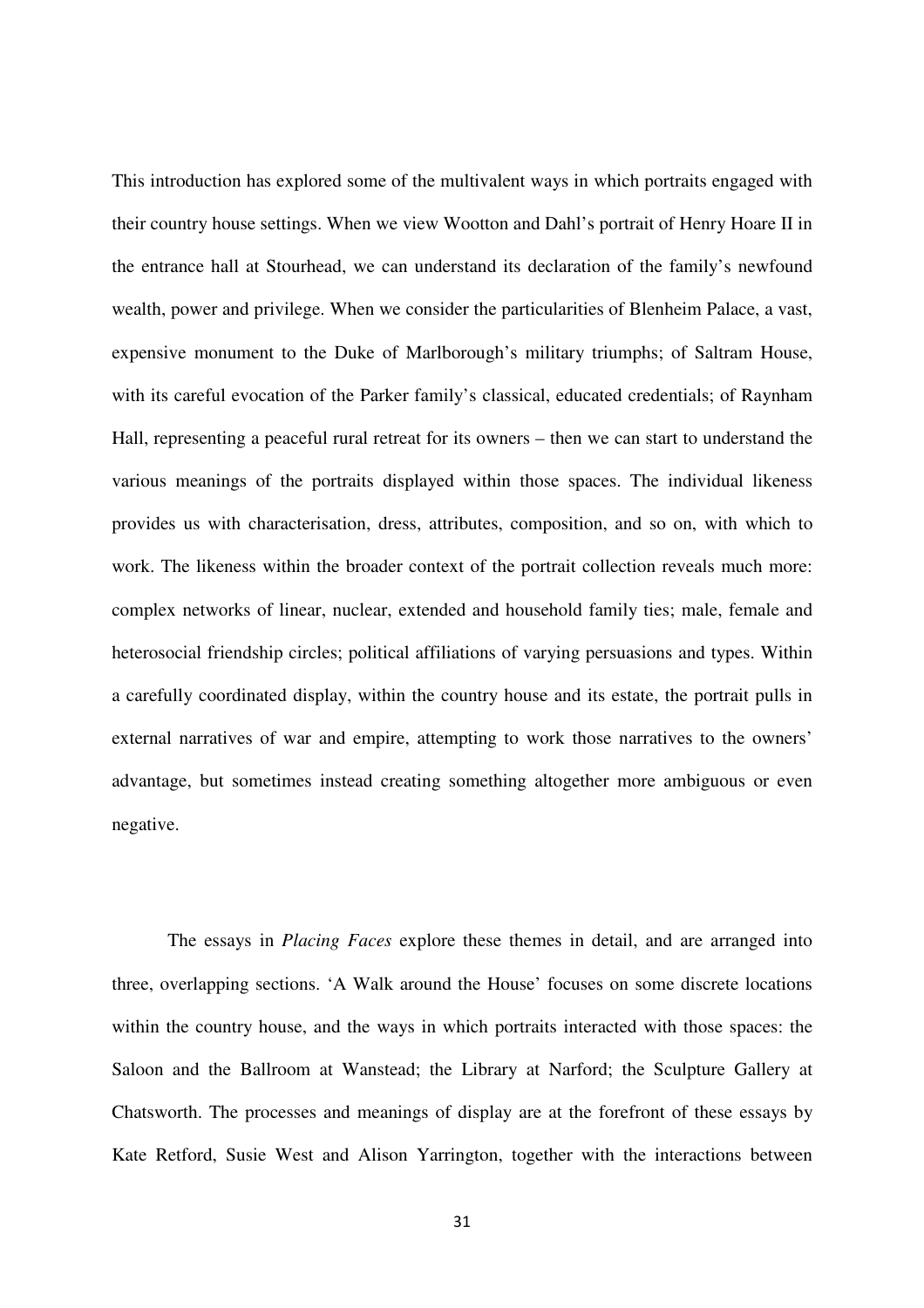pictures, objects, people (resident, visiting and represented/referenced) and designed environments. The next section, entitled 'Women's Space', is, above all, concerned with the complex relationships between different types of femininity and private and public spaces within the country house. Whilst Ruth Kenny and Emma Barker explore narratives of family and kinship, Gill Perry's essay unpicks how the representation of a mistress, and a mistress with a visible public profile at that, could work within the long established walls of Knole. Indeed, this raises a key theme of *Placing Faces*. Although portraits of family members, living and deceased, were certainly at the heart of the eighteenth-century country house collection, these were far from the only faces to be found there. As well as mistresses, there were friends, there were Kings and Queens, and there were historical figures of note alongside contemporary worthies. This latter group included great military heroes, past and present, who feature in the final section of this volume: 'Imperial Designs'. Here, Desmond Shawe-Taylor, Jordan Vibert and Harriet Guest explore the significance of likenesses of such figures as Captain Cook and the Duke of Wellington within collections, working through the complex ties between families, their houses and imperial conflicts including the Seven Years' War, the American War of Independence, and the Napoleonic campaigns.

 These thematically arranged essays range back and forth across the long eighteenth century, taking us from Sir Richard Child in the  $1720s$  through to the  $6<sup>th</sup>$  Duke of Devonshire in the 1840s. We move from full-length, even outsized oil portraits through sculpted busts and monuments to modestly proportioned pastels. We encompass 'amateur' works by Mrs Grenville and Lady Burlington as well as renown performances by the foremost portraitists of the day: Thomas Gainsborough, Joshua Reynolds, Thomas Lawrence, Antonio Canova. The houses considered span relatively modest dwellings such as The Vache, great houses such as Wanstead, Chatsworth and Knole, and the Royal residence of Windsor Castle. And the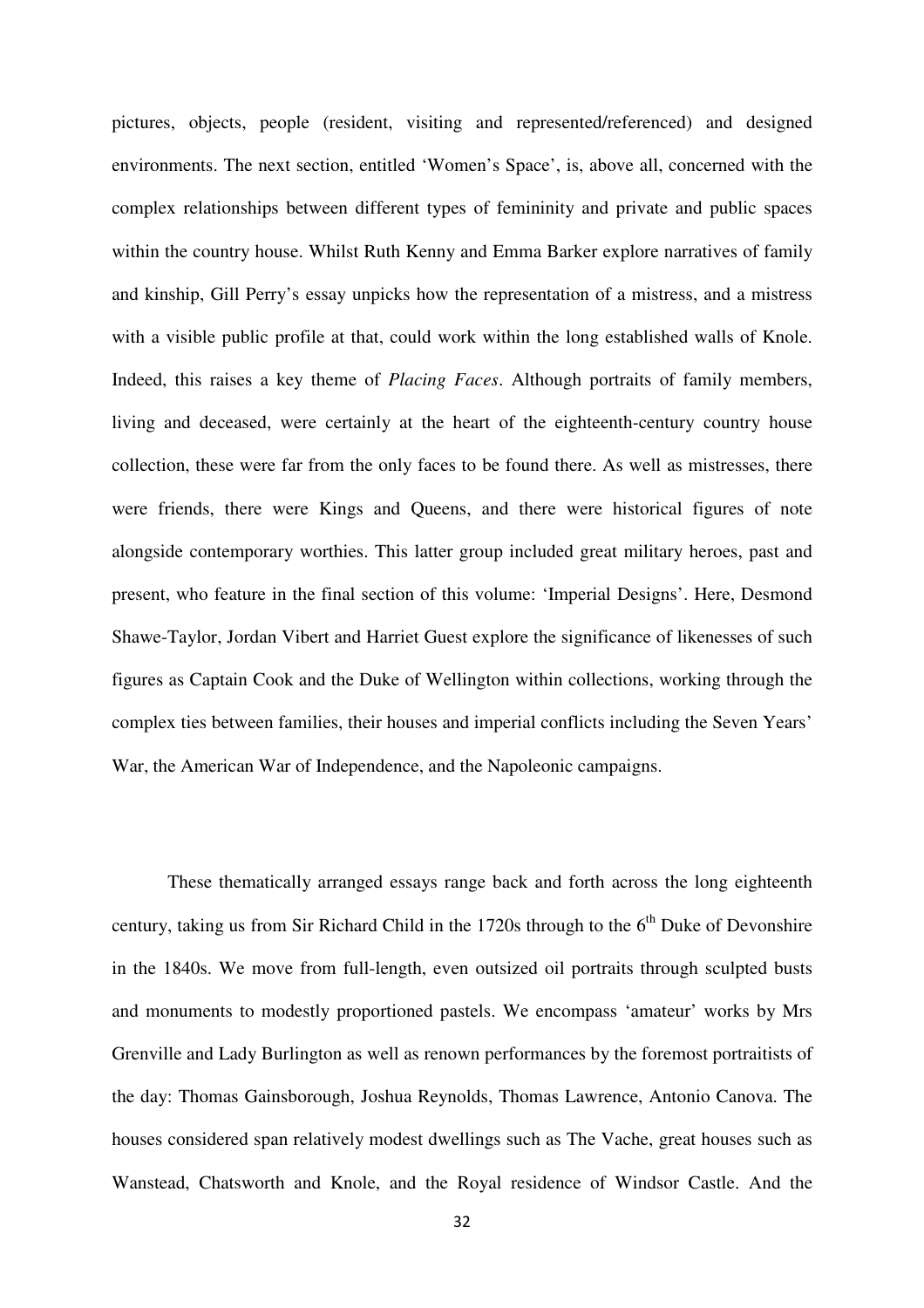chapters take us around those houses, from entrance halls to saloons and staircases, from the intimacy of the dressing room to the grandeur of the gallery. They employ a range of methodological approaches, marrying exploration of complex questions about such matters as space, power and gender with in-depth research into collections and their display. Yet, there remains so much more work to do. Our knowledge of these houses and their collections is constantly deepening, as tools to assist research (such as the work of the Public Catalogue Foundation) develop and become ever more sophisticated. And the country house portrait collection provides an ideal forum in which to continue to nuance our understanding of the complex nature of 'home' and 'family', and the fluid boundaries between such categories as public and private; masculine and feminine; domestic, national and imperial.

l

2 For the Hoares, Stourhead and the collection, see the guidebook, *Stourhead, Wiltshire*  (London: National Trust, 1997); Alistair Laing, *Stourhead: Illustrated List of Pictures and Sculptures*, published online, 2010; Alistair Laing, *In Trust for the Nation: Paintings from National Trust Houses* (London: National Trust in association with the National Gallery, 1995), pp. 237-8. See also Christopher Hussey, 'Stourhead, Wiltshire', *Country Life*, LXXXIII, 2161 (18 June 1938), pp. 638-42; St John Gore, 'Prince of Georgian Collectors: The Hoares of Stourhead - I', *Country Life*, CXXXV (30 January 1964), pp. 210-12 and 'A Worthy Heir to Greatness: The Hoares of Stourhead - II', *Country Life*,CXXXV (6 February 1964), pp. 278-80; John Cornforth, 'Stourhead, Wiltshire', *Country Life*, 188 (8 September 1994), pp. 64-7

<sup>&</sup>lt;sup>1</sup> A. Oliver, ed., *The Journal of Samuel Curwen, Loyalist*, 2 vols. (Cambridge M.A.: Harvard University Press, 1972), I, p. 229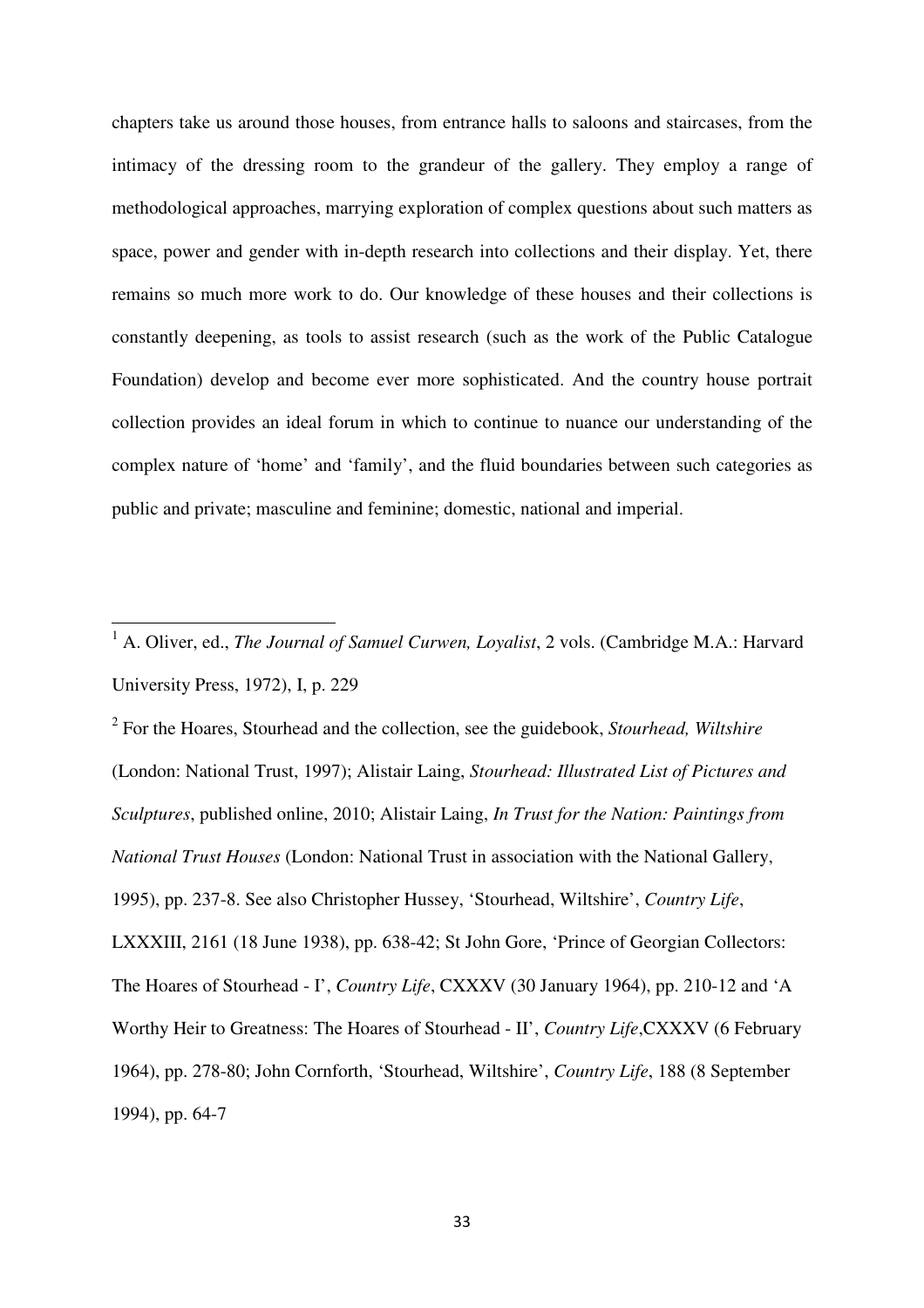3 Paget Toynbee, ed., 'Horace Walpole's Journals of Visits to Country Seats', *Walpole Society*, 16 (1927/8), p. 41. Mrs Lybbe Powys visited Stourhead the month before Curwen, and also noted Hoare's portrait – although she was more taken with Carlo Maratti's *Marchese Niccolò Maria Pallavicini Guided to the Temple of Virtue by Apollo, with a Self Portrait of the Artist*, 1705, then also in the hall. Emily J. Climenson, ed., *Passages from the Diaries of Mrs Philip Lybbe Powys*, *1756-1808* (London: Longmans, Green and Co., 1899), p. 171

l

<sup>4</sup> Marcia Pointon, 'Portrait! Portrait!! Portrait!!!', in David H. Solkin, ed., *Art on The* Line: The Royal Academy Exhibitions at Somerset House, 1780-1836 (New Haven and London: Yale University Press, 2001), pp. 93-109, at pp. 95, 96; Gill Perry, 'The Spectacle of the Muse: Exhibiting the Actress at the Royal Academy', in Solkin, *Art on The Line*, pp.111-126. See also Mark Hallett, 'Reading the Walls: Pictorial Dialogue at the British Royal Academy', *Eighteenth-Century Studies*, 37, 4 (Summer 2004), pp. 581- 604.

5 Martin Postle, ed., *Joshua Reynolds: The Creation of Celebrity*, exh cat (London: Tate Publishing, 2005), cat. 33, p. 144

6 Kate Retford, 'Reynolds's Portrait of Mrs Theresa Parker: A Case Study in Context', *British Art Journal*, 4 (2003), pp. 80-6

7 Giles Waterfield, 'The Town House as Gallery of Art', *The London Journal*, 20, 1 (1995), pp. 47-66, at p. 51. See also M.H. Port, 'Town House and Country House: Their Interaction' in Dana Arnold, ed., *The Georgian Country House: Architecture, Landscape and Society*  (Stroud: Sutton, 1998), pp. 117-38; M.H. Port, 'West End Palaces: The Aristocratic Town House in London, 1730-1830', *The London Journal*, 20, 1 (1995), pp. 17-46; Francis Haskell, 'The British as Collectors', in Gervase Jackson-Stops, ed., *The Treasure Houses of Britain:*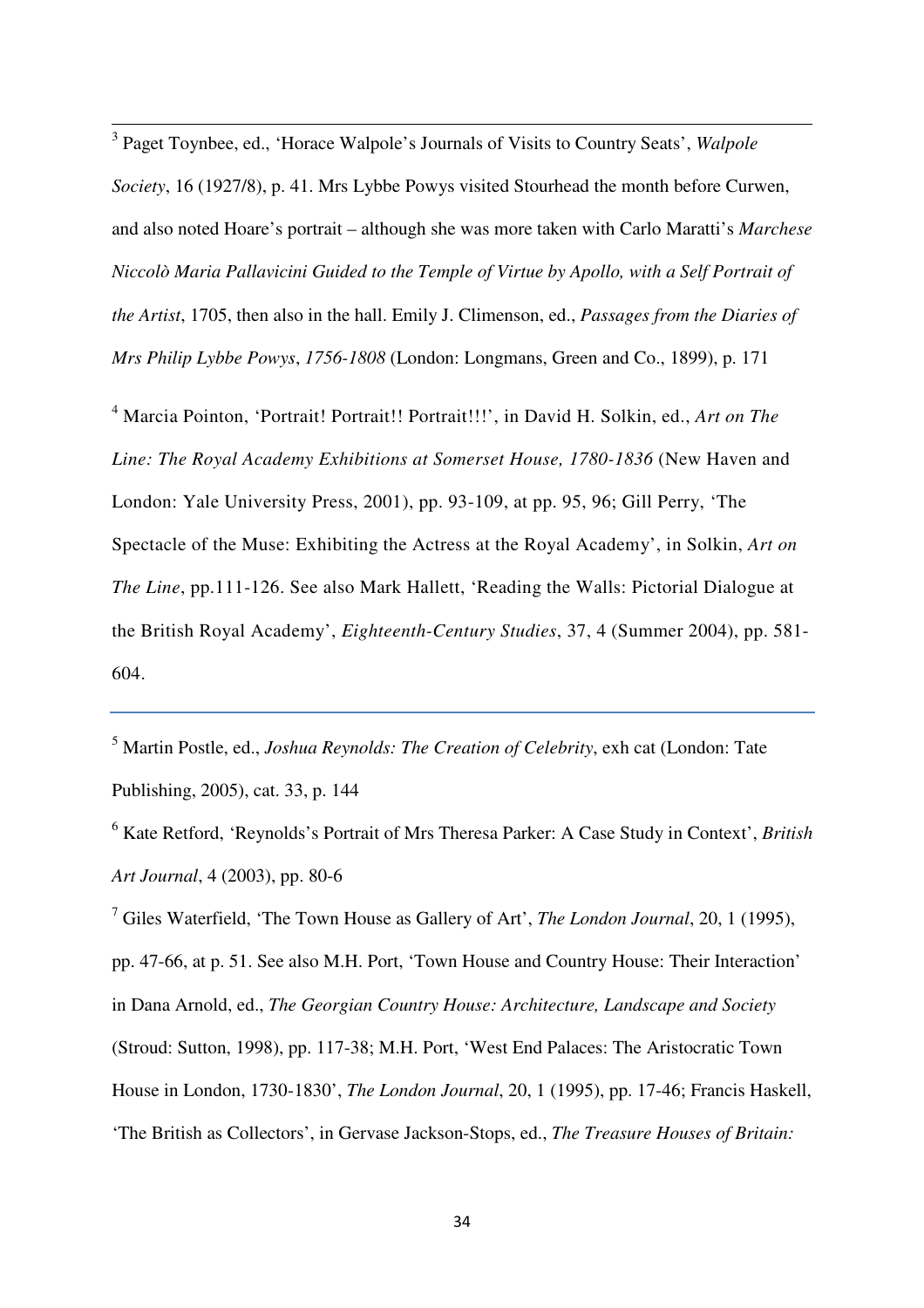*Five Hundred Years of Private Patronage and Art Collecting (New Haven and London: Yale* University Press, 1985), pp. 50-9

8 J.M. Robinson, 'Ancestral Piety' in *The British Face: A View of Portraiture 1625-1850* (London: P. & D. Colnaghi & Co., 1986), pp. 11-3

9 Adrian Tinnisword, *A History of Country House Visiting: Five Centuries of Tourism and Taste* (Oxford: Basil Blackwell in association with the National Trust, 1989); Esther Moir, *The Discovery of Britain: The English Tourists, 1540-1840 (London: Routledge and Kegan* Paul, 1964), chp. 6; Ian Ousby, *The Englishman's England: Taste, Travel and the Rise of Tourism* (Cambridge: Cambridge University Press, 1990).

<sup>10</sup> John Britton, *The Beauties of Wiltshire*, 2 vols (London: Vernor & Hood, 1801), II, p. 3

<sup>11</sup> Peter Mandler, *The Fall and Rise of the Stately Home* (New Haven and London: Yale

University Press, 1997), prelude and chp. 2

l

<sup>12</sup> Oliver, *Journal of Samuel Curwen*, I, p. 229

<sup>13</sup> Climenson, *Diaries of Mrs Philip Lybbe Powys*, p. 168

 $14$  For previous scholarship which has informed the discussion in this introduction, see, in particular, Marcia Pointon, *Hanging the Head: Portraiture and Social Formation in Eighteenth-Century England* (New Haven and London: Yale University Press, 1993), section I, part I; Oliver Millar, 'Portraiture and the Country House', in Jackson-Stops, ed., *Treasure Houses of Britain*, pp. 28-39; Francis Russell, 'The Hanging and Display of Pictures, 1700- 1850', in Gervase Jackson-Stops, et al., *The Fashioning and Functioning of the British Country House* (Washington D.C.: National Gallery of Art, 1989), pp. 133-53

<sup>15</sup> Hussey, 'Stourhead', p. 639 made an interesting suggestion that Hoare may have been emulating the similarly 'nouveau riche' Child family at Wanstead (discussed in Kate Retford's essay) in employing Campbell as their architect.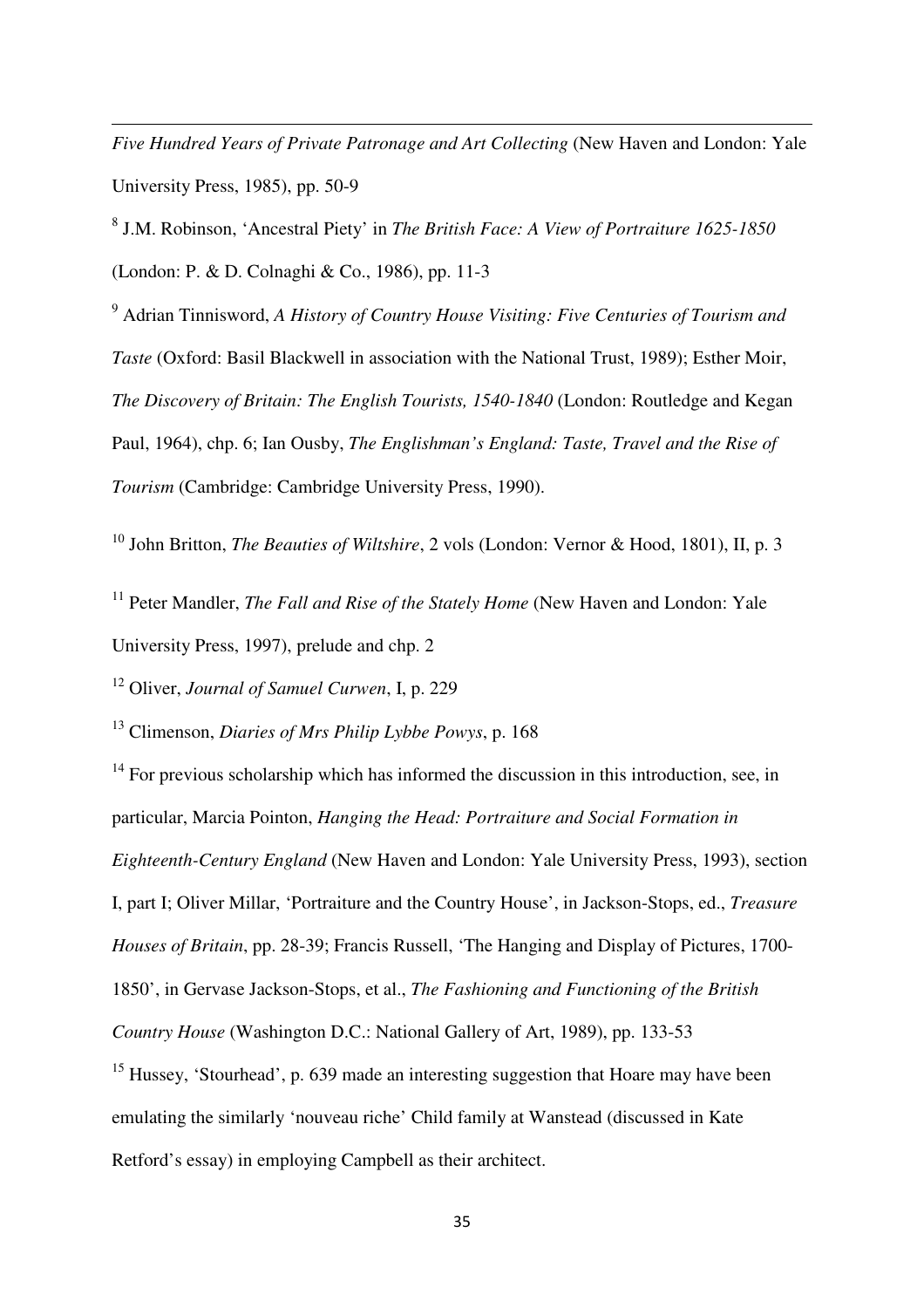<sup>16</sup> Shearer West, 'Framing Hegemony: Economics, Luxury and Family Continuity in the Country House Portrait', in Paul Duro, ed., *The Rhetoric of the Frame: Essays on the Boundaries of the Artwork* (Cambridge: Cambridge University Press, 1996), p. 71. For work on the portrait hangs at Narford Hall, Raynham Hall and Wolterton Hall, see Andrew Moore, 'Hanging the Family Portraits', in Andrew Moore and Charlotte Crawley, *Family and Friends: A Regional Survey of British Portraiture* (London: HMSO, 1992), pp. 31-8. For work on that at Clandon Park, see Karen Stanworth, 'Picturing a Personal History: The Case of Edward Onslow', *Art History*, 16, 3 (1993), pp. 408-23. For the portraits at Blenheim, see Mark Hallett, 'A Monument to Intimacy: Joshua Reynolds's *The Marlborough Family'*, *Art History*, 31, 5 (2008), pp. 691-720. For Kedleston, see Kate Retford, 'Sensibility and Genealogy in the Eighteenth-Century Family Portrait: The Collection at Kedleston Hall', *The Historical Journal*, 46 (2003), pp. 533-60. For Radburne Hall, see Martin Myrone, *Bodybuilding: Reforming Masculinities in British Art 1750-1810* (New Haven and London: Yale University Press, 2005), pp. 123-7

<sup>17</sup> *A Description of the House and Gardens at Stourhead* (Salisbury: J. Easton, 1800), pp. 7-10

<sup>18</sup> *A Description of the House and Gardens at Stourhead* (Bath: Messrs. Barratt and Son. 1818), p. 6 Richard Colt Hoare, *The History of Modern Wiltshire*, 6 vols (London: J. Nichols & Son, 1822), I, p. 70

<sup>19</sup> Hoare, *History of Modern Wiltshire*, I, pp. 70-1

 $20$  West, 'Framing Hegemony', p. 70 ff.

l

<sup>21</sup> Christopher Christie, *The British Country House in the Eighteenth Century* (Manchester: Manchester University Press, 2000); R. Wilson and A. Mackley, *Creating Paradise: the*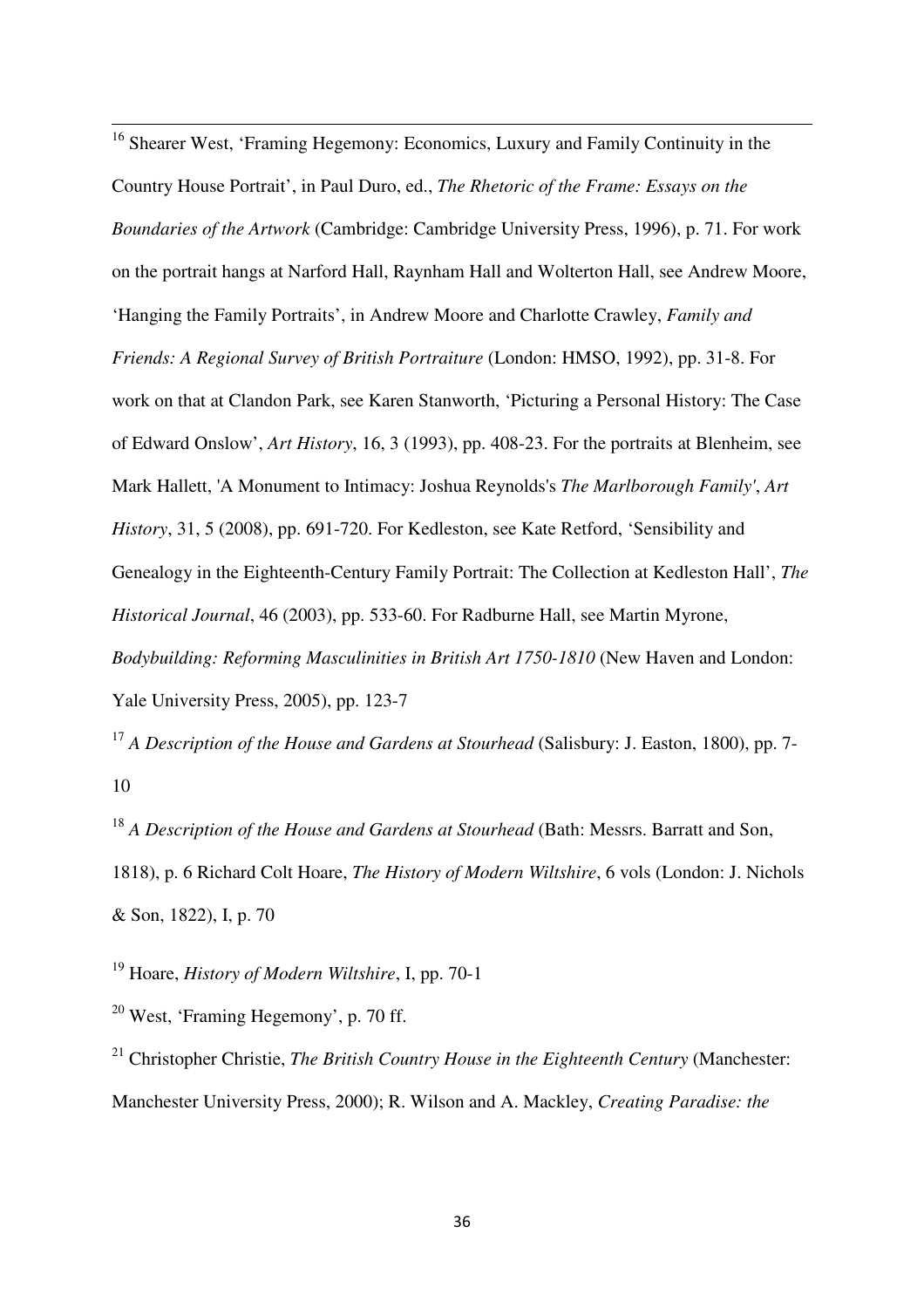*Building of the English Country House, 1660-1880* (London: Hambledon, 2000); Arnold, *The Georgian Country House*, *passim*.

<sup>22</sup> Shearer West, 'Patronage and Power: the Role of the Portrait in Eighteenth-Century England', in Jeremy Black and Jeremy Gregory, eds., *Culture, Politics and Society in Britain, 1660-1800* (Manchester: Manchester University Press, 1991), pp. 136-42

<sup>23</sup> Jonathan Richardson, *An Essay on the Theory of Painting*,  $2<sup>nd</sup>$  edn (London: A.

Bettesworth, 1725), p. 7

l

<sup>24</sup> Hoare, *History of Modern Wiltshire*, I, p. 85

<sup>25</sup> Kate Retford, *The Art of Domestic Life: Family Portraiture in Eighteenth-Century England*  (New Haven and London: Yale University Press, 2006), chapter 5 and conclusion.

 $26$  Deborah Cherry and Jennifer Harris, 'Eighteenth-Century Portraiture and the Seventeenth-Century Past: Gainsborough and van Dyck', *Art History*, 5 (1982), pp. 287-309.

<sup>27</sup> Charlotte Barrett, ed., *Diary and Letters of Madame d'Arblay*, 6 vols (London: Macmillan & Co., 1904), I, p. 272

 $28$  The literature on this theme across disciplines is exhaustive. Apart from the work of Ariès and Rybczynski discussed below, perhaps one of the most influential twentieth-century studies of the 'home' is Gaston Bachelard's *The Poetics of Space: The Classic Look at how we experience Intimate Places* (Boston: Beacon Press, first pub. 1958, trans. 1964). The book reveals the author's background in psychoanalysis and phenomenology, and offers poetic and imaginative exploration of the meanings of the house and home within modern culture. More recently, the disciplines of Cultural and Human Geography have made significant contributions to modern debates on spaces of the home, including the work of Alison Blunt and Robyn Dowling in their collection *Home* (London: Routledge, 2006) and Doreen Massey's influential writings on space. Beatriz Colomina's edited collection, *Sexuality and*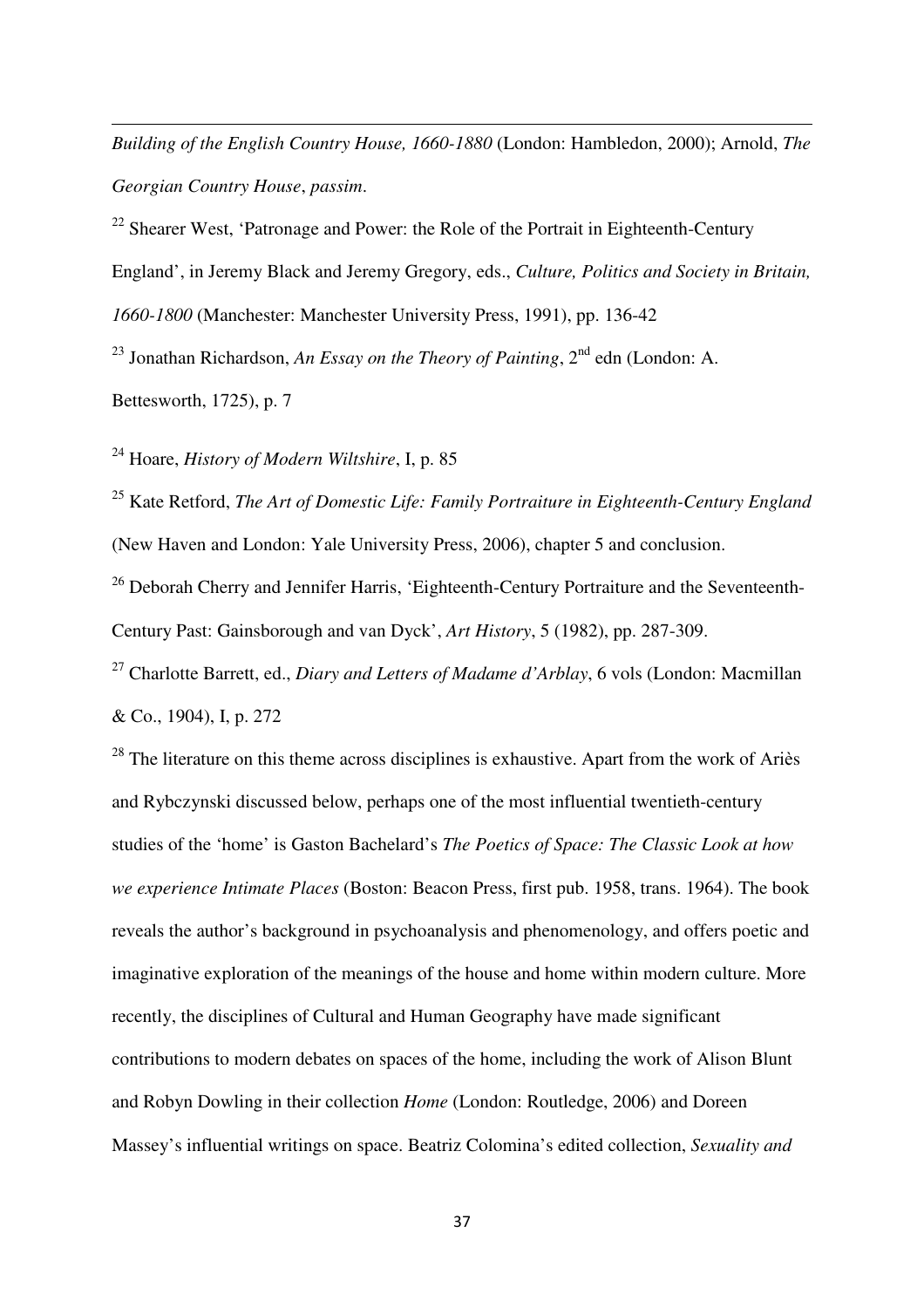*Space* (New York: Princeton Architectural Press, 1992) has also helped to place gender issues firmly on the map in the analysis of domestic space within Design History. Within eighteenth-century studies the idea of the 'home' has been interrogated (directly or indirectly) through studies focussed on different areas, including architectural history, and/or issues of gender, class and the family. Mark Girouard's *Life in the English Country House* (London and New Haven: Yale University Press, 1978) and Christie's *British Country House* have been influential in their explorations of the social and spatial meanings of eighteenth century country houses. For literature on gender and the family see footnotes 35, 36, 37 and 43 below.

 $29$  It should be noted here that the English language is rare in having the term 'home', although the latin *domus* has multiple usages. In many modern languages to say one is 'at home' often requires the use of several other words, using the 'house' as a metonym. Thus one is *a la maison* in French, *zu Hause* in German, *en casa* in Spanish or *ba bayit* in Hebrew. For a fuller discussion of these issues see K.H. Adler, 'Gendering Histories of Home and Homecoming' in K.H. Adler and Carrie Hamilton, *Homes and Homecomings: Gendered Histories of Domesticity and Return*, (Chichester: Wiley-Blackwell, 2010), p. 4 <sup>30</sup> Philippe Ariès, *Centuries of Childhood: Social History of Family Life*, (New York: Vintage, 1962); Witold Rybczynski, *Home: A Short History of an Idea*, (London: Penguin Books, 1986)

<sup>31</sup> Rybczynski, *Home*, p. 88

l

<sup>32</sup> Rybczynski, *Home*, p. 106

<sup>33</sup> Rybczynski, *Home*, p. 105

<sup>34</sup> See, for example, Port, 'Town House and Country House', pp. 117-138; Rachel Stewart, *The Town House in Georgian London,* (New Haven and London: Yale University Press,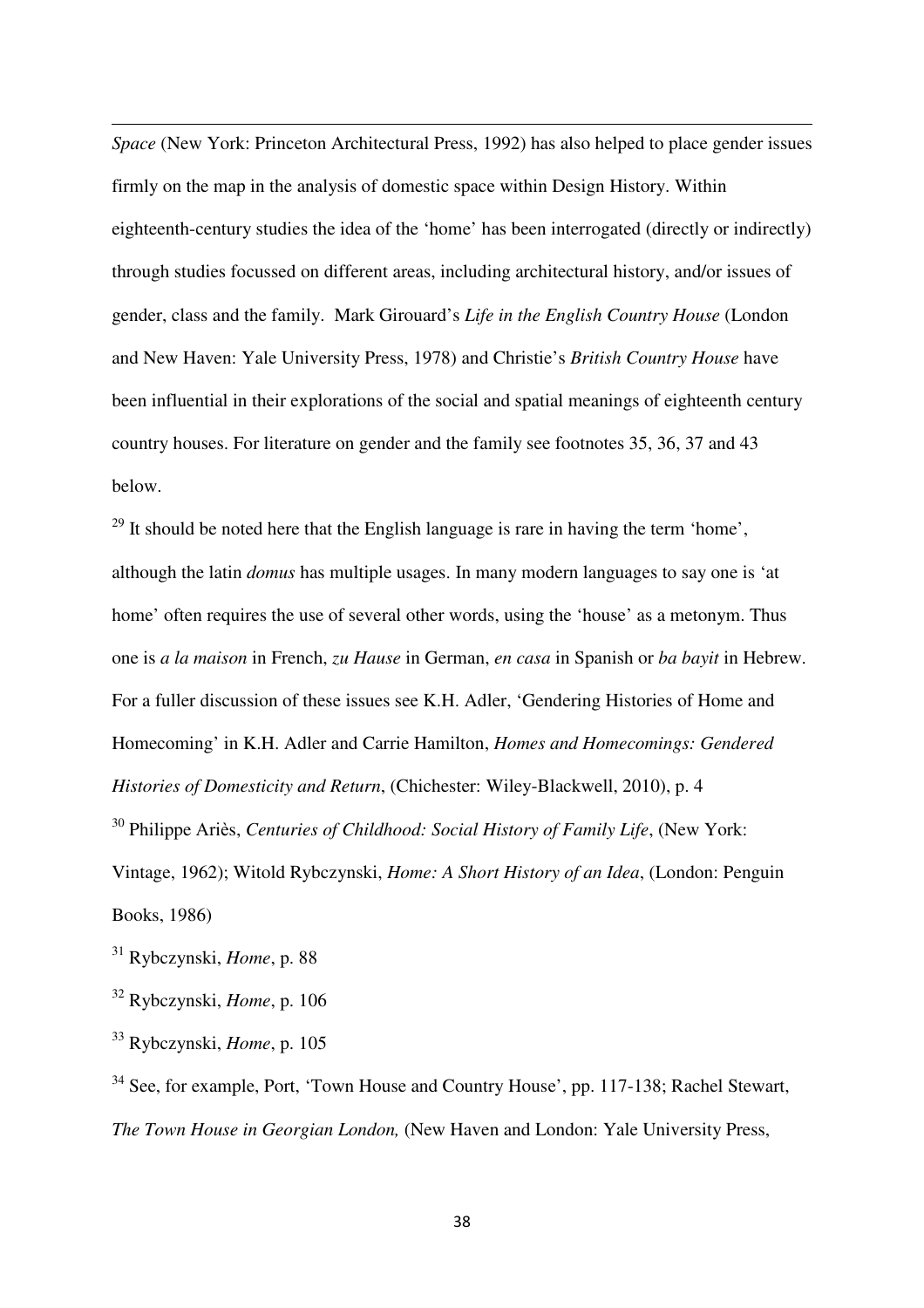2009). Joseph Friedman is currently undertaking important work on the town house. For the surburban house, see Elizabeth Mckellar's forthcoming book.

l

<sup>35</sup> Domesticity has been seen to have a close relationship with new concepts of sociability and women and/or femininity. See Leonore Davidoff and Catherine Hall, *Family Fortunes: Men and Women of the English Middle Class* 1780-1850, (London: Routledge, 1992). However the roles of eighteenth-century middle class men in the domestication of the eighteenth century home have also recently come under scrutiny. See Karen Harvey, 'Men Making Home in Eighteenth-Century Britain, in Adler and Hamilton, *Homes and Homecomings,* pp. 66-86.

<sup>36</sup> Dana Arnold, 'Defining Femininity: Women and the Country House', in *The Georgian Country House,* pp. 79-99; Judith S. Lewis, 'When a House is not a Home: Elite English Women and the Eighteenth-Century Country House', in *Journal of British Studies*, 48, 2 (April 2009), pp. 336-363.

<sup>37</sup> See Judith S. Lewis, *Sacred to Female Patriotism: Gender, Class and Politics in Late Georgian Britain* (New York: 2003); Helen Berry, 'Women, Consumption and Taste', in *Women's History: Britain, 1700-1850, an Introduction*, ed. Hannah Barker and Elaine Chalus (London: Routledge, 2005), pp. 197-99; John Styles and Amanda Vickery, eds., *Gender, Taste, and Material Culture in Britain and North America, 1700-1830* (New Haven and London: Yale University Press, 2007). Amanda Vickery has also published widely on the subject of the culture of 'gentlewomen' and the permeable boundaries between public and private lives, including her *The Gentleman's Daughter: Women's lives in Georgian England*, (New Haven and London: Yale University Press, 1998, 2003).

<sup>38</sup> *Oxford English Dictionary*, (Oxford: Clarendon Press, 1973) Vol 1, p. 976

<sup>39</sup> Jürgen Habermas, *The Structural Transformation of the Public Sphere: An Inquiry in a Category of Bourgeois Society*, trans. T. Burger et al. (Cambridge: Polity Press, 1992).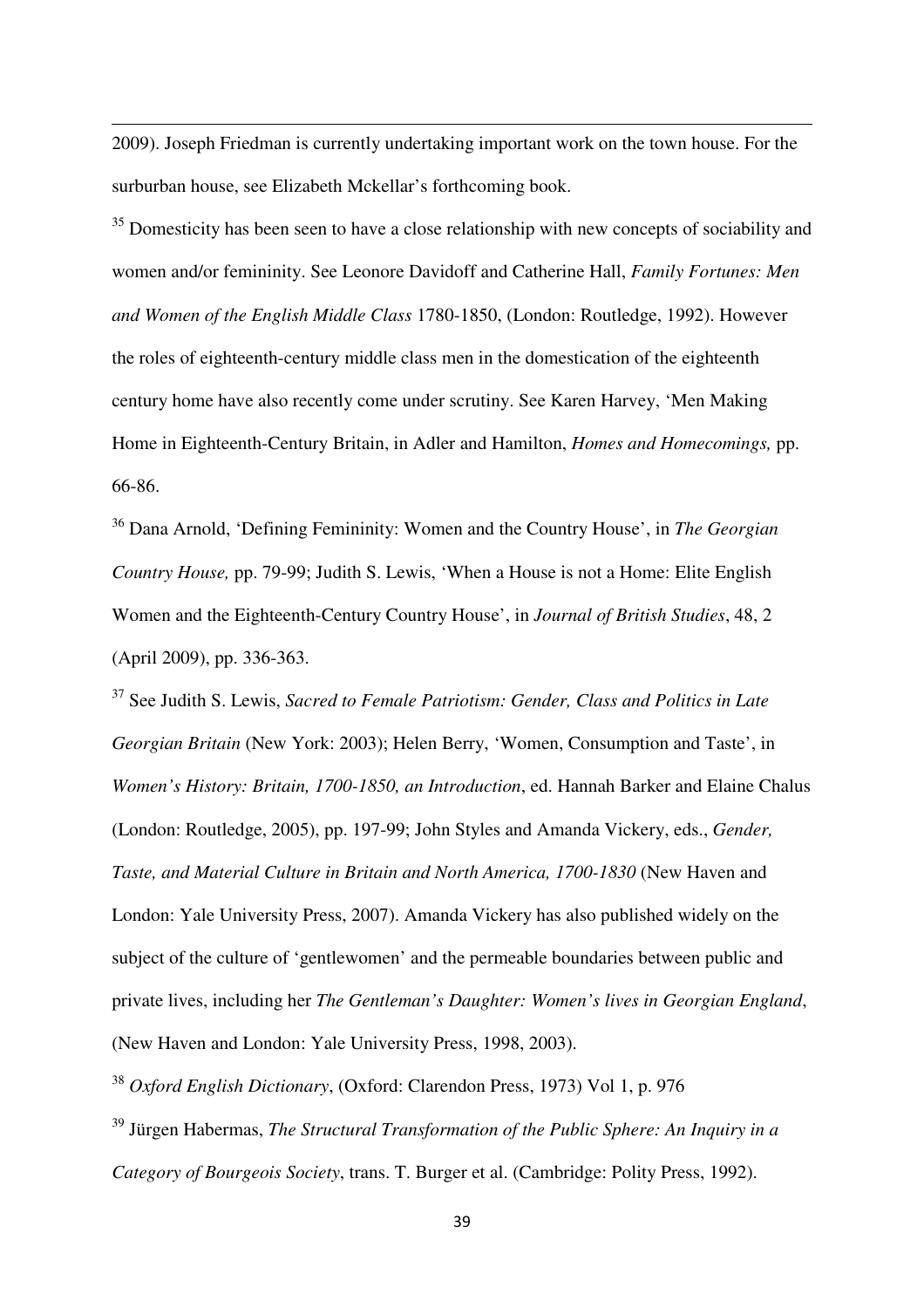<sup>40</sup> Vickery, *The Gentleman's Daughter*, p. 196

<sup>41</sup> See section one, foot note 7 above.

l

<sup>42</sup> *Oxford English Dictionary*, Vol 1, p. 976

<sup>43</sup> Naomi Tadmor, *Family and Friends in Eighteenth Century England: Household, Kinship, and Patronage* (Cambridge: Cambridge University Press, 2001). Tadmor argues convincingly for multiple notions of the family co-existing within eighteenth-century social discourse. She also posits the notion of the 'household family' that were not defined by blood or marriage, but held together by a system of 'household management' (see pp. 18-42).

<sup>44</sup> Fanny Burney, *Cecilia or Memoirs of an Heiress*, (Oxford: Oxford University Press, 1999). <sup>45</sup> Margaret Anne Doody, 'Introduction to *Fanny Burney*', ibid., p.xvi.

<sup>46</sup> Kate Retford, 'Patrilineal Portraiture? Gender and Genealogy in the Eighteenth-Century

Country House', in *Gender, Taste, and Material Culture*, eds. Styles and Vickery, pp. 315-7

 $47$  Women's roles in the planning of eighteenth century houses is discussed by Dana Arnold in *The Georgian Country House,* p. 85ff.

<sup>48</sup> Rosemary Baird has explored the varied roles of aristocratic women who upon marriage became mistresses of large country houses in *Mistress of the House: Great Ladies and Grand Houses 1670-1830* (London: Weidenfeld and Nicolson, 2003).

<sup>49</sup> Ibid., chapters 5, 7 and 12 and see footnote 50 below

<sup>50</sup> Including a full-length of John Parker (RA, 1773) and a portrait of *Theresa Parker with her son John* of 1772-5. Reynolds was a regular visitor to Saltram, and ten of his works are currently in the collection. For Saltram, see Richard Stephens's essay in Sam Smiles, eds., *Sir Joshua Reynolds: The Acquisition of Genius* (Bristol: Sansom & Co., 2009); Kate Retford, 'Reynolds's Portrait of Mrs Theresa Parker: A Case Study in Context', *British Art Journal*, 4 (2003), pp. 80-6 and Baird, *Mistress of the House*, chp. 12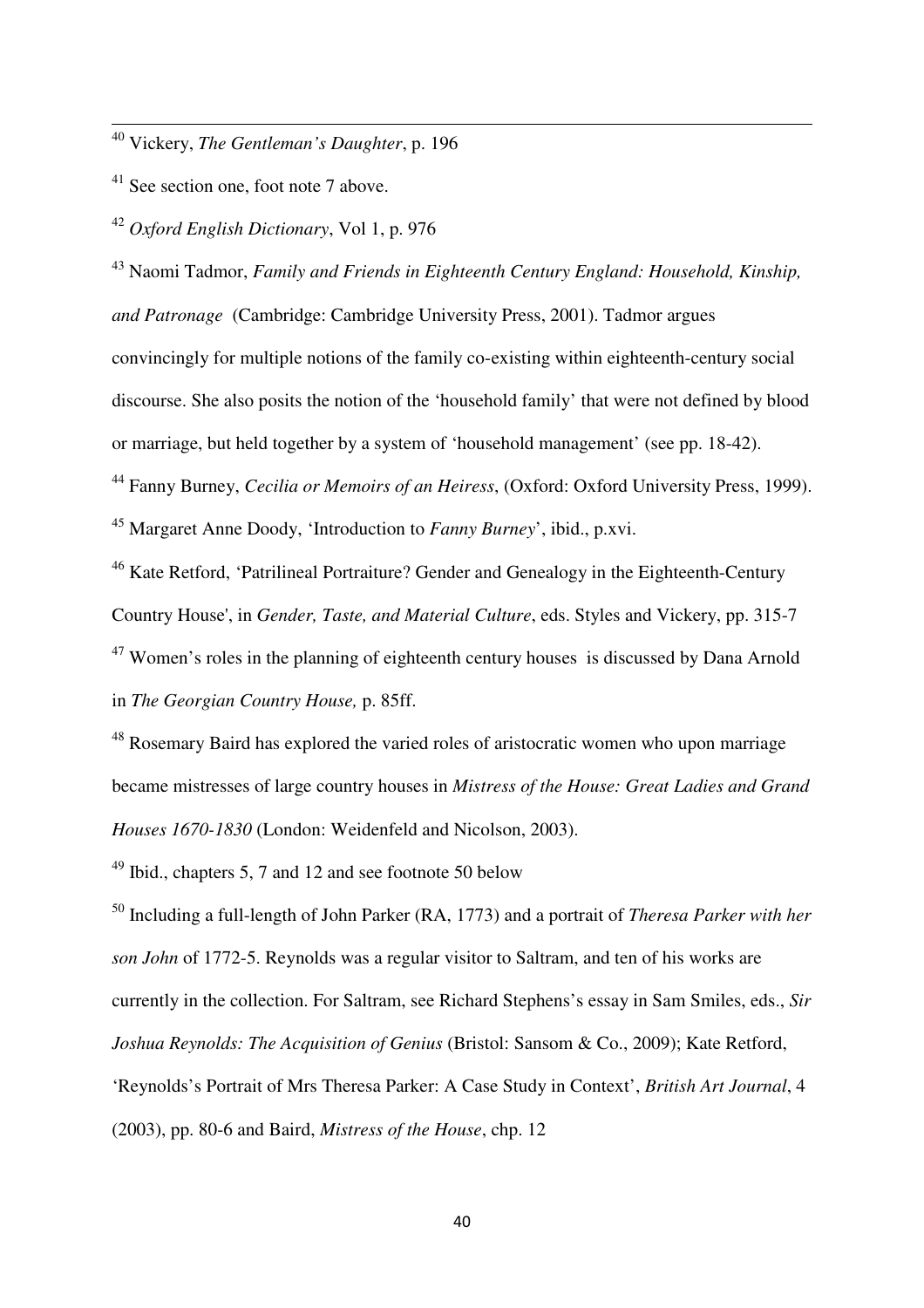$<sup>51</sup>$  Dana Arnold has explored the importance of foreign tourism and the Grand tour in her</sup> chapter 'The Illusion of Grandeur? Antiquity, Grand Tourism and the Country House' in *The Georgian Country House,* pp. 100-116

<sup>52</sup> Letter of 23 August, 1771, cited in Baird, *Mistress of the House*, p. 204

<sup>53</sup> Lewis, 'When a House is not a Home', p. 29

<sup>54</sup> Apart from Judith S. Lewis's study, see for example, Frances Harris, *A Passion for* 

*Government: The Life of Sarah Duchess of Marlborough*, (Oxford: Clarendon Press, 1991).

She also features prominently in Baird, *Mistress of the House*, op. cit.

<sup>55</sup> Baird, *Mistress of the House*, p. 42

<sup>56</sup> Harris, *A Passion for Government*, p. 304

 $57$  As Lewis has argued 'Multiple houses served different functions.' ('When a House is Not a Home', p. 350)

<sup>58</sup> Ibid., p. 352

l

<sup>59</sup> Girouard, *Life in the English Country House*, pp. 189-190

<sup>60</sup> For discussions of the classical pastoral and eighteenth-century pastoral poetry, see M. Mack the elder, *The Garden and the City: Retirement and Politics in the Later Poetry of Pope* (Toronto and London: University of Toronto Press, 1969); M.S. Røstvig, *The Happy Man: Studies in the Metamorphoses of a Classical Ideal,* 2 vols (Oslo: Norwegian Universities Press, 1954)

 $61$  For a useful overview of female poets and the pastoral genre, see Paula R. Backscheider, *Eighteenth-Century Women Poets and Their Poetry: Inventing Agency, Inventing Genre* (Baltimore: John Hopkins University Press, 2005), pp. 233-257. For some specific examples of this type of poetry, see Mary Darwall, 'Rural Happinss. To a Friend' and 'Elegy on Leaving' in *Original Poems on Several Occasions. By Miss Whateley* (London: R. and J. Dodsley, 1764), pp. 29-33, 34-35; J. Griffiths, 'Anacreontic, Inscrib'd to Mr. P . . . ., Upon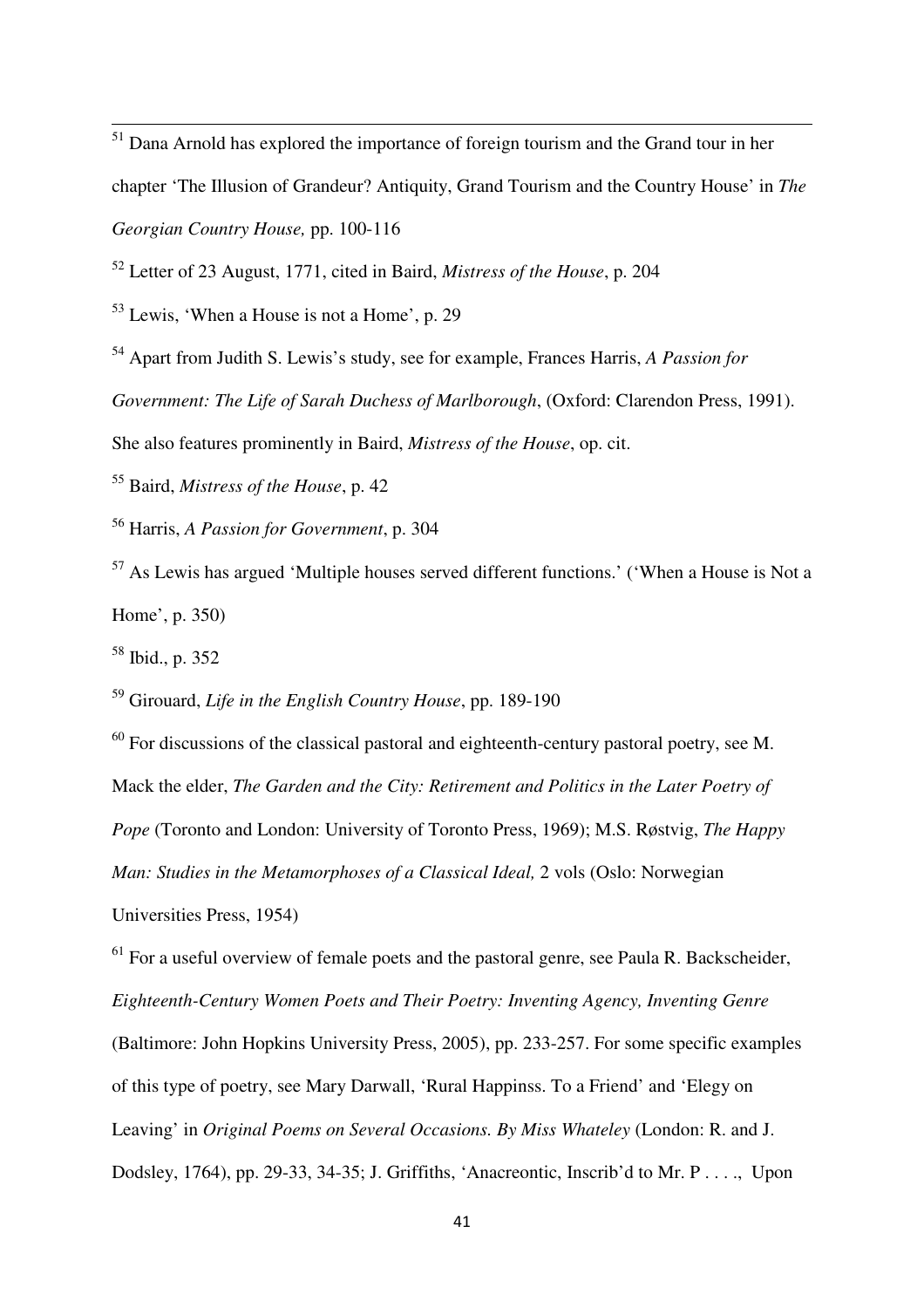asking the Author, why she did not Treat upon War' and 'A Pastoral' in *A Collection of Juvenile Poems, on Various Subjects* (Warwick: J. Sharp, 1784), pp. 9-11, 11-13.

 $62$  For the most comprehensive and illuminating discussion of these portraits, particularly in relation to notions of pastoral retirement, see Mark Hallett, 'Pall-Mall Pastoral: Sir Joshua Reynolds, Celebrity and Sensibility', paper presented at the Centre for Eighteenth-Century Studies Research Seminar, York, 4 December 2007. Thanks to Mark Hallett for very kindly providing Jordan Vibert with a copy of this paper. All citations, including page numbers in square brackets, refer to this copy of the paper. A version of the paper is forthcoming in Hallett's book on Reynolds.

<sup>63</sup> See also David Mannings, *Sir Joshua Reynolds: A Complete Catalogue of His Paintings*, 2 vols (New Haven and London: Yale University Press, 2000), II, pp. 124, 427; Hallett, 'Pall-Mall Pastoral', pp. 17-18.

 $64$  Ibid., p. 19.

l

<sup>65</sup> Desmond Shawe-Taylor, *The Georgians: Eighteenth-Century Portraiture and Society* (London: Barrie & Jenkins, 1990), p. 156.

<sup>66</sup> Mannings, *Reynolds,* II, p. 445.

<sup>67</sup> Ibid.*,* II, p. 447. For a more comprehensive account of these portraits, in relation to each other and the country house, see Jordan Vibert, 'Women, Portraiture and Political Representation, 1765-1787' (PhD thesis, University of York, 2011), pp. 118-170. <sup>68</sup> George Townshend, 4th Viscount Townshend, Portman Square, London, to Lady Ann Townshend, [Raynham Hall, Norfolk], April 26 1773, British Library, MS Letters (typescript Correspondence) of Ann, Lady Townshend, Blakeney Collection, Add. 63110, 67. <sup>69</sup> George Townshend, 4th Viscount Townshend, Portman Square, London, to Lady Ann Townshend, [Raynham Hall, Norfolk], December 1778, BL, Letters of Ann, Lady Townshend, Add. 63110, 102.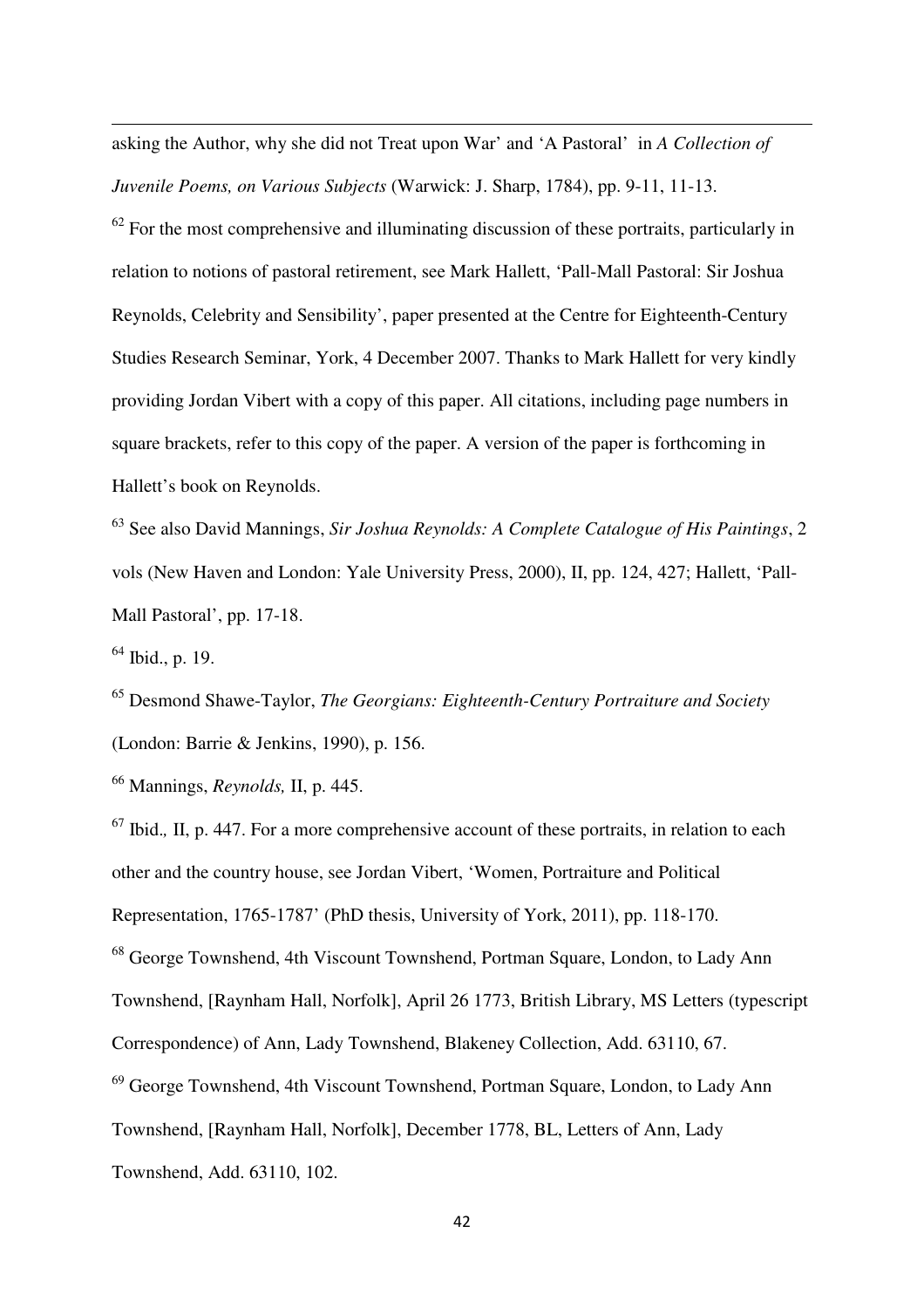<sup>70</sup> Mannings, *Reynolds,* II, p. 447.

l

<sup>71</sup> Christie, *British Country House*, pp. 4, 15-16. All figures have been calculated using the retail price index according to 'Measuring Worth' [http://www.measuringworth.com/]

<sup>72</sup> Christie, *British Country House*, p. 10.

<sup>73</sup> Arnold, *The Georgian Country House*, p. 16.

 $74$  For some clear overviews of the relationship between property and political power in this period, see Richard Price, *British Society 1680-1880: Dynamism, Containment and Change* (Cambridge: Cambridge University Press, 1999), pp. 242-244; W.A. Speck, *Stability and Strife: England, 1714-1760* (London: Edward Arnold, 1977), pp. 143-146

<sup>75</sup> Ibid., pp. 35-36; Christie, *British Country House,* pp. 4, 98-99.

 $76$  For a useful summary of this 'country party' ideology in relation to landownership see John Barrell, 'The Public Prospect and the Private View: the Politics of Taste in Eighteenth-Century Britain' in *Reading Landscape: Country-City-Capital,* ed. Simon Pugh (Manchester: Manchester University Press, 1990), pp. 28-29.

<sup>77</sup> Christie, *British Country House,* pp. 38-39

<sup>78</sup> Ibid., pp. 44-45.

 $79$  Ibid., p. 197. See also Kate Retford, 'Sensibility and Genealogy in the Eighteenth-Century Family Portrait: The Collection at Kedleston Hall', *The Historical Journal*, 46 (2003), pp. 533-60

 $80$  See M. J. Charlesworth, 'The Wentworths: Family and Political Rivalry in the English Landscape Garden', *Garden History,* 14, 2 (Autumn, 1986), pp. 134-35.

<sup>81</sup> For a fuller discussion of Boston Castle and its political resonances and meanings, see

Vibert, 'Women, Portraiture and Political Representation', pp. 192-197.

<sup>82</sup> Richardson, *Essay on the Theory of Painting,* p. 14.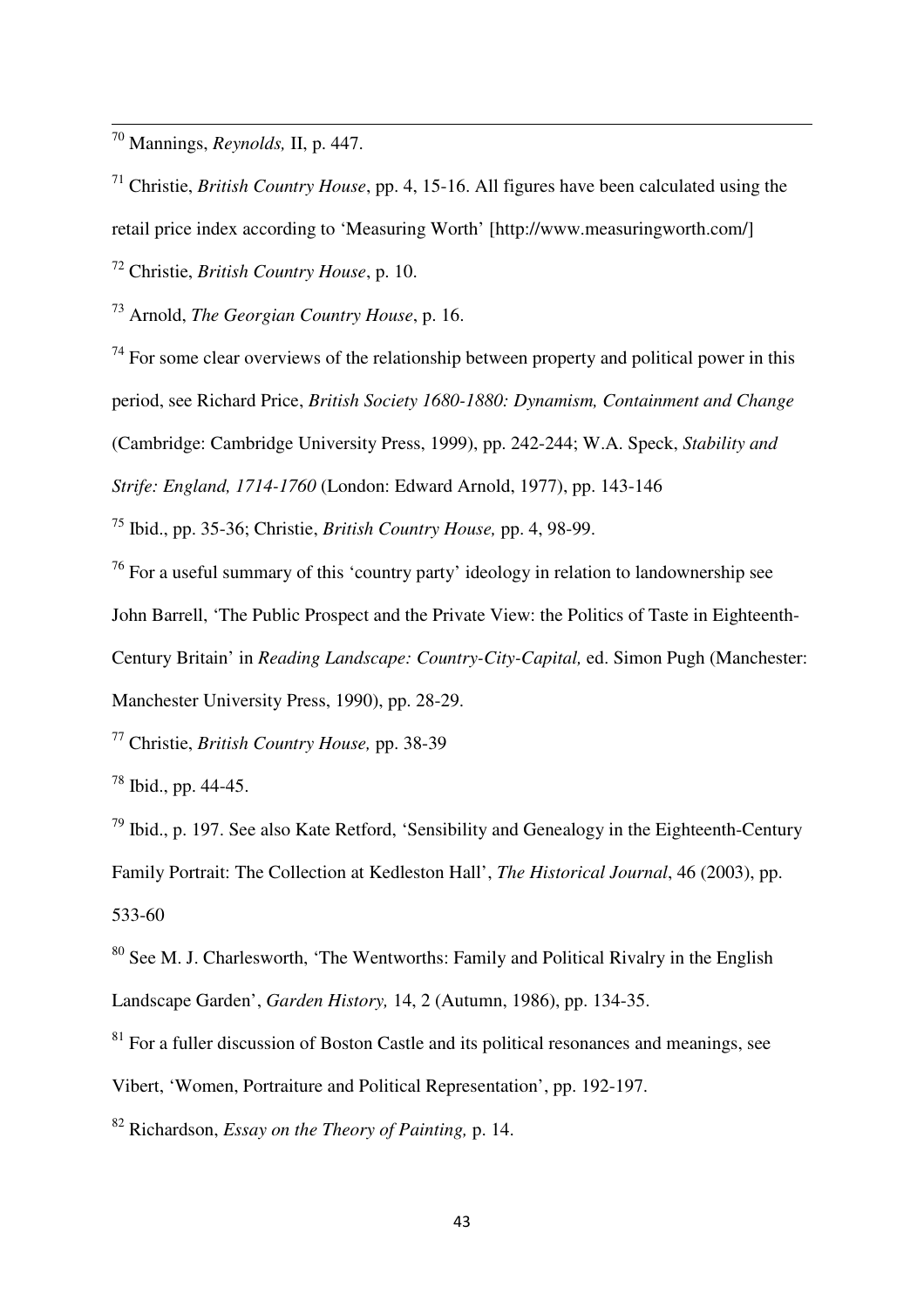<sup>83</sup> Victoria Townshend Durham, *Short Guide Historical and Descriptive to Raynham Hall* (Fakenham, Norfolk: The Lancaster Press, Ltd, 1951), p. 9; D. J. B. Trim, 'Vere, Horace [Horatio], Baron Vere of Tilbury (1565–1635)' in *ODNB* online,

[http://www.oxforddnb.com/view/article/28211, accessed 22 July 2012].

l

<sup>84</sup> James Durham, *The Collection of Pictures at Raynham Hall, being 3 Annotated Catalogues* (Raynham, Norfolk: James A. C. Durham, 1926), pp. 11-13. See, also, the reproduction of one of these portraits in Quincy Lee, 'A Catalogue of British Old Master Paintings in the Collection of the Louisiana State University Museum of Art' (MA thesis, Louisiana State University, 2009), pp. 11-12 [Louisiana State University Electronic Thesis and Dissertation Collection, accessed 5 June, 2011, http://etd.lsu.edu/docs/available/etd-04152009-092929/.]

<sup>85</sup> Raymond Williams, *The Country and the City* (New York: Oxford University Press, 1973), pp. 279-280. For a more recent and extensive discussion of the relationship between the country house and the British empire, see Stephanie Barczewski, *British Country Houses and Empire, 1700-1945* (forthcoming, Manchester University Press).

<sup>86</sup> Christie, *British Country House,* pp. 10-11.

 $87$  For the most comprehensive account of colonial subjects in eighteenth-century portraiture, see Beth Fowkes Tobin, *Picturing Imperial Power: Colonial Subjects in Eighteenth-century British Painting* (Durham and London: Duke University Press, 1999), pp. 27-55.

<sup>88</sup> Stafford M. Linsley, 'Delaval, John Hussey, Baron Delaval (1728–1808)', *Oxford Dictionary of National Biography*, Oxford University Press, 2004; online edn, Jan 2011 [http://www.oxforddnb.com/view/article/39337, accessed 22 July 2012].

<sup>89</sup> John Charlton, *Hidden Chains: The Slavery Business and North East England* (Newcastle: Tyne Bridge Publishing, 2008), pp. 127-8.